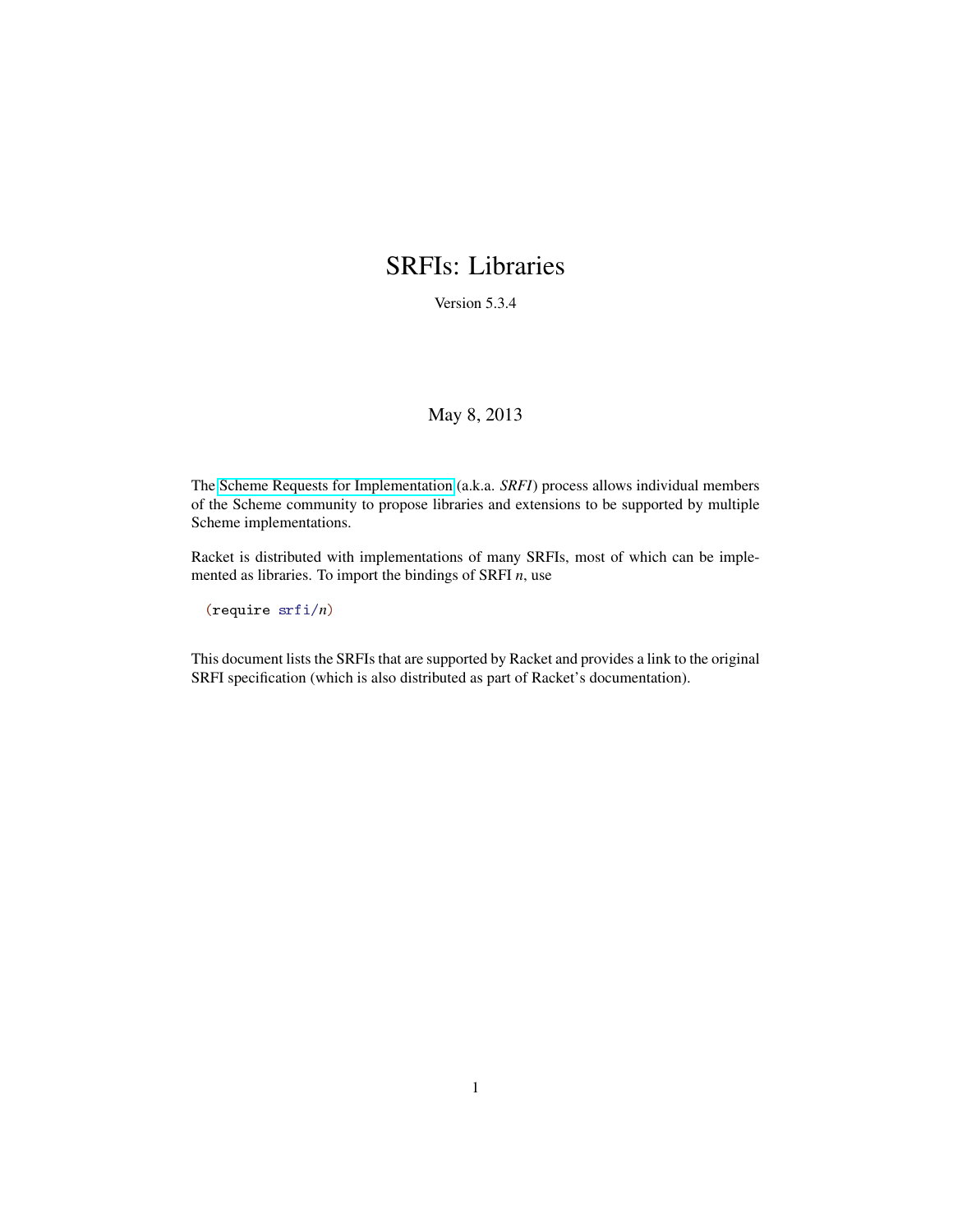### **Contents**

| <b>SRFI 1: List Library</b>                                      | 6              |
|------------------------------------------------------------------|----------------|
| SRFI 2: AND-LET*: an AND with local bindings                     | $\overline{7}$ |
| <b>SRFI 4: Homogeneous numeric vector datatypes</b>              | 8              |
| SRFI 5: A compatible let form with signatures and rest arguments | 9              |
| <b>SRFI 6: Basic String Ports</b>                                | 10             |
| <b>SRFI 7: Feature-based program configuration language</b>      | 11             |
| <b>SRFI 8: RECEIVE: Binding to multiple values</b>               | 12             |
| <b>SRFI 9: Defining Record Types</b>                             | 13             |
| <b>SRFI 11: Syntax for receiving multiple values</b>             | 14             |
| <b>SRFI 13: String Libraries</b>                                 | 15             |
| <b>SRFI 14: Character-set Library</b>                            | 16             |
| SRFI 16: Syntax for procedures of variable arity                 | 17             |
| <b>SRFI 17: Generalized set!</b>                                 | 18             |
| <b>SRFI 19: Time Data Types and Procedures</b>                   | 19             |
| <b>SRFI 23: Error reporting mechanism</b>                        | 20             |
| <b>SRFI 25: Multi-dimensional Array Primitives</b>               | 21             |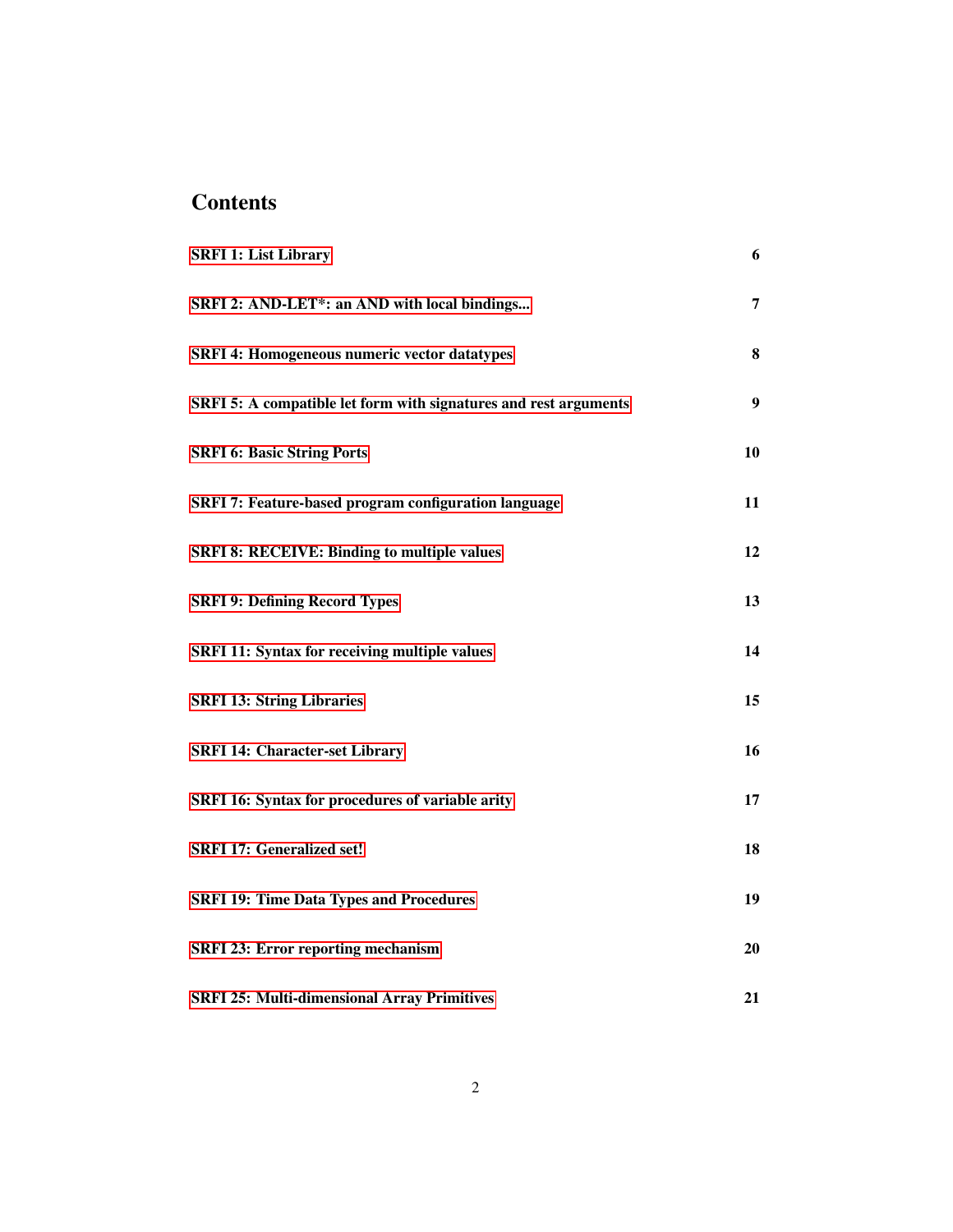| <b>SRFI 26: Notation for Specializing Parameters without Currying</b>  | 22 |
|------------------------------------------------------------------------|----|
| <b>SRFI 27: Sources of Random Bits</b>                                 | 23 |
| <b>SRFI 28: Basic Format Strings</b>                                   | 24 |
| <b>SRFI 29: Localization</b>                                           | 25 |
| <b>SRFI 30: Nested Multi-line Comments</b>                             | 26 |
| SRFI 31: A special form rec for recursive evaluation                   | 27 |
| <b>SRFI 34: Exception Handling for Programs</b>                        | 28 |
| <b>SRFI 35: Conditions</b>                                             | 29 |
| <b>SRFI 38: External Representation for Data With Shared Structure</b> | 30 |
| <b>SRFI 39: Parameter objects</b>                                      | 31 |
| <b>SRFI 40: A Library of Streams</b>                                   | 32 |
| <b>SRFI 41: Streams</b>                                                | 33 |
| <b>SRFI 42: Eager Comprehensions</b>                                   | 34 |
| <b>SRFI 43: Vector Library</b>                                         | 35 |
| <b>SRFI 45: Primitives for Expressing Iterative Lazy Algorithms</b>    | 36 |
| <b>SRFI 48: Intermediate Format Strings</b>                            | 37 |
| <b>SRFI 54: Formatting</b>                                             | 38 |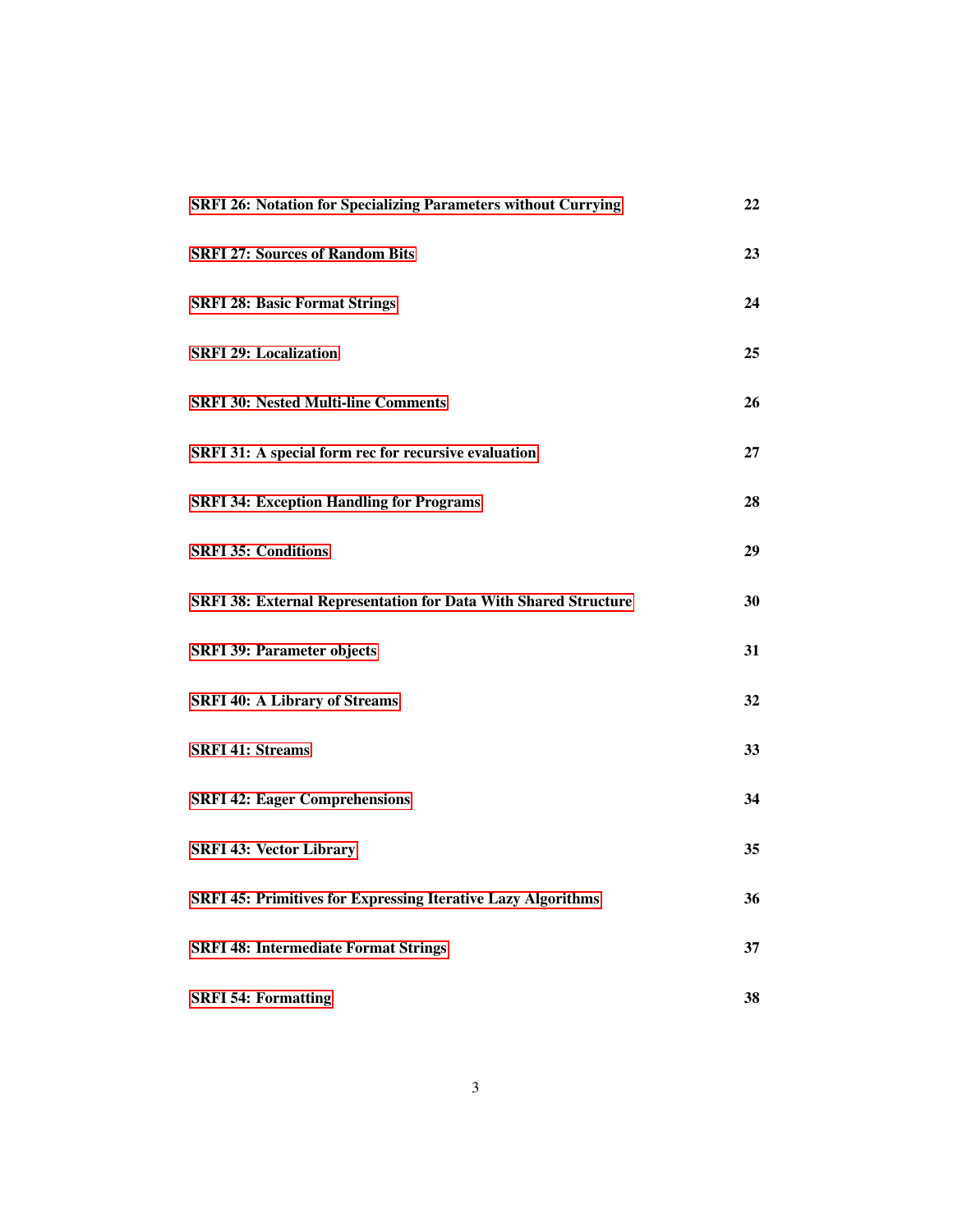| <b>SRFI 57: Records</b>                                      | 39 |
|--------------------------------------------------------------|----|
| <b>SRFI 59: Vicinity</b>                                     | 40 |
| <b>SRFI 60: Integers as Bits</b>                             | 41 |
| SRFI 61: A more general cond clause                          | 42 |
| <b>SRFI 62: S-expression comments</b>                        | 43 |
| <b>SRFI 63: Homogeneous and Heterogeneous Arrays</b>         | 44 |
| <b>SRFI 64: A Scheme API for test suites</b>                 | 45 |
| <b>SRFI 66: Octet Vectors</b>                                | 46 |
| <b>SRFI 67: Compare Procedures</b>                           | 47 |
| <b>SRFI 69: Basic hash tables</b>                            | 48 |
| SRFI 71: Extended LET-syntax for multiple values             | 49 |
| <b>SRFI 74: Octet-Addressed Binary Blocks</b>                | 50 |
| <b>SRFI 78: Lightweight testing</b>                          | 51 |
| SRFI 86: MU & NU simulating VALUES & CALL-WITH-VALUES        | 52 |
| <b>SRFI 87:</b> $\Rightarrow$ in case clauses                | 53 |
| <b>SRFI 98: An interface to access environment variables</b> | 54 |
| <b>Index</b>                                                 | 55 |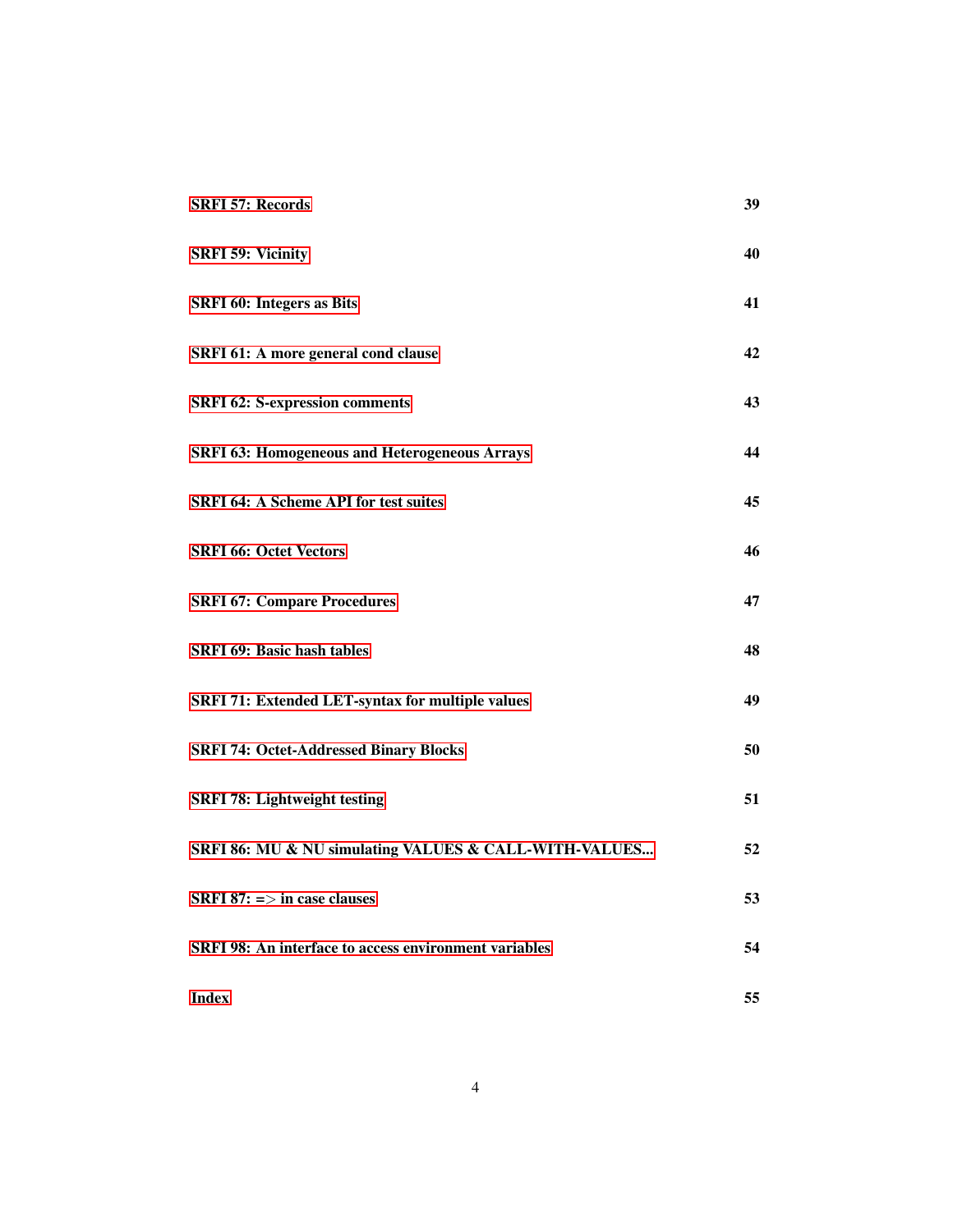**[Index](#page-54-0)** 55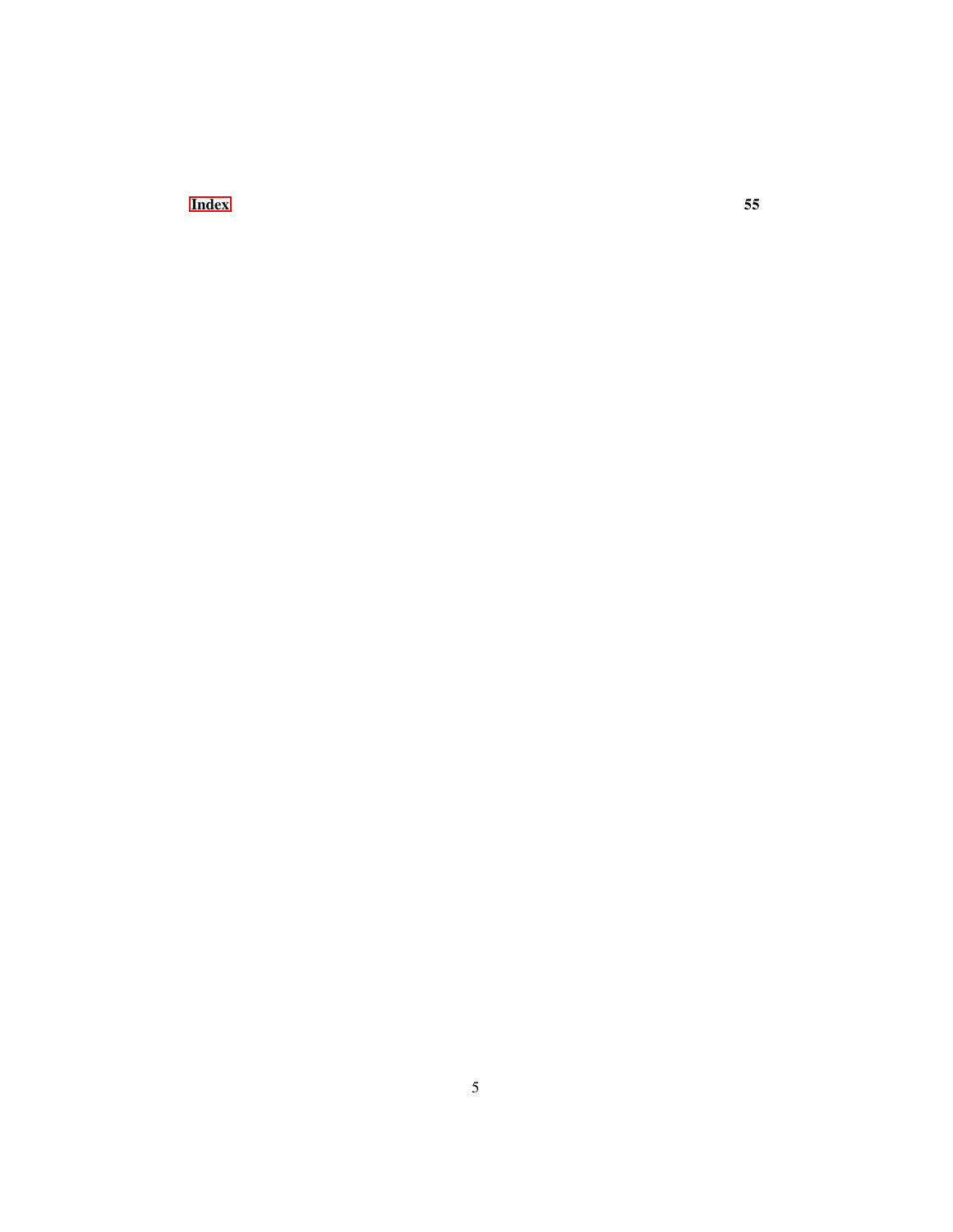#### SRFI 1: List Library

<span id="page-5-0"></span>(require srfi/1)

Original specification: [SRFI 1](http://docs.racket-lang.org/srfi-std/srfi-1.html)

This SRFI works with pairs and lists as in racket, which are immutable, so it does not export set-car! and set-cdr!. The other provided bindings that end in ! are equivalent to the corresponding bindings without !. Functions that are documented in the SRFI in bold (but not bold italic) correspond to racket functions, while the others are distinct from same-named racket functions.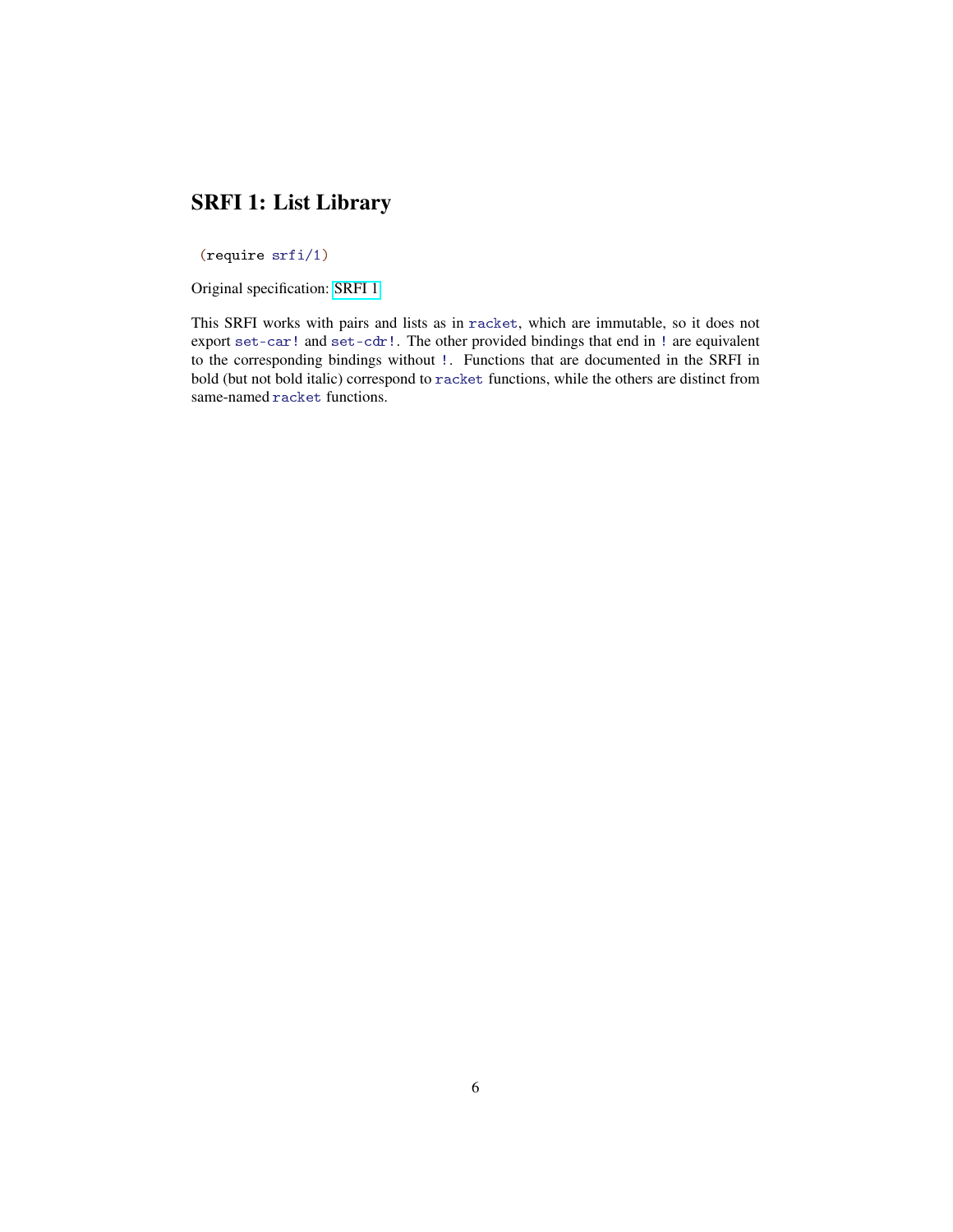# SRFI 2: AND-LET\*: an AND with local bindings...

<span id="page-6-0"></span>(require srfi/2)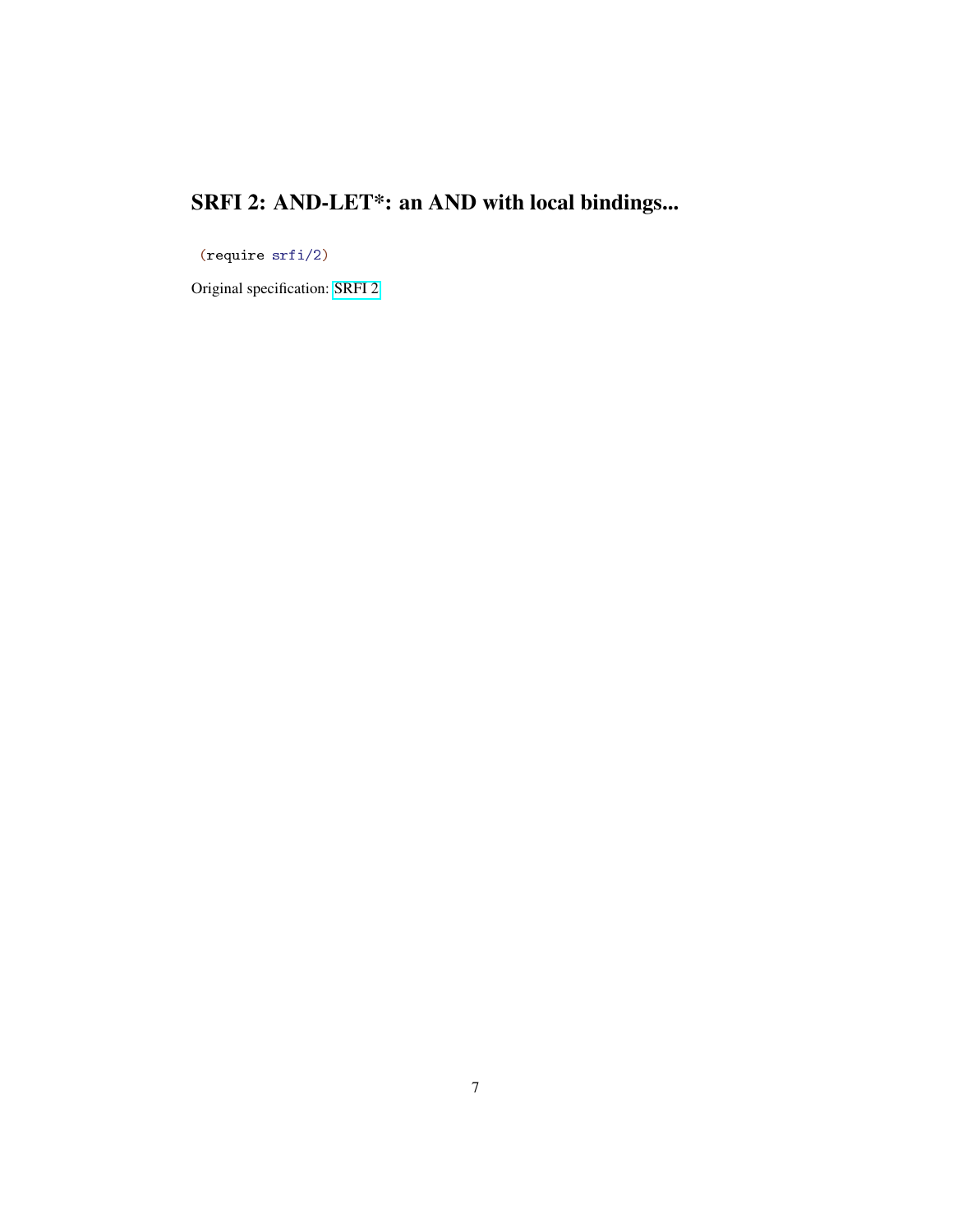### SRFI 4: Homogeneous numeric vector datatypes

<span id="page-7-0"></span>(require srfi/4)

Original specification: [SRFI 4](http://docs.racket-lang.org/srfi-std/srfi-4.html)

This SRFI's reader and printer syntax is not supported. The bindings are also available from scheme/foreign.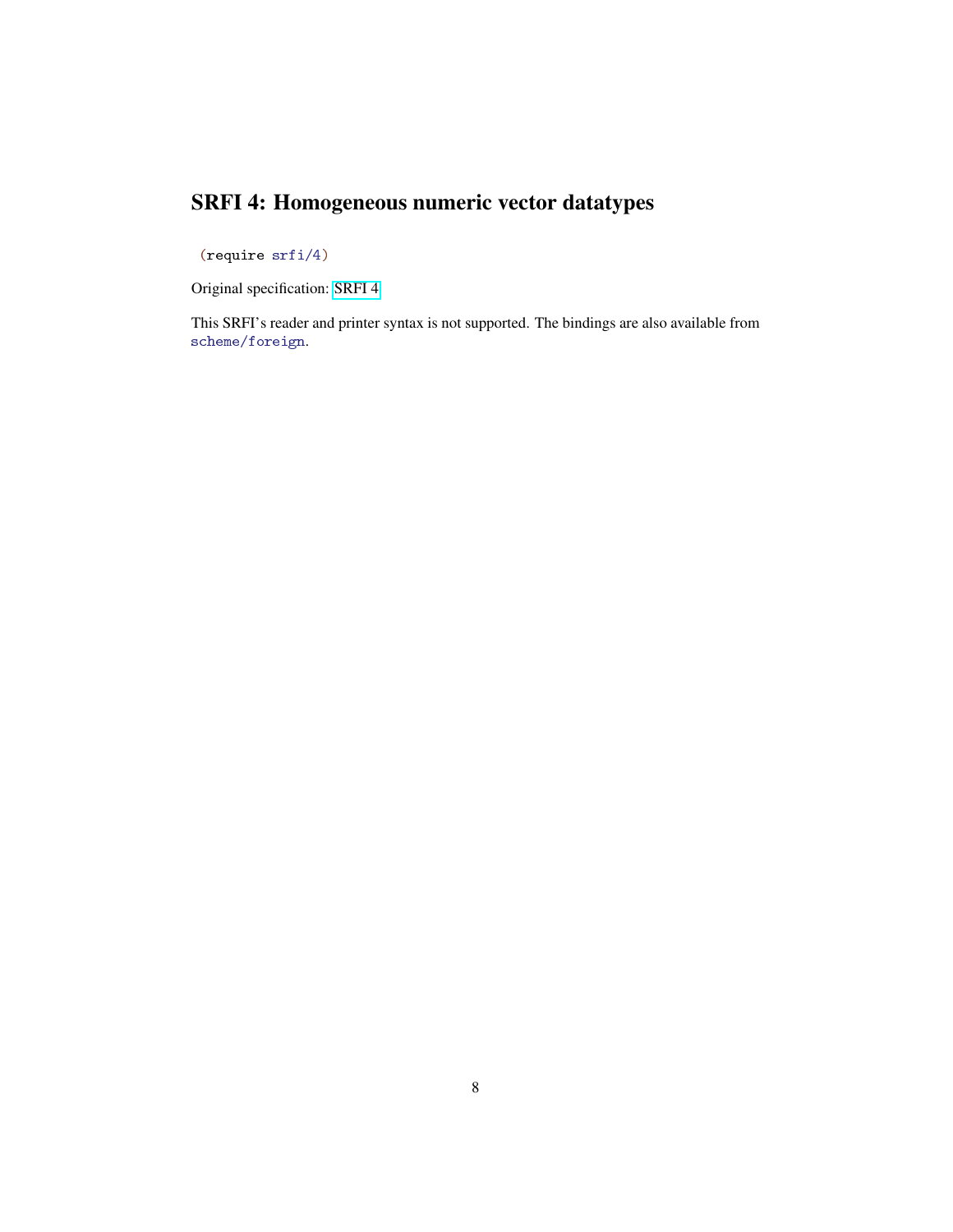### SRFI 5: A compatible let form with signatures and rest arguments

<span id="page-8-0"></span>(require srfi/5)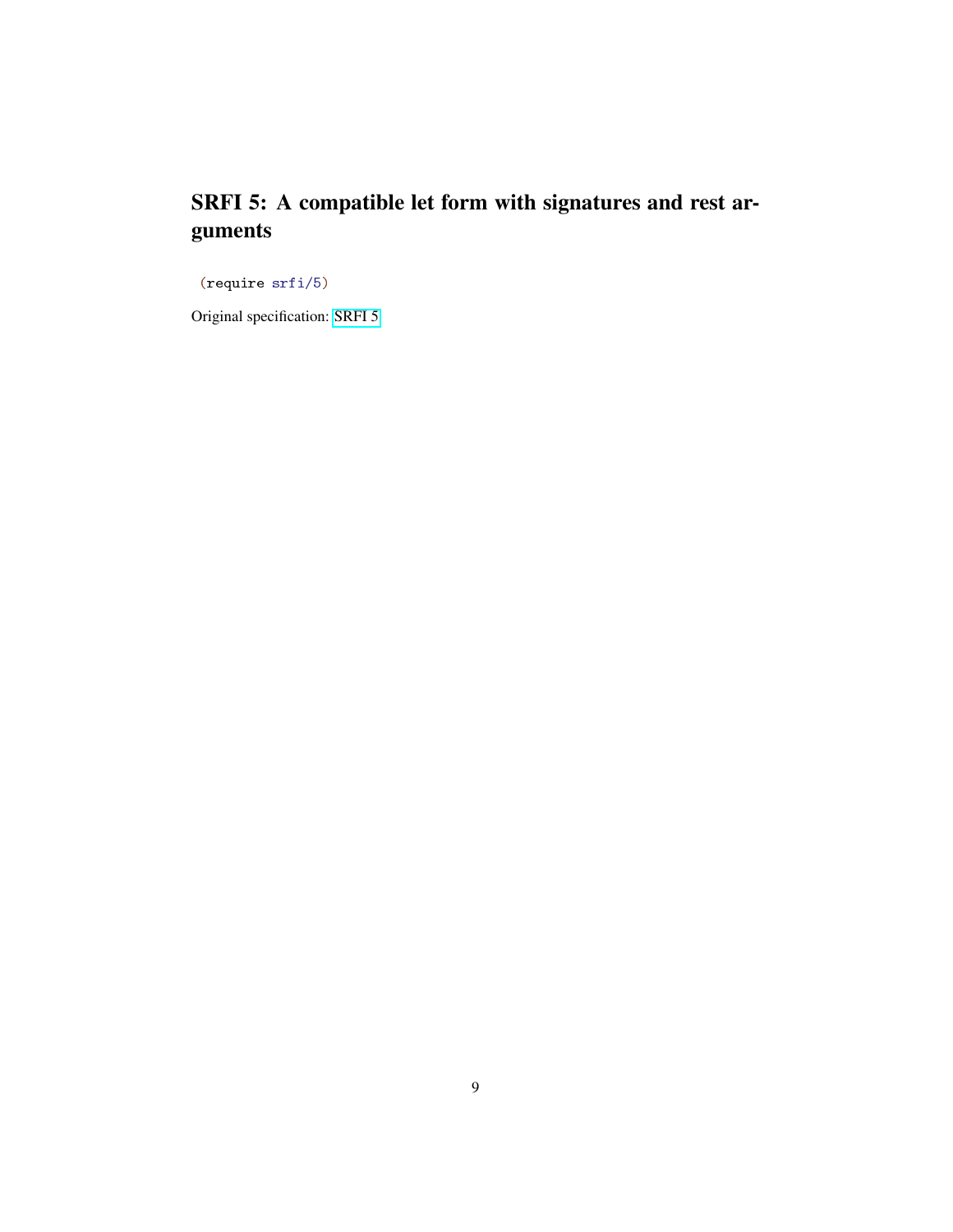# SRFI 6: Basic String Ports

<span id="page-9-0"></span>(require srfi/6)

Original specification: [SRFI 6](http://docs.racket-lang.org/srfi-std/srfi-6.html)

This SRFI's bindings are also available in racket/base.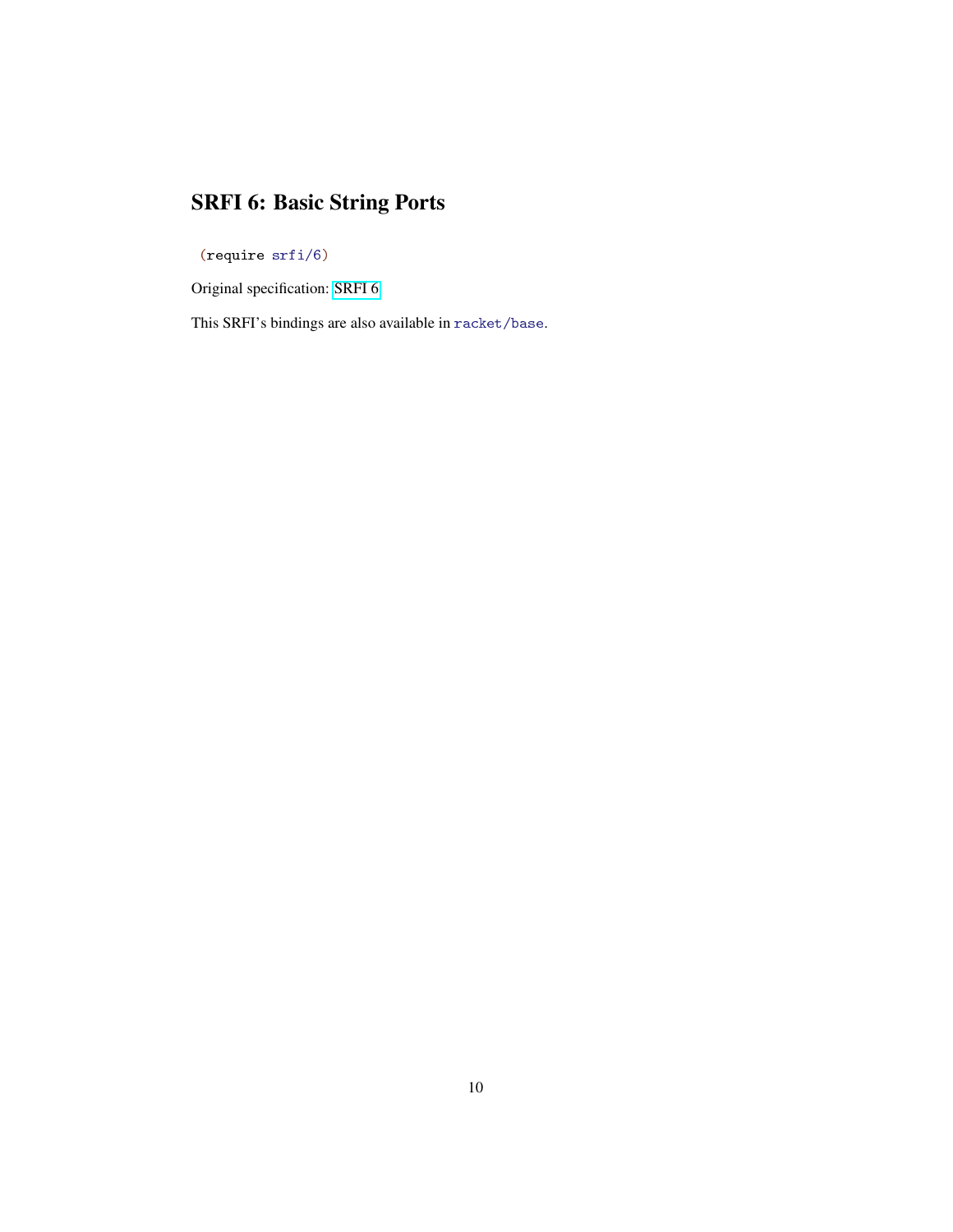# SRFI 7: Feature-based program configuration language

<span id="page-10-0"></span>(require srfi/7)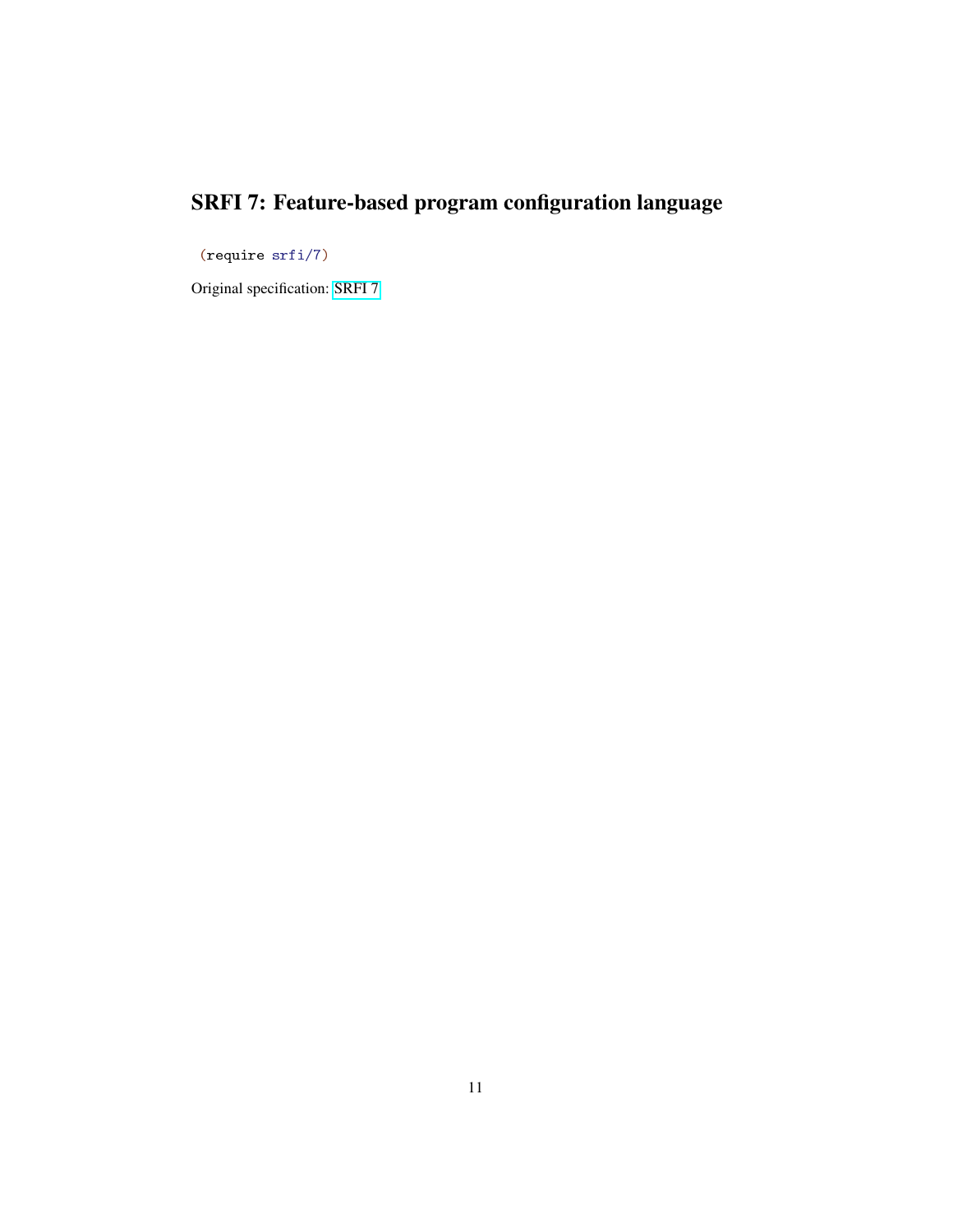# SRFI 8: RECEIVE: Binding to multiple values

<span id="page-11-0"></span>(require srfi/8)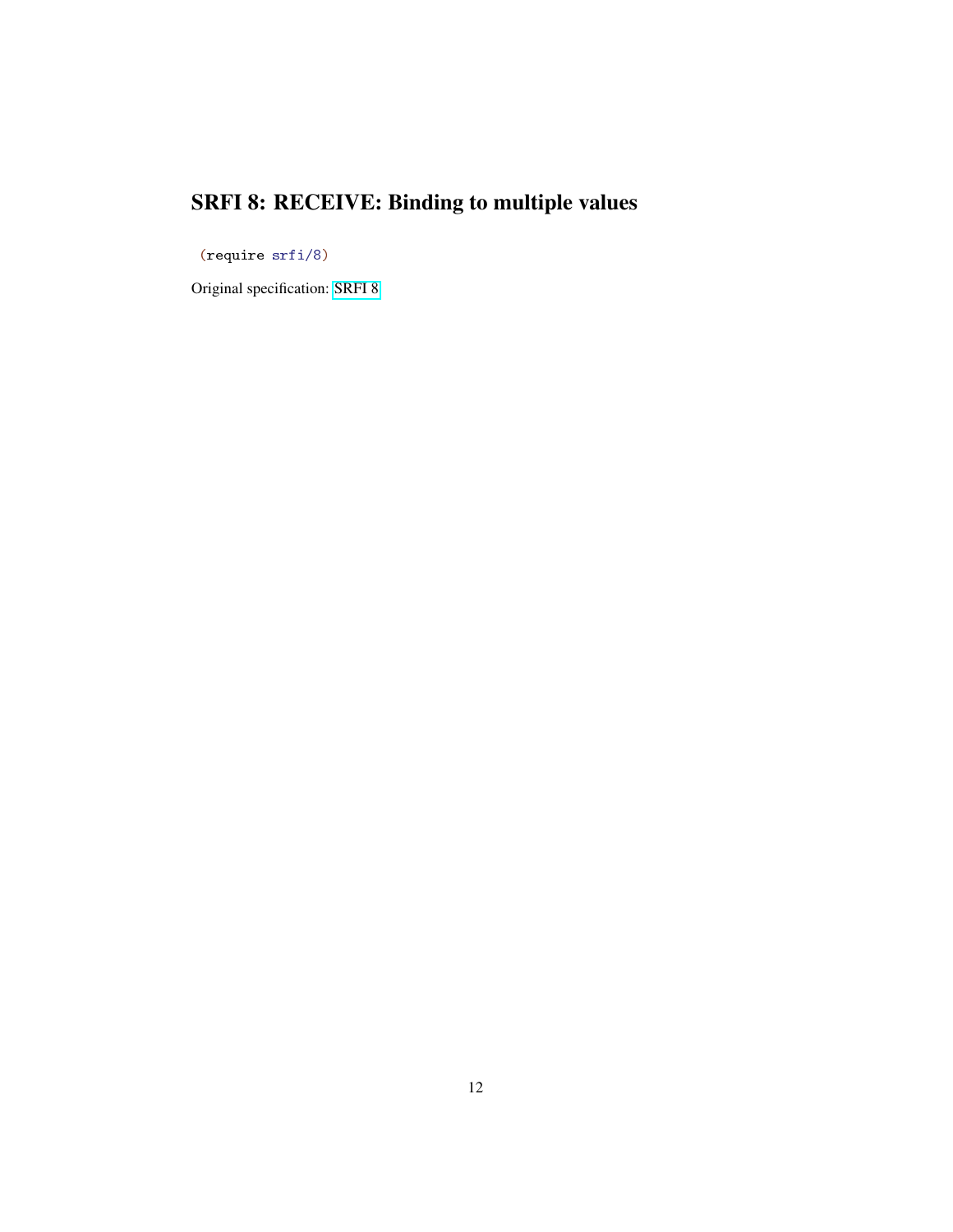# SRFI 9: Defining Record Types

<span id="page-12-0"></span>(require srfi/9)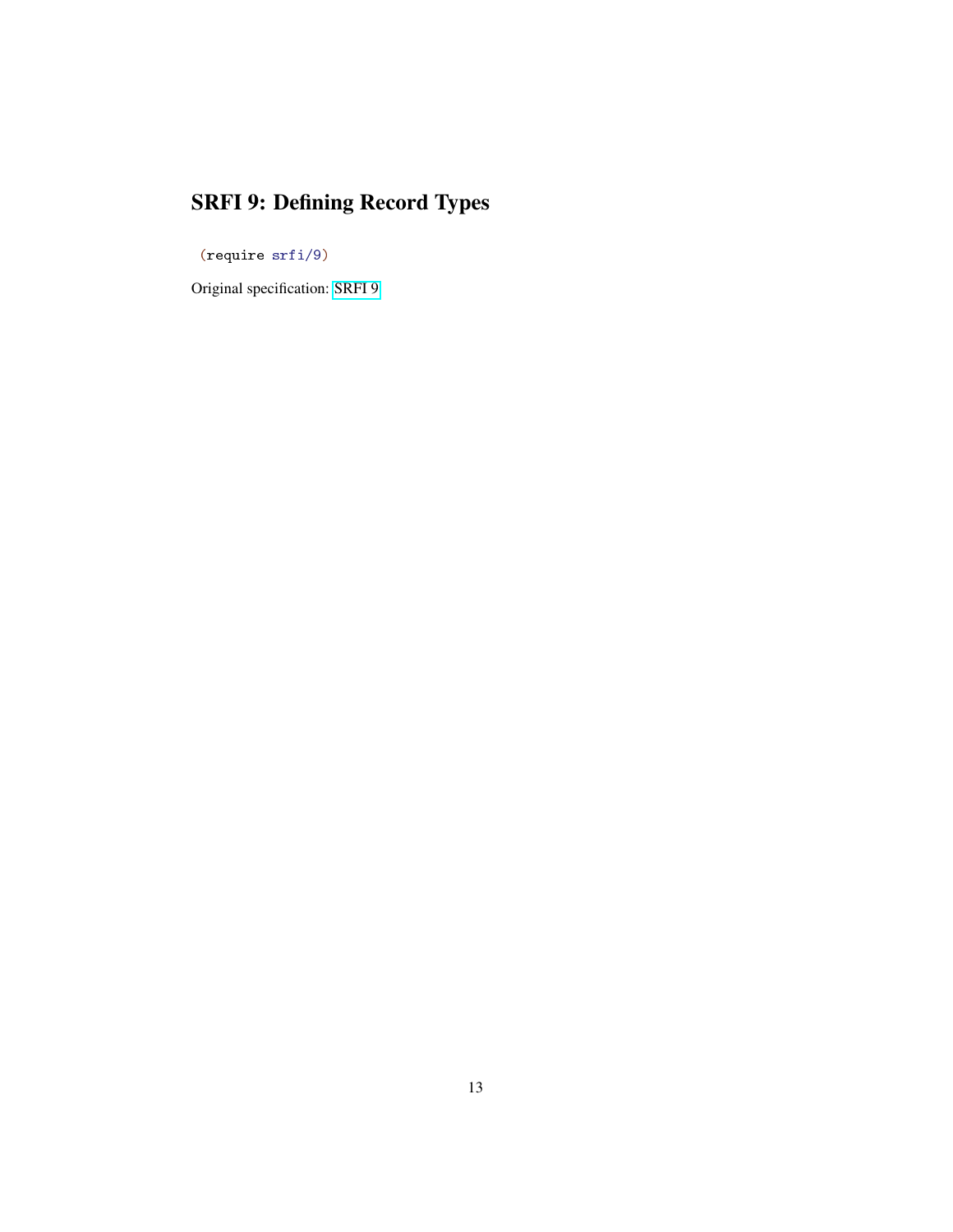### SRFI 11: Syntax for receiving multiple values

<span id="page-13-0"></span>(require srfi/11)

Original specification: [SRFI 11](http://docs.racket-lang.org/srfi-std/srfi-11.html)

This SRFI's bindings are also available in racket/base, but without support for dotted "rest" bindings.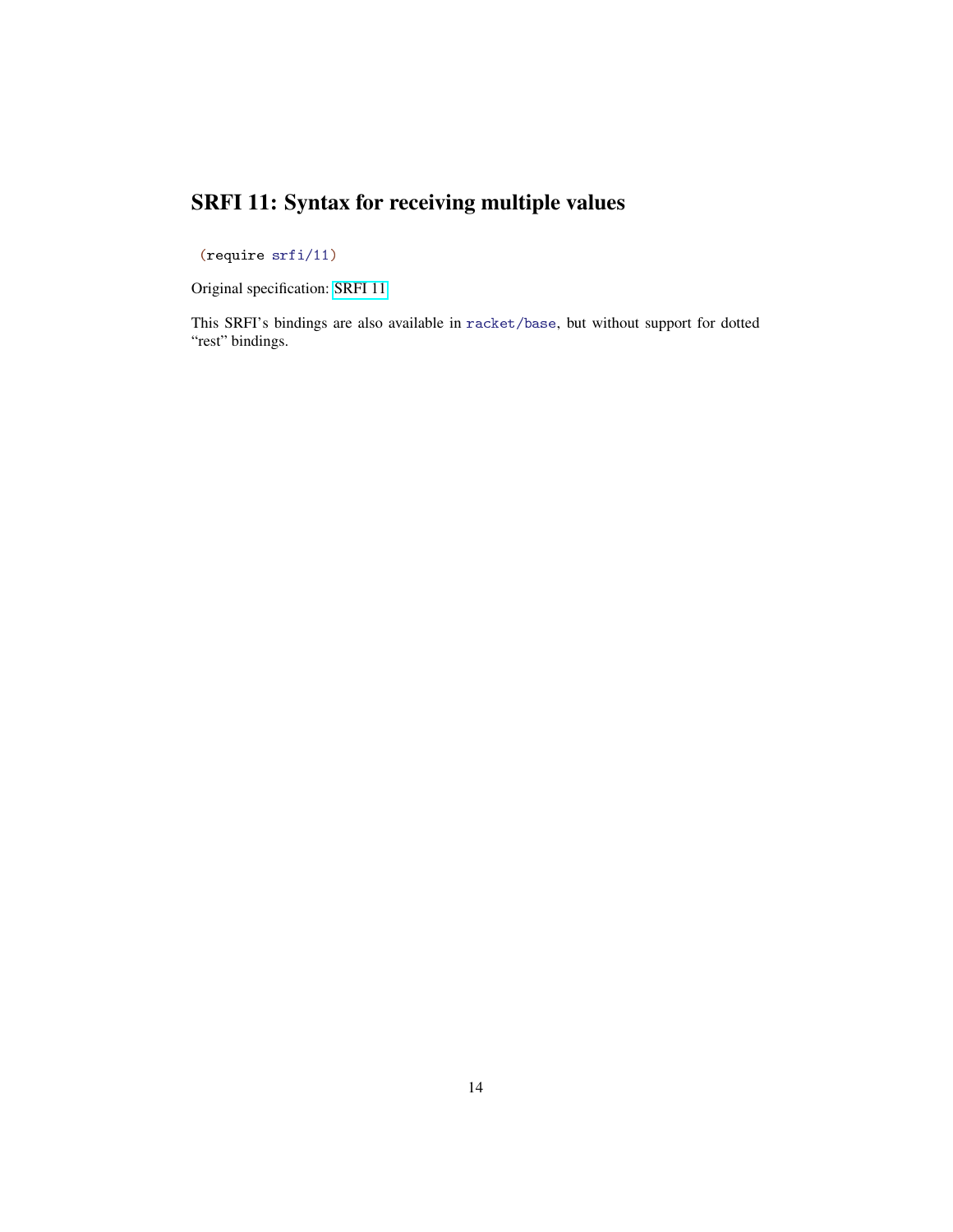# SRFI 13: String Libraries

<span id="page-14-0"></span>(require srfi/13)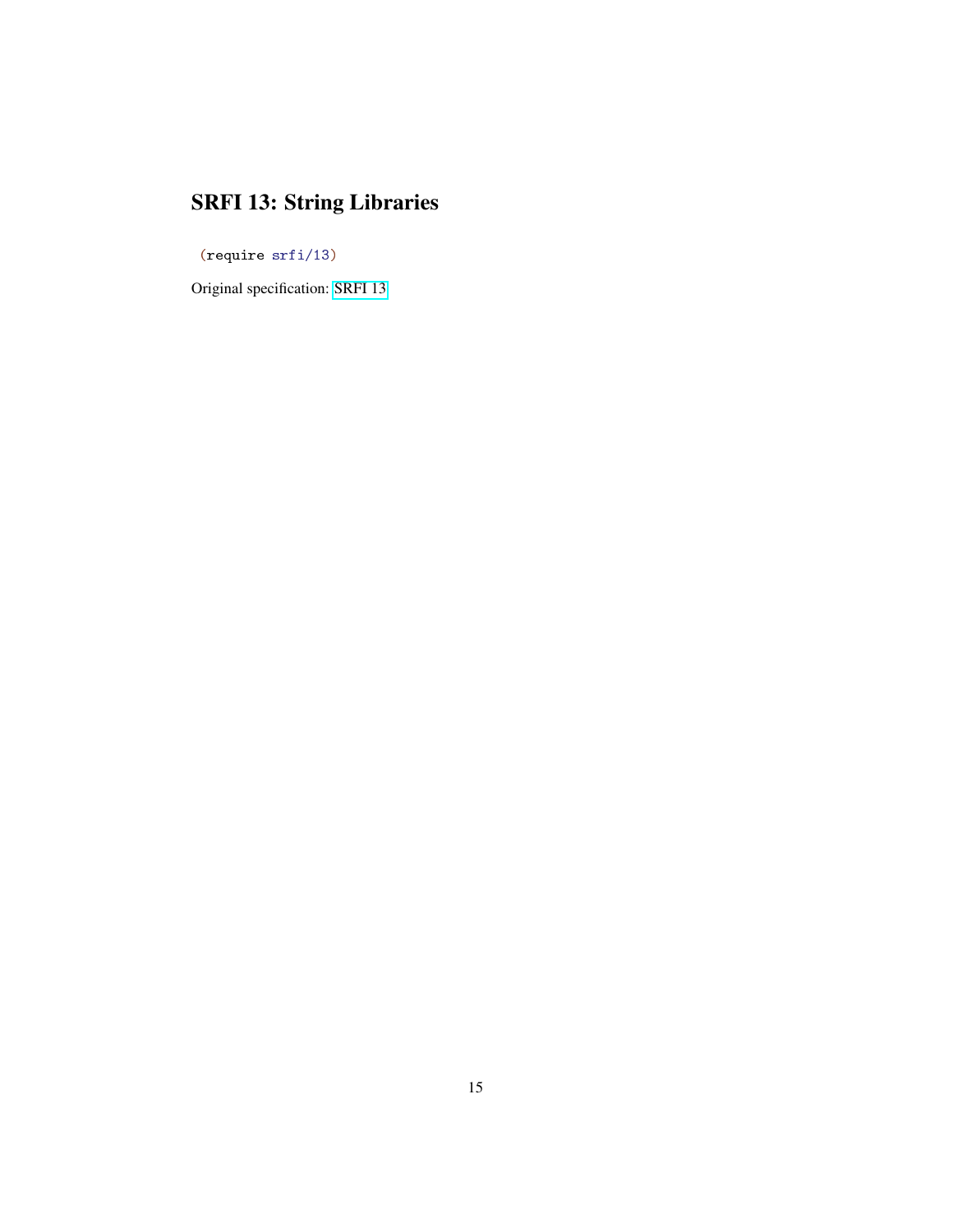# SRFI 14: Character-set Library

<span id="page-15-0"></span>(require srfi/14)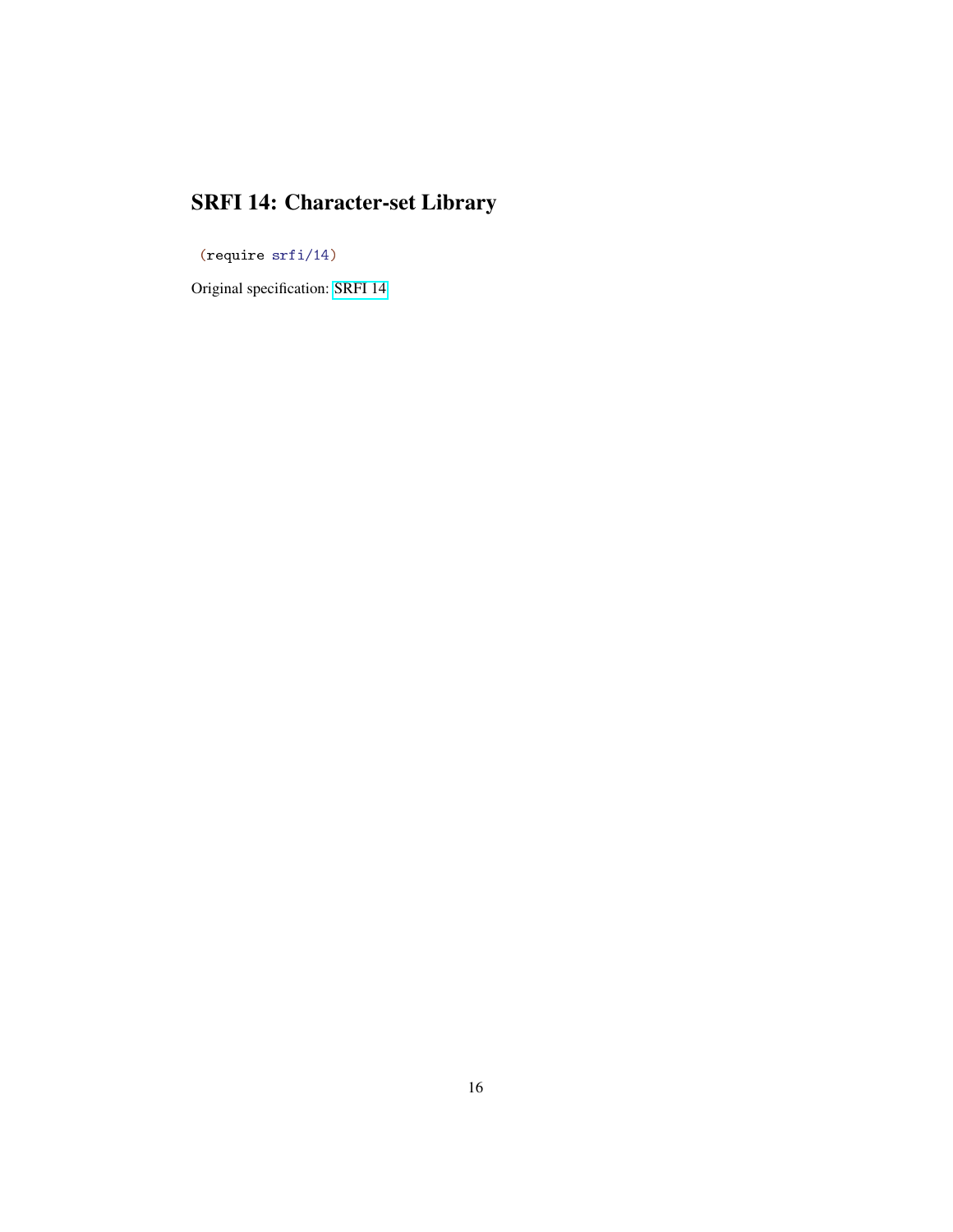# SRFI 16: Syntax for procedures of variable arity

<span id="page-16-0"></span>(require srfi/16)

Original specification: [SRFI 16](http://docs.racket-lang.org/srfi-std/srfi-16.html)

This SRFI's bindings are also available in racket/base.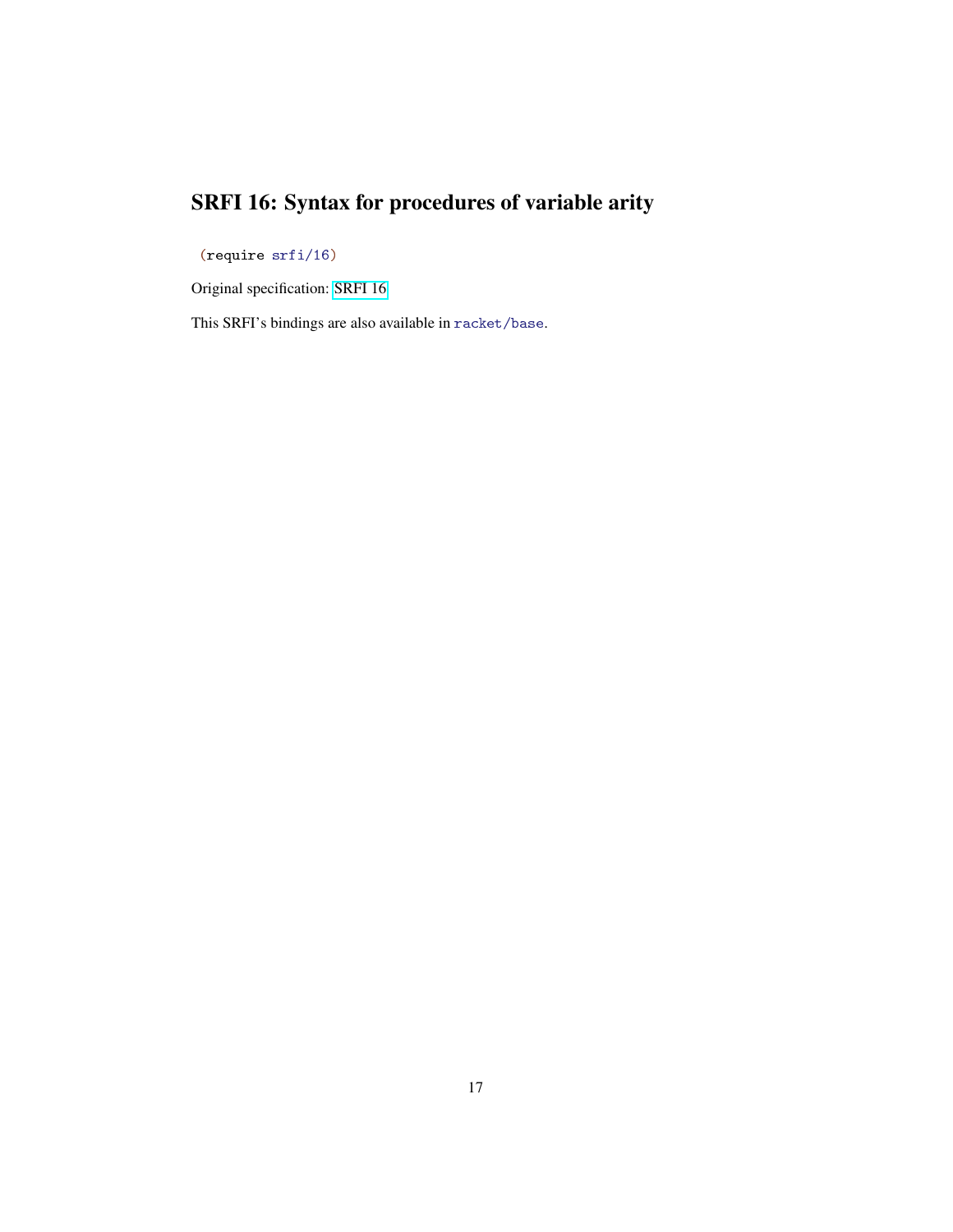#### SRFI 17: Generalized set!

<span id="page-17-0"></span>(require srfi/17)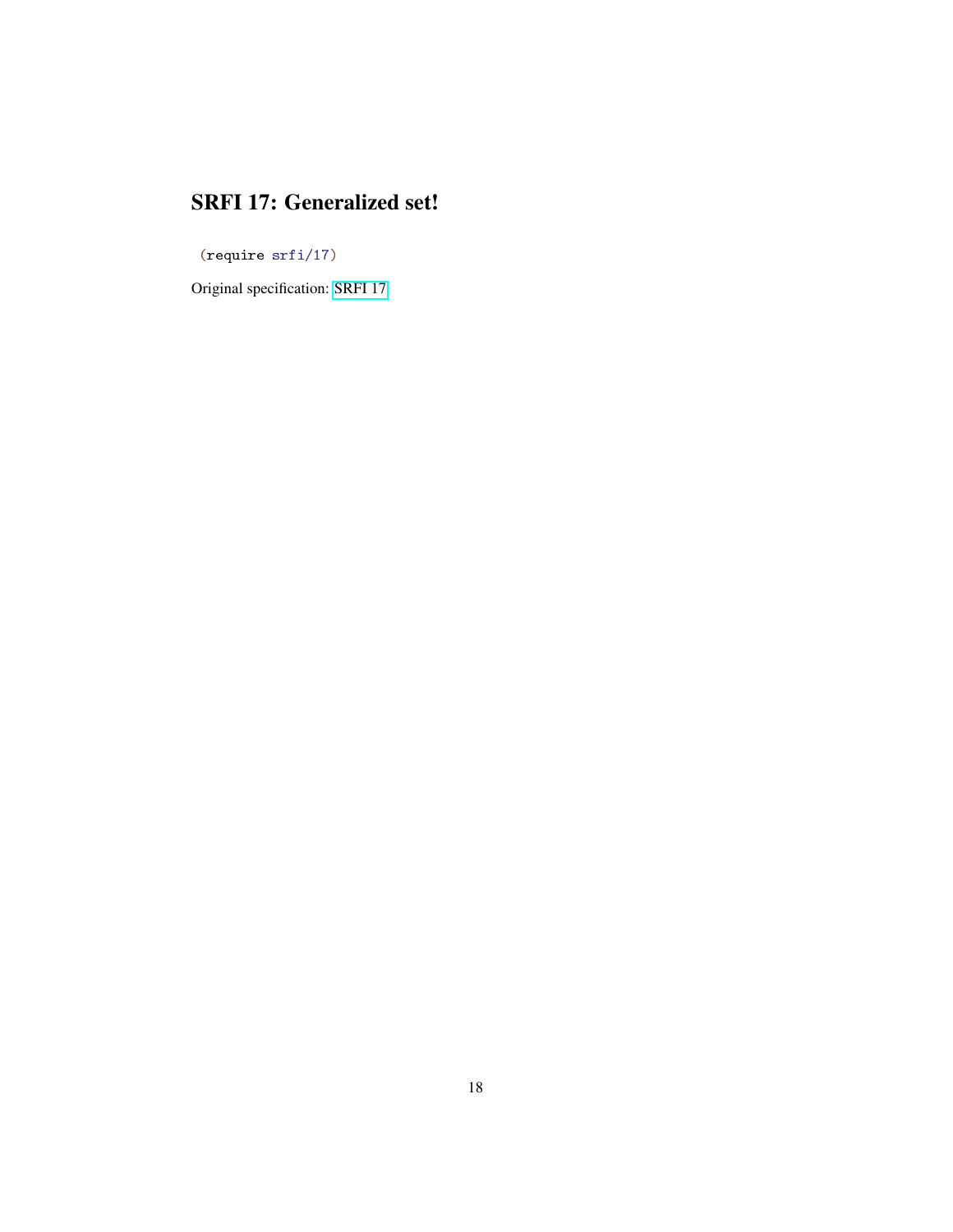#### SRFI 19: Time Data Types and Procedures

<span id="page-18-0"></span>(require srfi/19)

Original specification: [SRFI 19](http://docs.racket-lang.org/srfi-std/srfi-19.html)

The date structure produced by this SRFI library is identical to the one provided by racket/base in most cases (see date).

For backwards compatibility, when an invalid date field value is provided to the SRFI constructor, the constructor will produce a lax date structure. A lax date structure is *not* compatible with functions from racket/base or racket/date. SRFI functions such as string- >date may return a lax date structure depending on the format string.

 $(lax-date? v) \rightarrow boolean?$  $v : any/c$ 

Returns  $\#t$  if v is a lax date structure. Otherwise returns  $\#f$ .

Examples:

```
> (lax-date? (make-date 0 19 10 10 14 "bogus" "bogus" 0))
#t
> (lax-date? (make-date 0 19 10 10 14 1 2013 0))
#f
> (lax-date? (string->date "10:21:00" "∼H:∼M:∼S"))
#t
```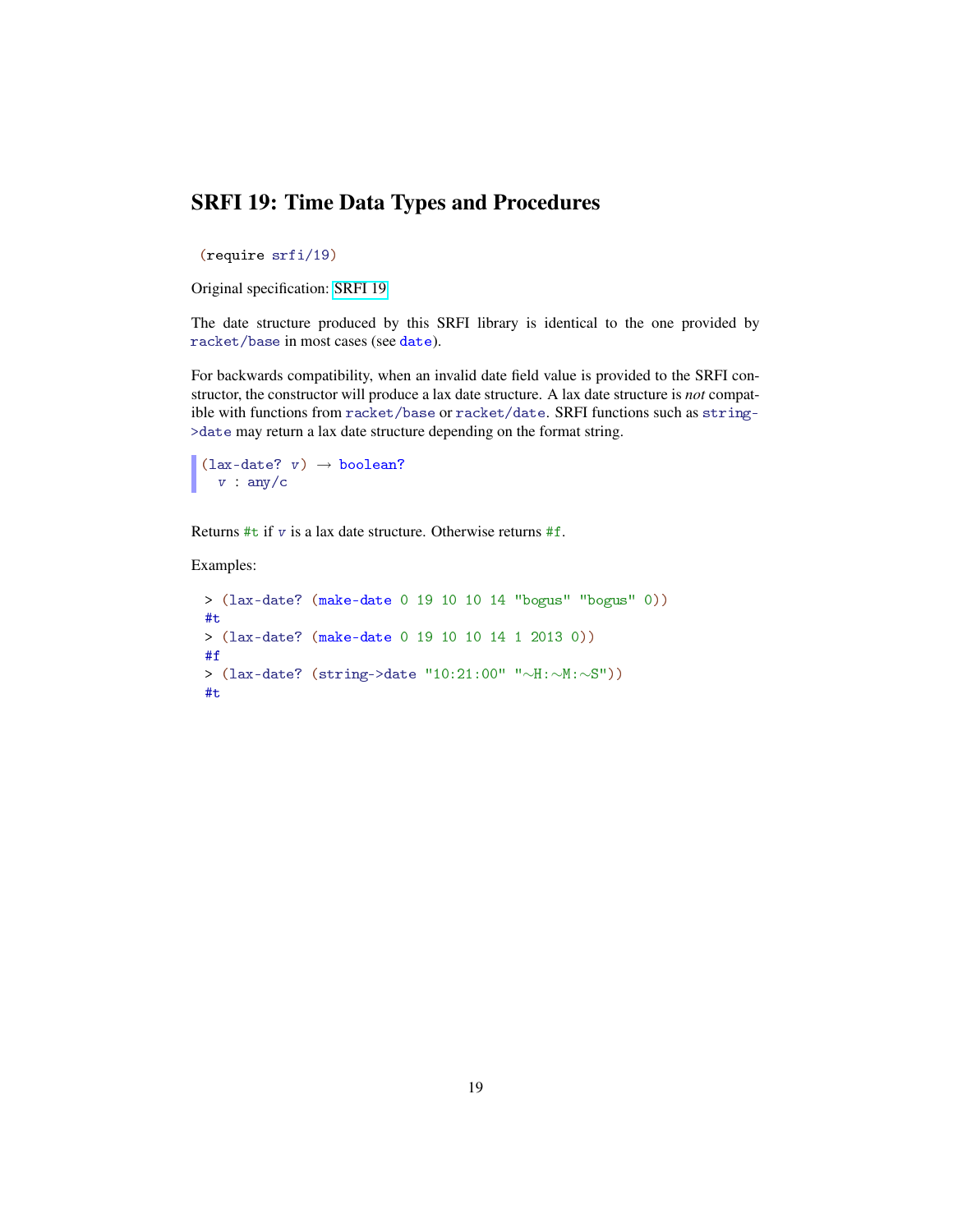# SRFI 23: Error reporting mechanism

<span id="page-19-0"></span>(require srfi/23)

Original specification: [SRFI 23](http://docs.racket-lang.org/srfi-std/srfi-23.html)

This SRFI's bindings are also available in racket/base.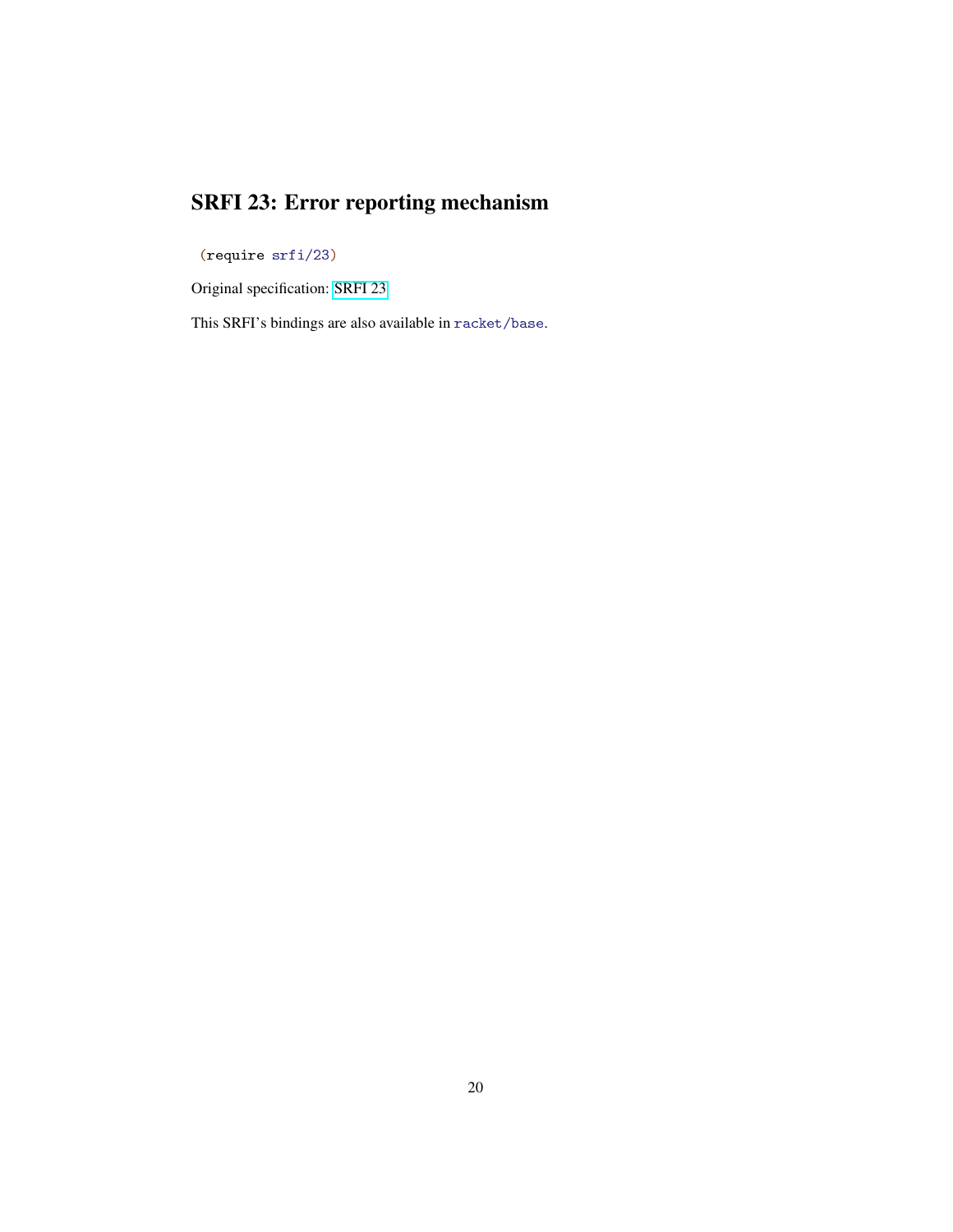# SRFI 25: Multi-dimensional Array Primitives

<span id="page-20-0"></span>(require srfi/25)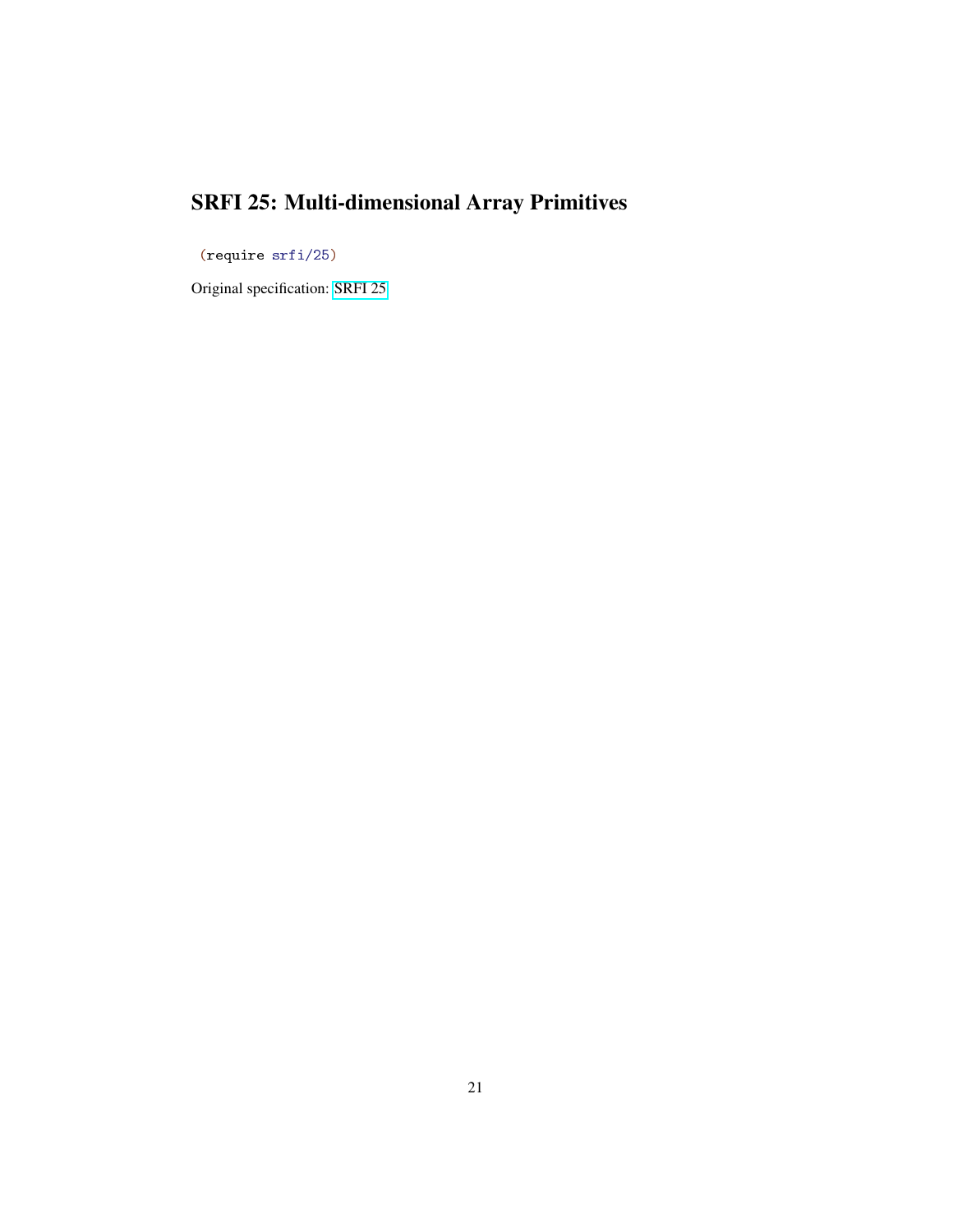# SRFI 26: Notation for Specializing Parameters without Currying

<span id="page-21-0"></span>(require srfi/26)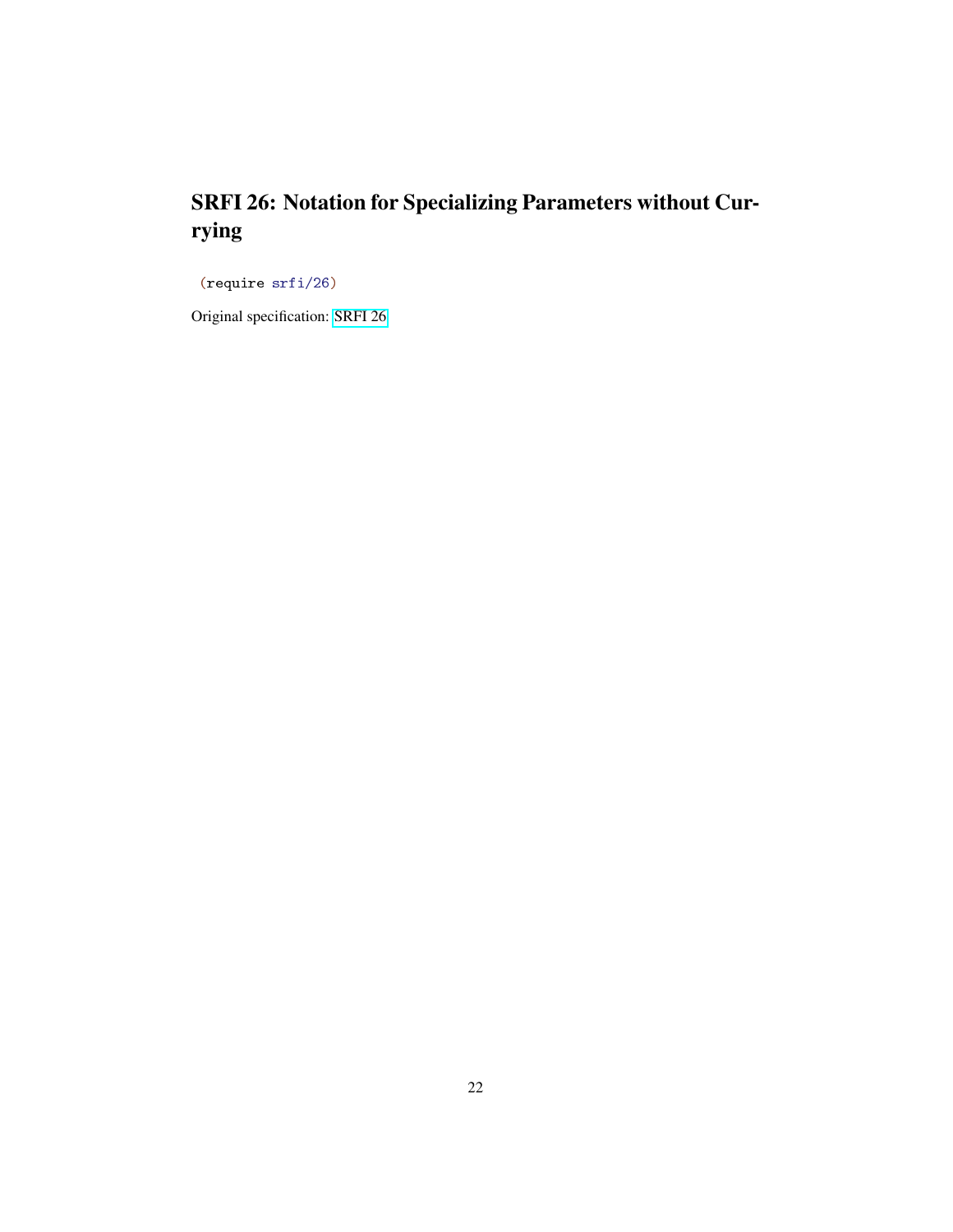#### SRFI 27: Sources of Random Bits

<span id="page-22-0"></span>(require srfi/27)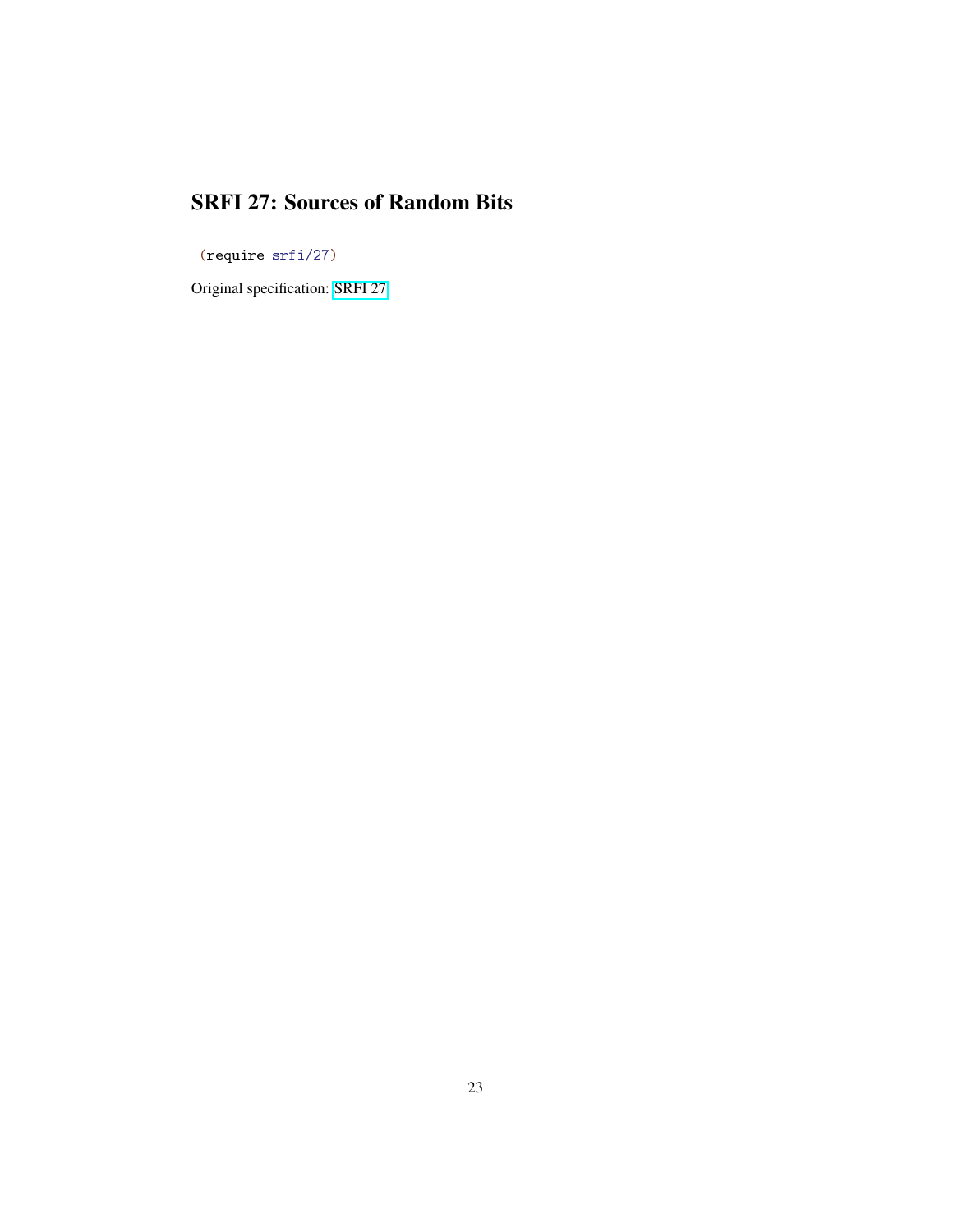# SRFI 28: Basic Format Strings

<span id="page-23-0"></span>(require srfi/28)

Original specification: [SRFI 28](http://docs.racket-lang.org/srfi-std/srfi-28.html)

This SRFI's bindings are also available in racket/base.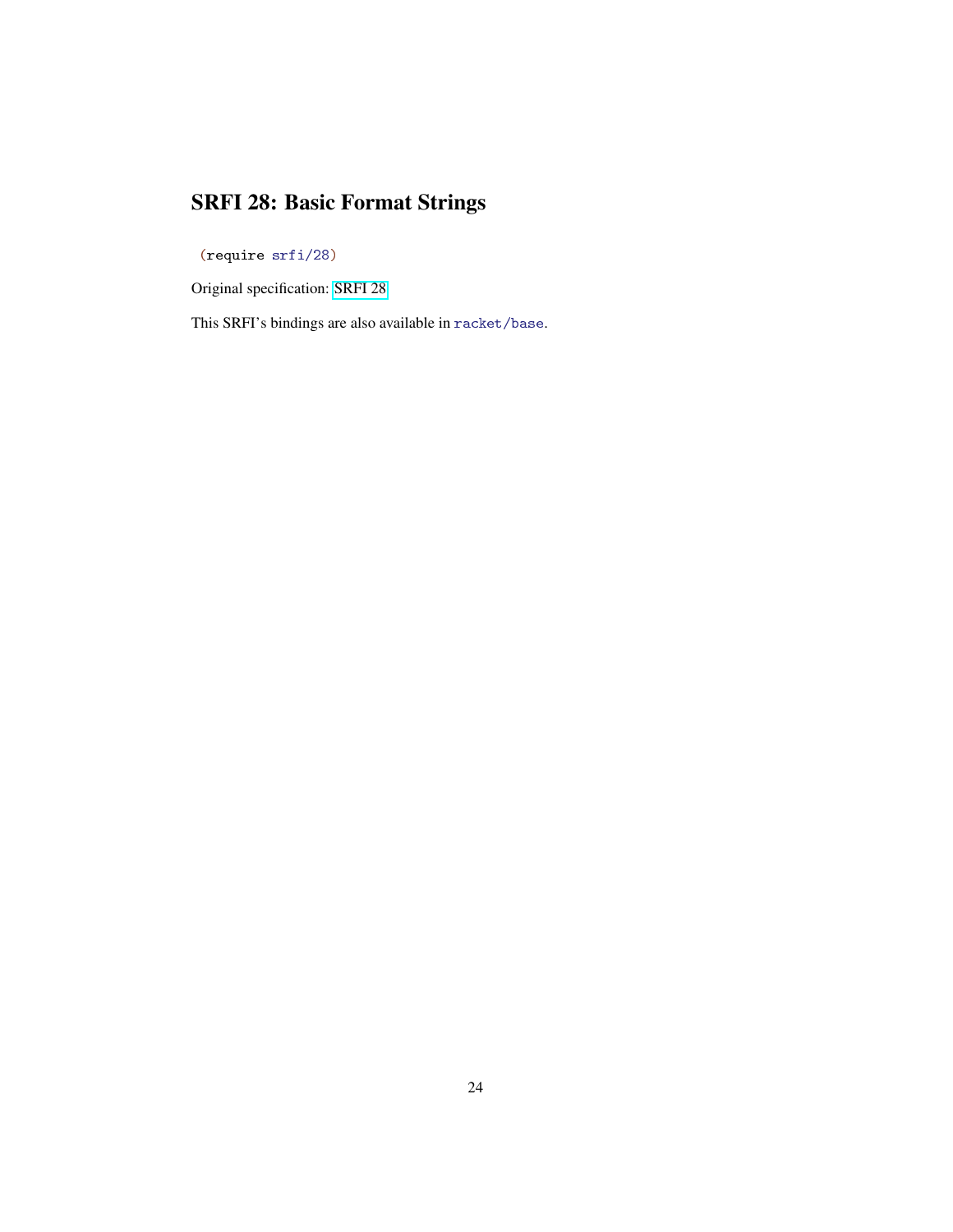#### SRFI 29: Localization

<span id="page-24-0"></span>(require srfi/29)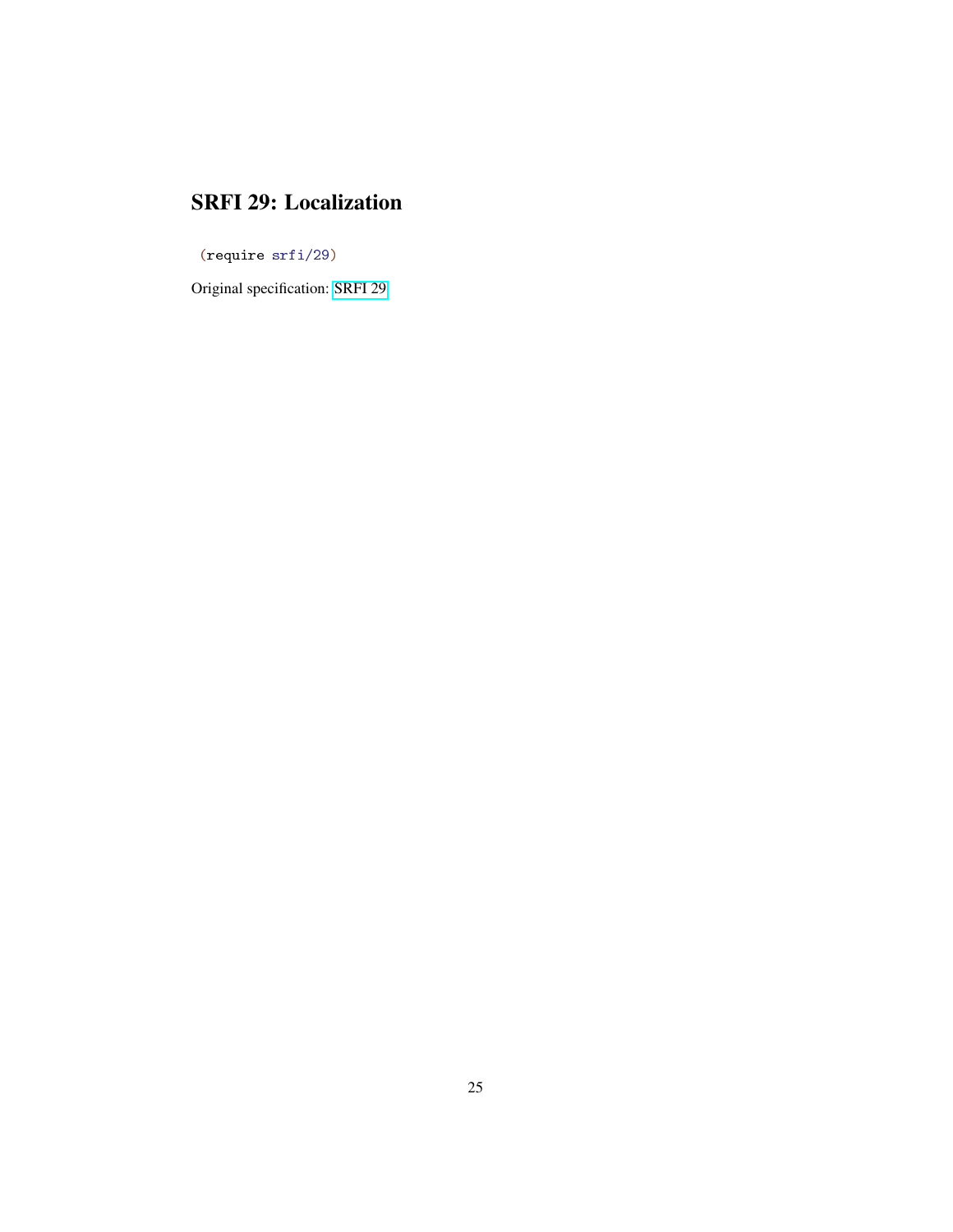#### SRFI 30: Nested Multi-line Comments

<span id="page-25-0"></span>(require srfi/30)

Original specification: [SRFI 30](http://docs.racket-lang.org/srfi-std/srfi-30.html)

This SRFI's syntax is part of Racket's default reader.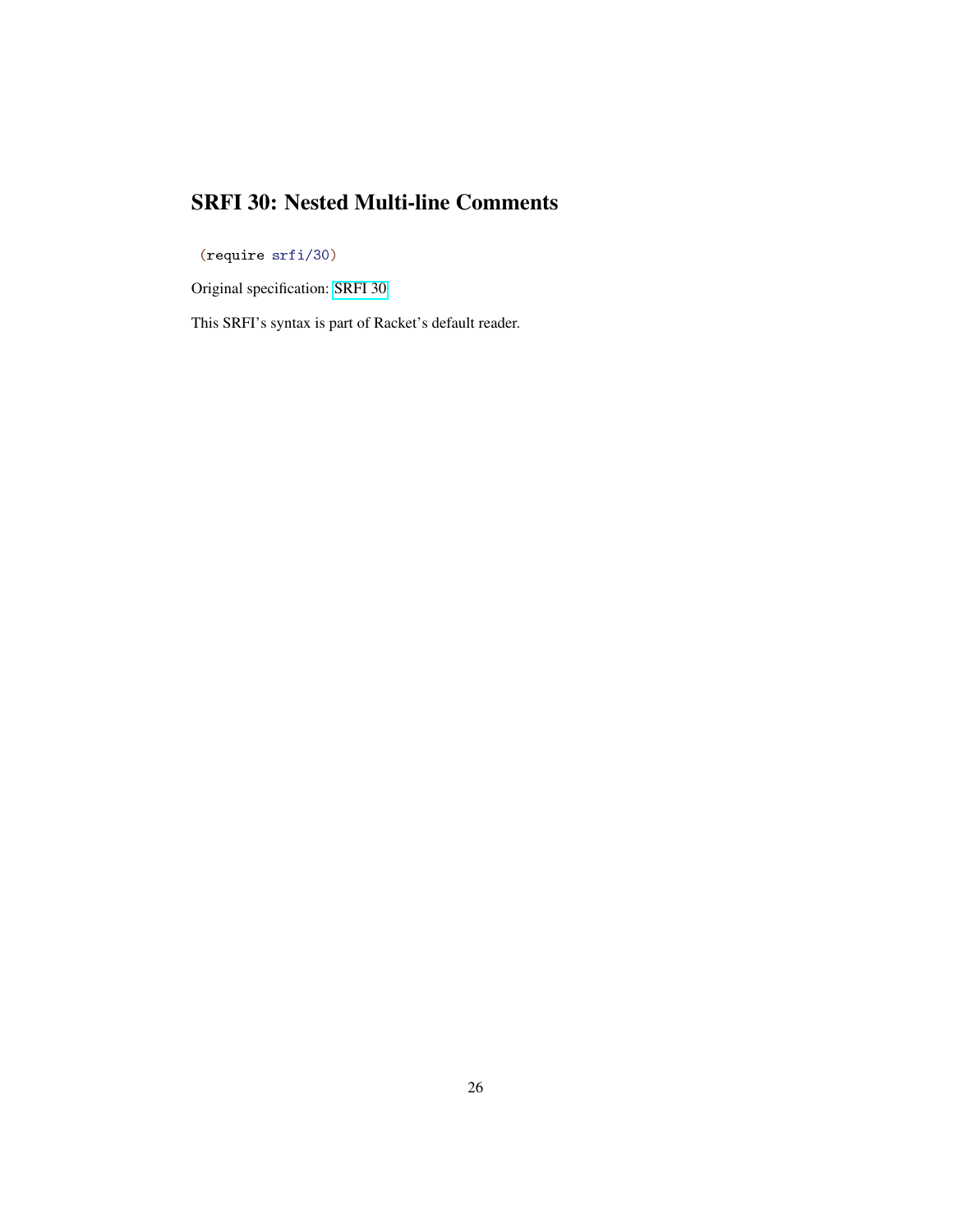# SRFI 31: A special form rec for recursive evaluation

<span id="page-26-0"></span>(require srfi/31)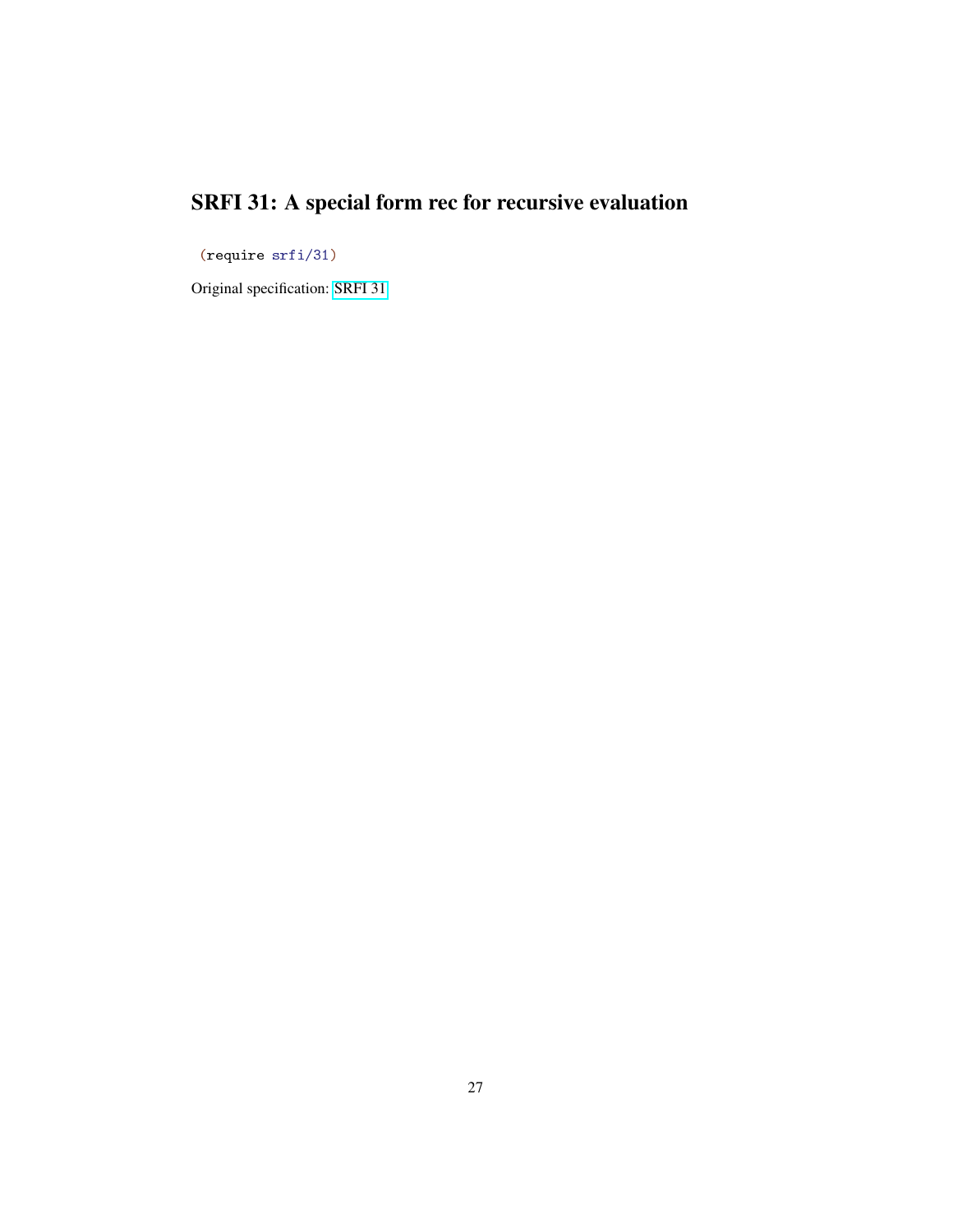# SRFI 34: Exception Handling for Programs

<span id="page-27-0"></span>(require srfi/34)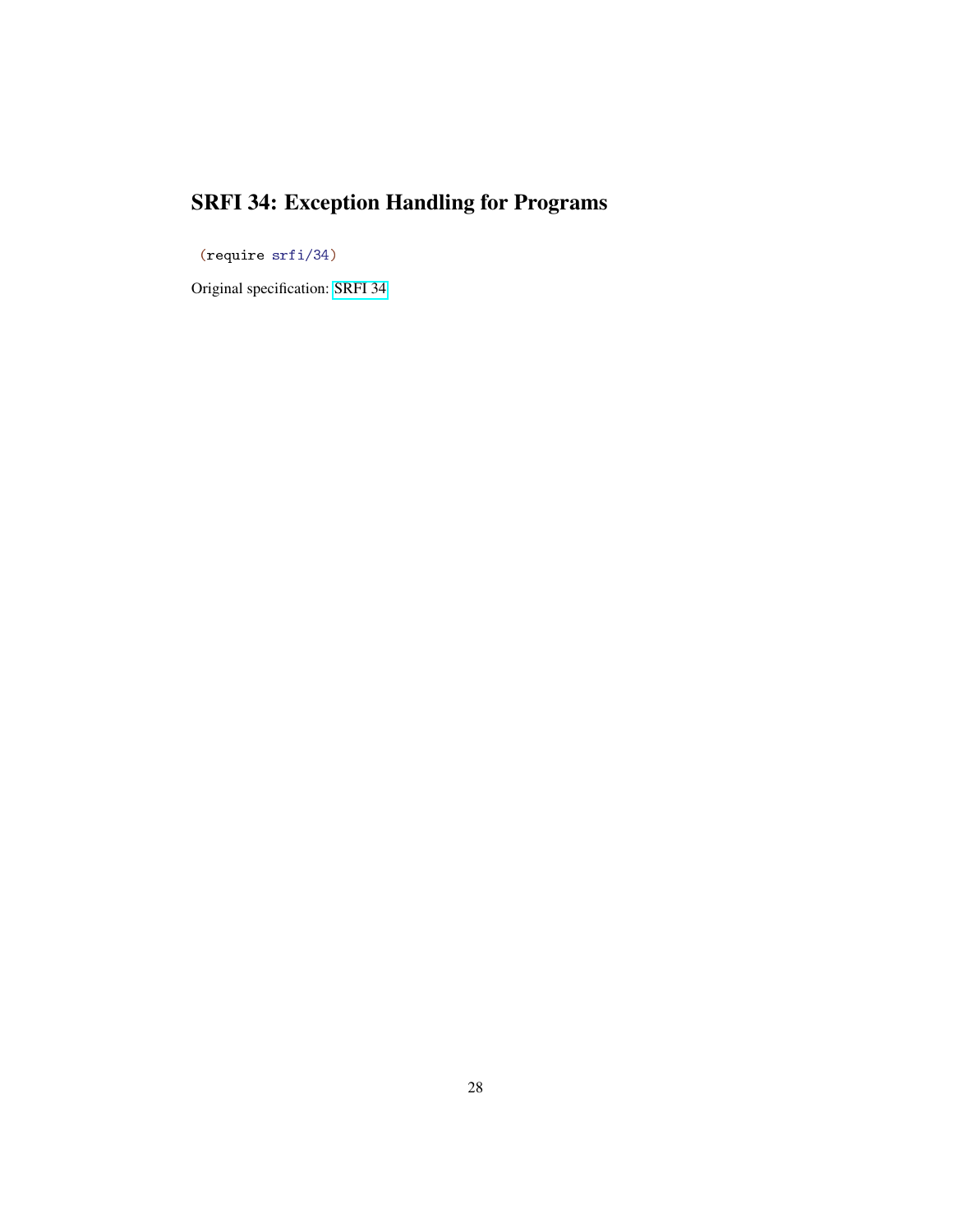#### SRFI 35: Conditions

<span id="page-28-0"></span>(require srfi/35)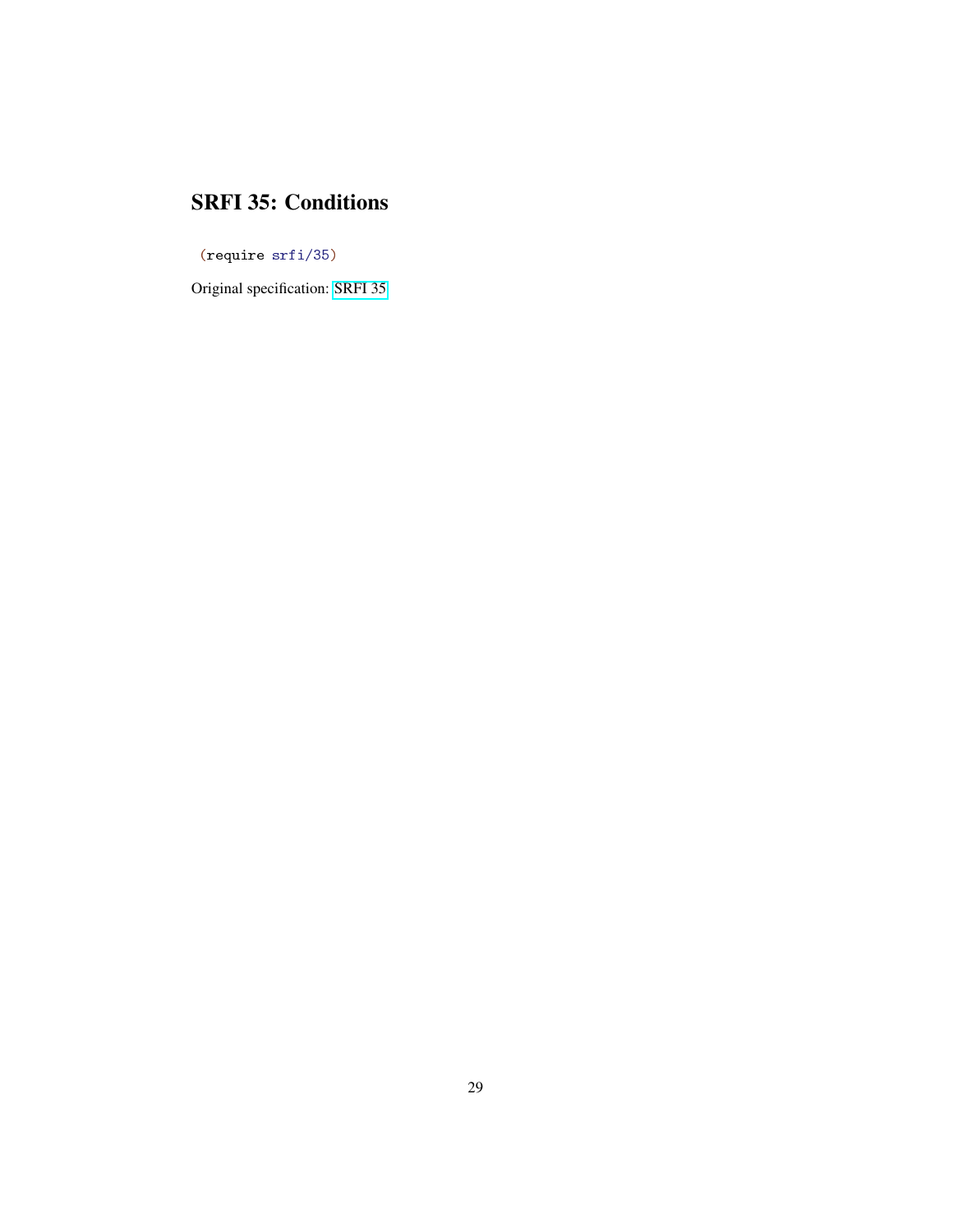#### SRFI 38: External Representation for Data With Shared **Structure**

<span id="page-29-0"></span>(require srfi/38)

Original specification: [SRFI 38](http://docs.racket-lang.org/srfi-std/srfi-38.html)

This SRFI's syntax is part of Racket's default reader and printer.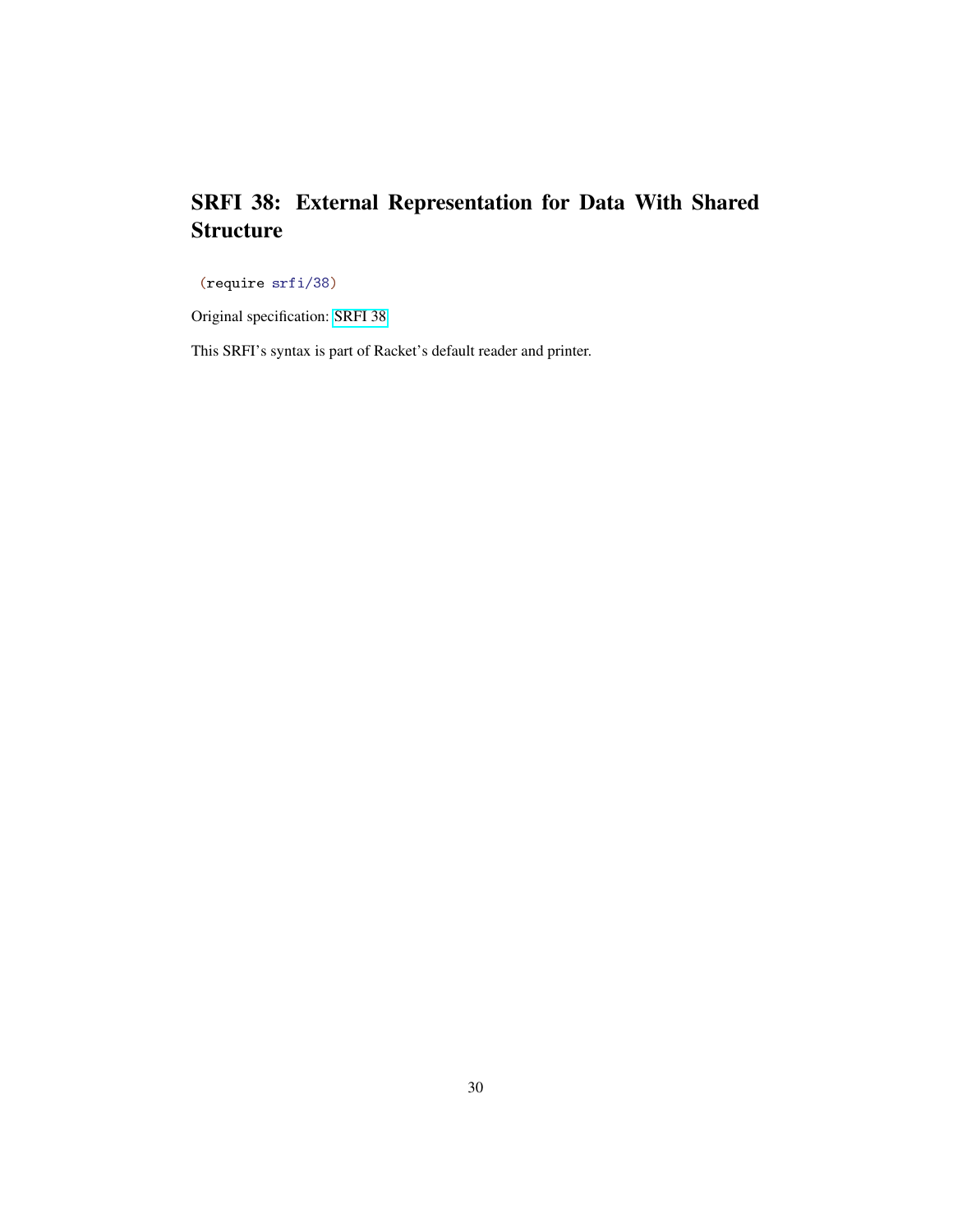# SRFI 39: Parameter objects

<span id="page-30-0"></span>(require srfi/39)

Original specification: [SRFI 39](http://docs.racket-lang.org/srfi-std/srfi-39.html)

This SRFI's bindings are also available in racket/base.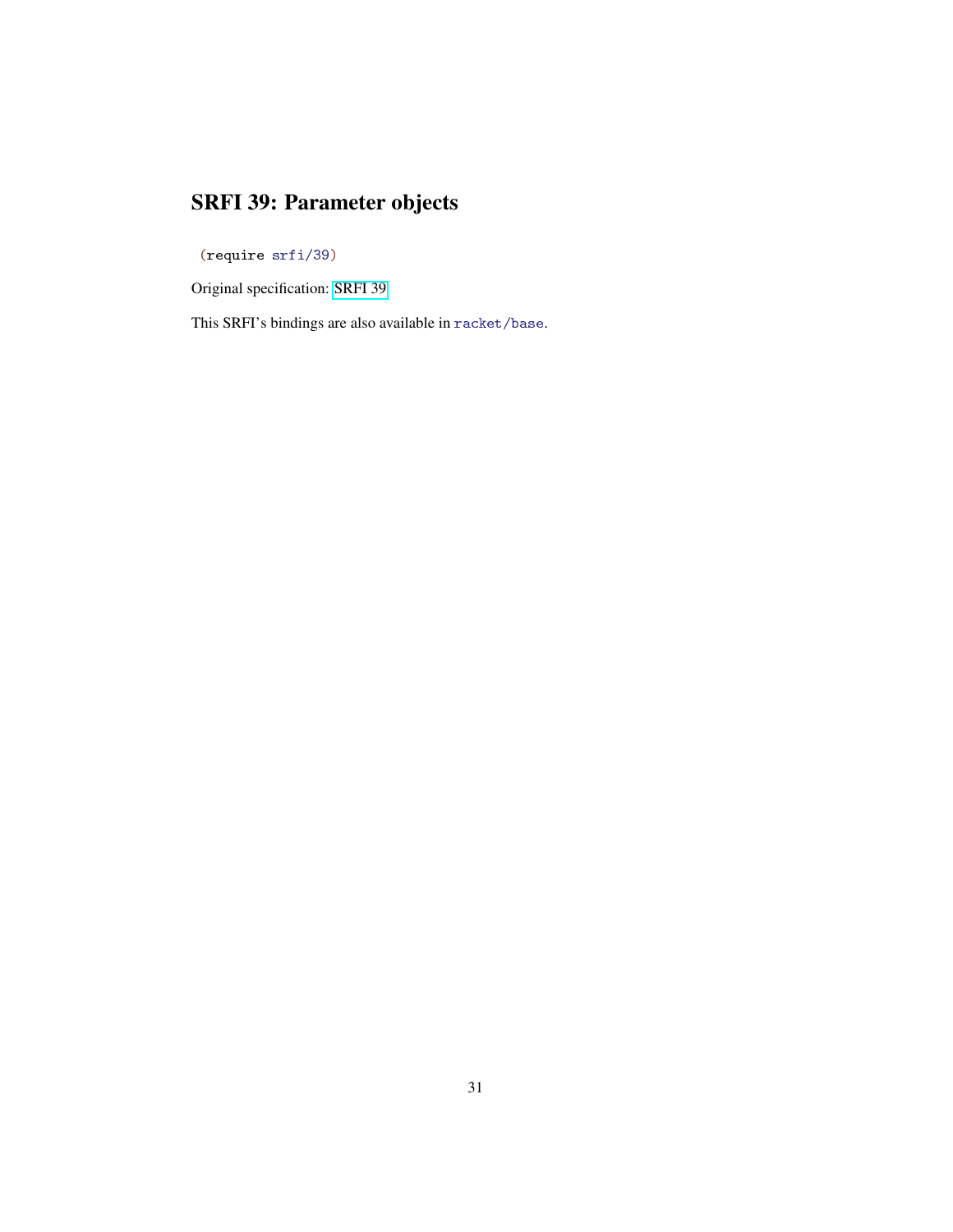# SRFI 40: A Library of Streams

<span id="page-31-0"></span>(require srfi/40)

Original specification: [SRFI 40](http://docs.racket-lang.org/srfi-std/srfi-40.html)

Superceded by srfi/41.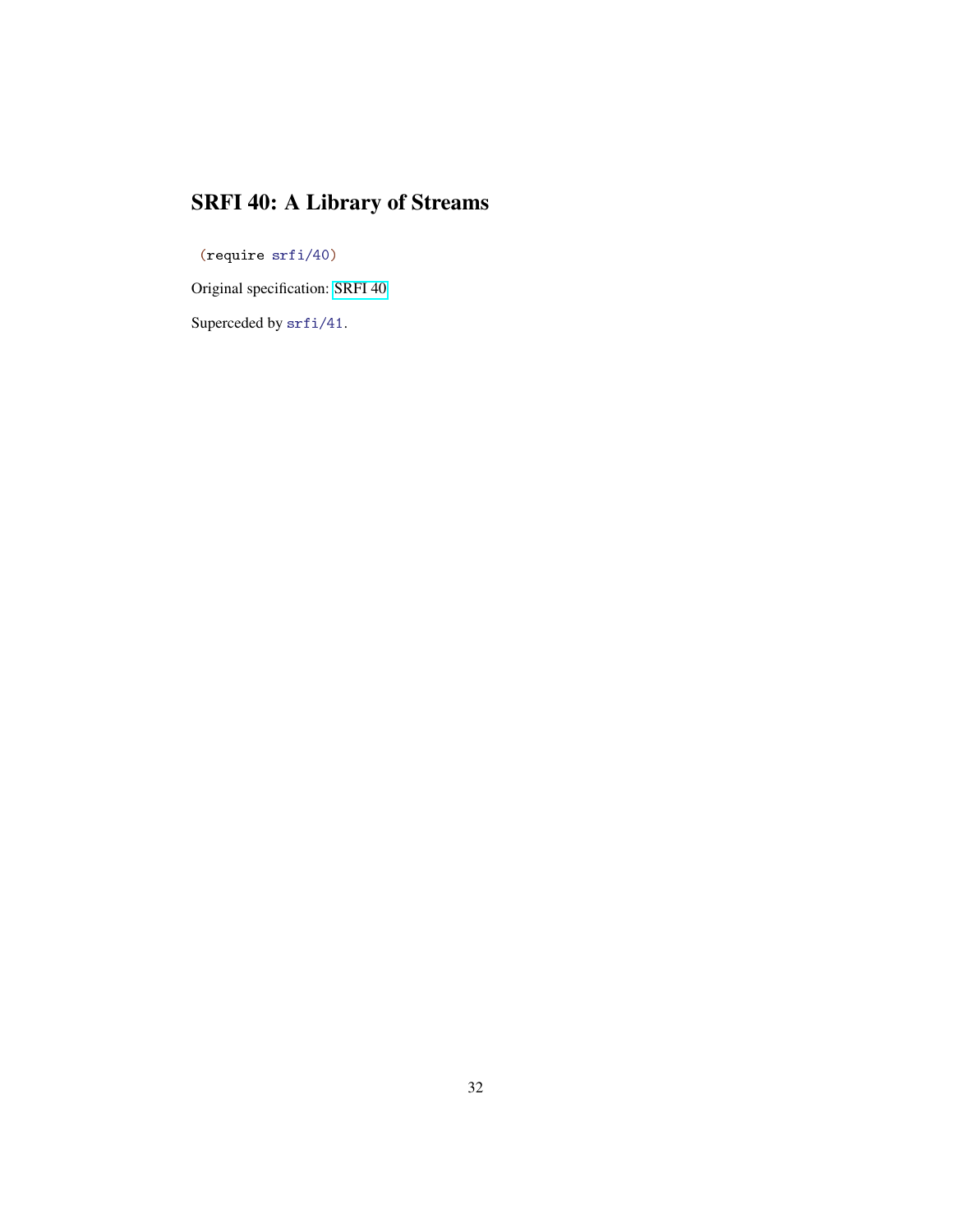#### SRFI 41: Streams

<span id="page-32-0"></span>(require srfi/41)

Original specification: [SRFI 41](http://docs.racket-lang.org/srfi-std/srfi-41/srfi-41.html)

The stream-cons operation from  $\text{srf}i/41$  is the same as from  $\text{racket}/\text{stream}$ .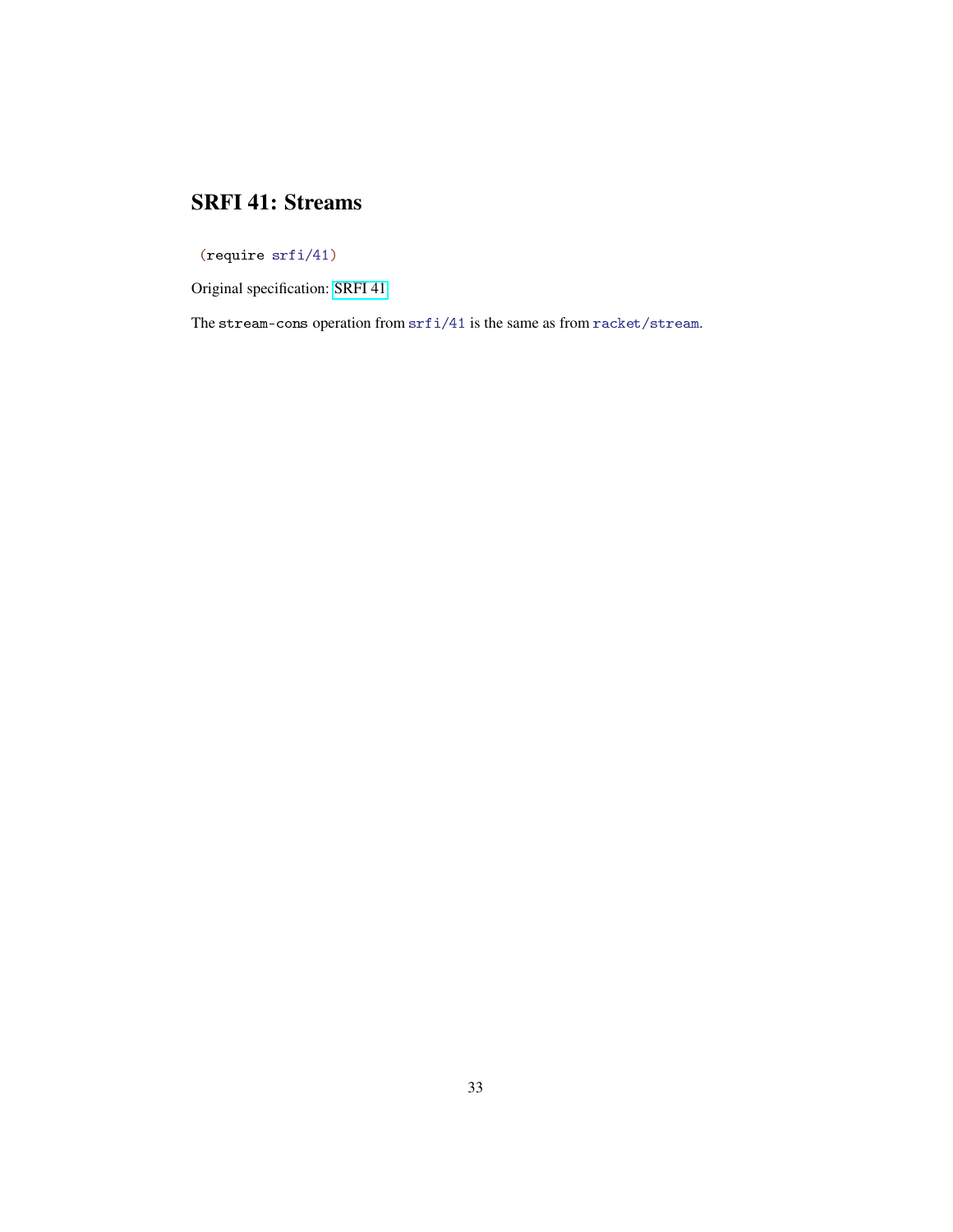### SRFI 42: Eager Comprehensions

<span id="page-33-0"></span>(require srfi/42)

Original specification: [SRFI 42](http://docs.racket-lang.org/srfi-std/srfi-42.html)

Forms that syntactically detect if recognize both if from scheme/base and if from mzscheme.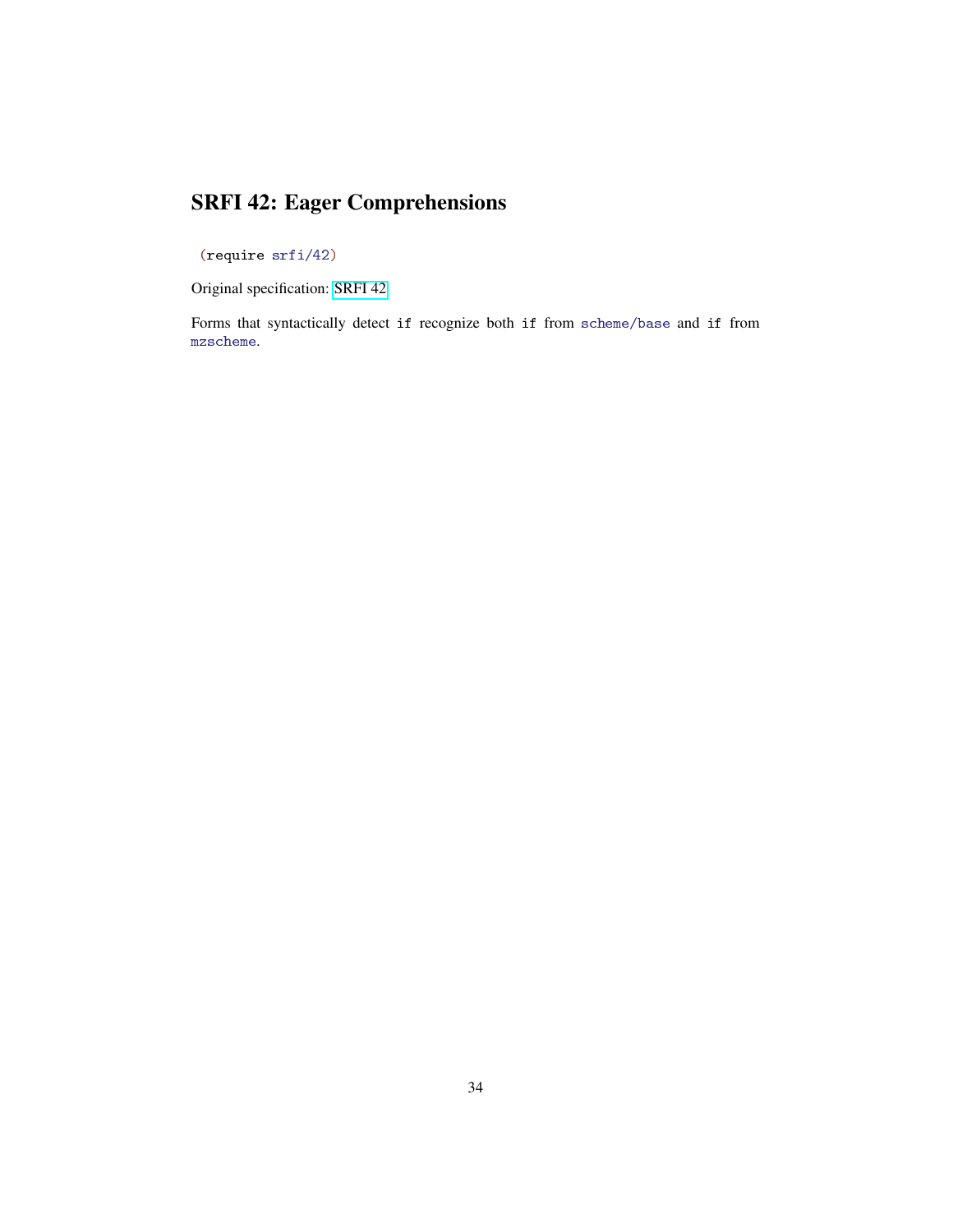# SRFI 43: Vector Library

<span id="page-34-0"></span>(require srfi/43)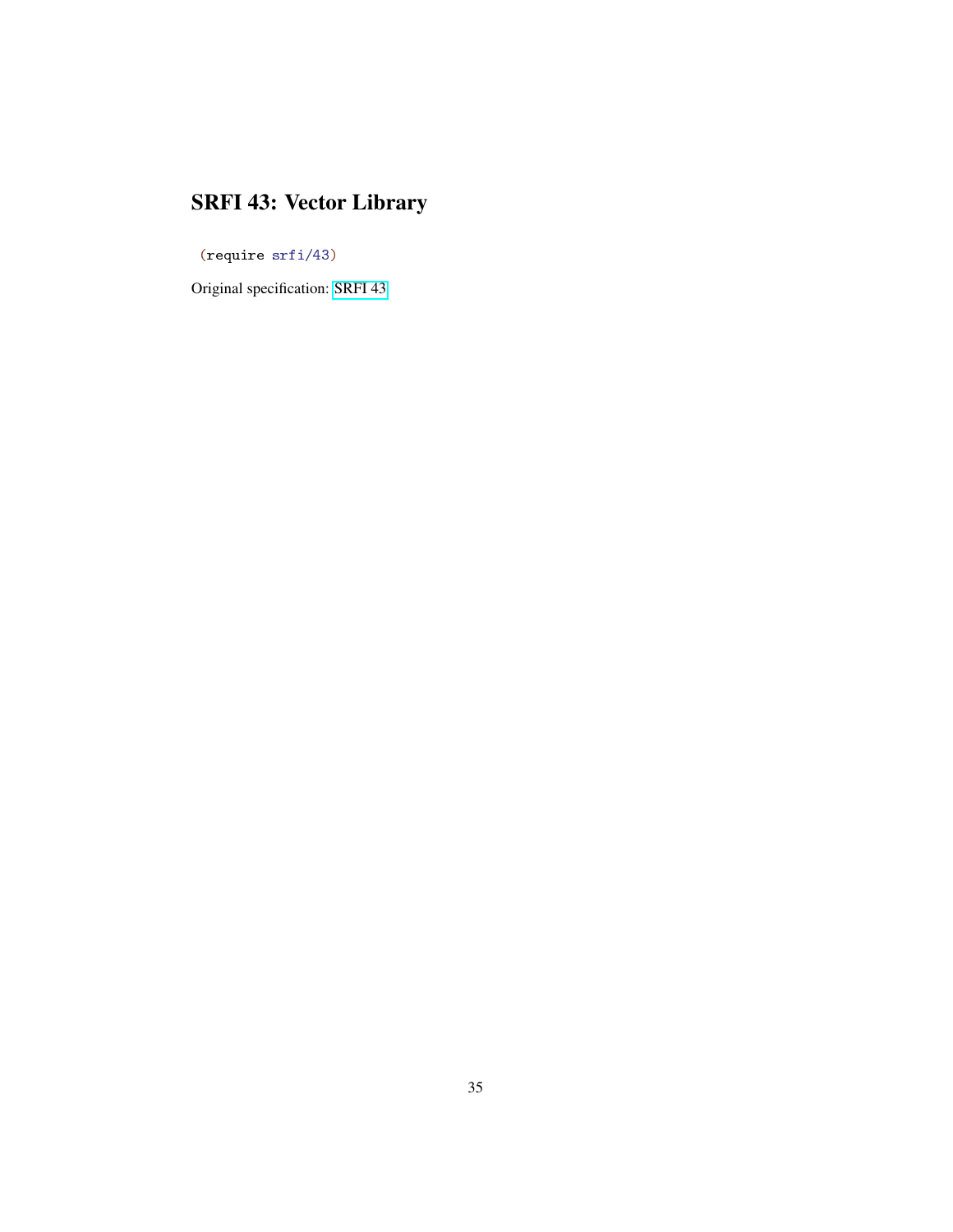#### SRFI 45: Primitives for Expressing Iterative Lazy Algorithms

```
(require srfi/45)
```
Original specification: [SRFI 45](http://docs.racket-lang.org/srfi-std/srfi-45.html)

Additional binding:

(promise?  $v) \rightarrow boolean?$  $v : any/c$ 

Returns  $\#t$  if v is a promise,  $\#f$  otherwise.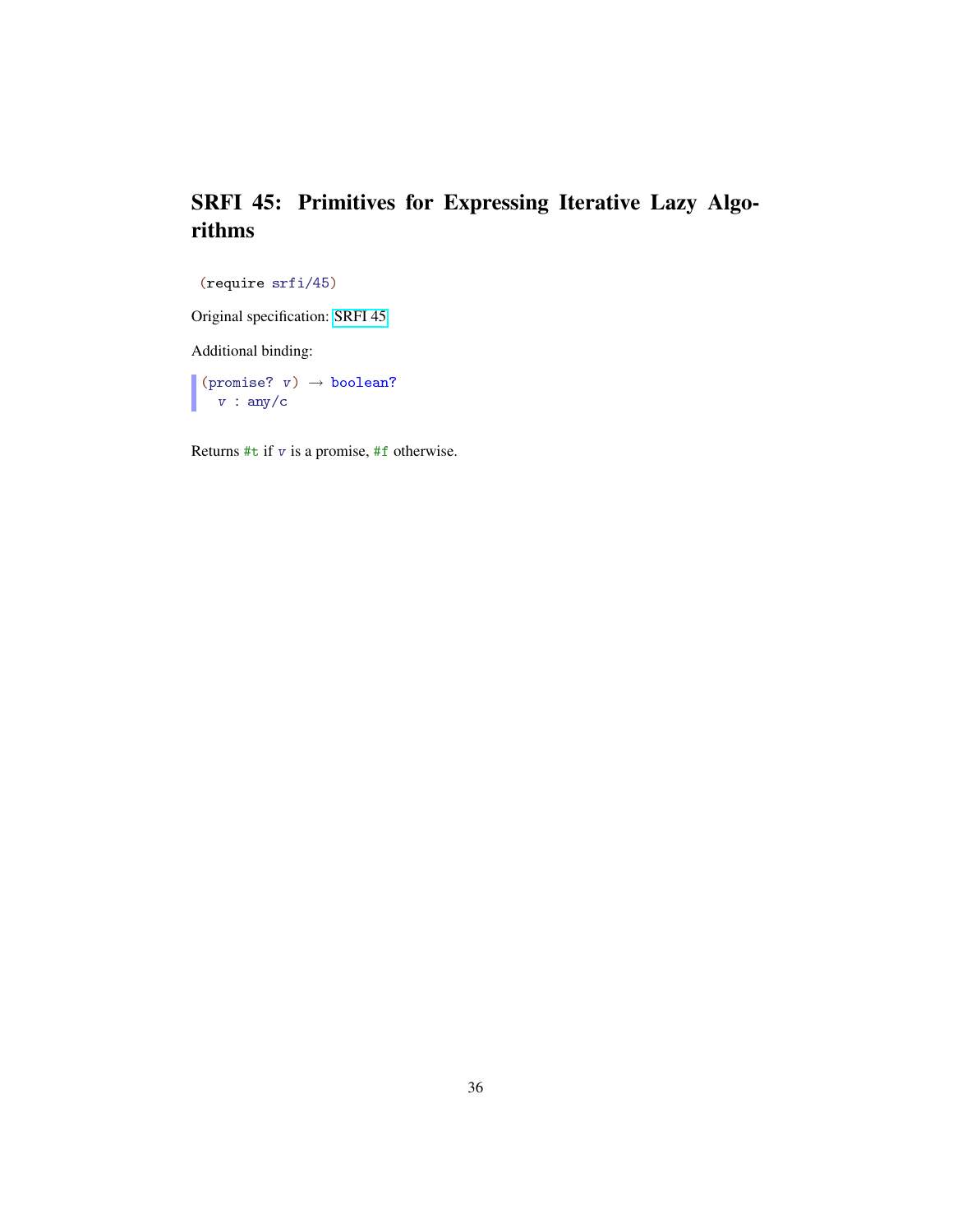# SRFI 48: Intermediate Format Strings

<span id="page-36-0"></span>(require srfi/48)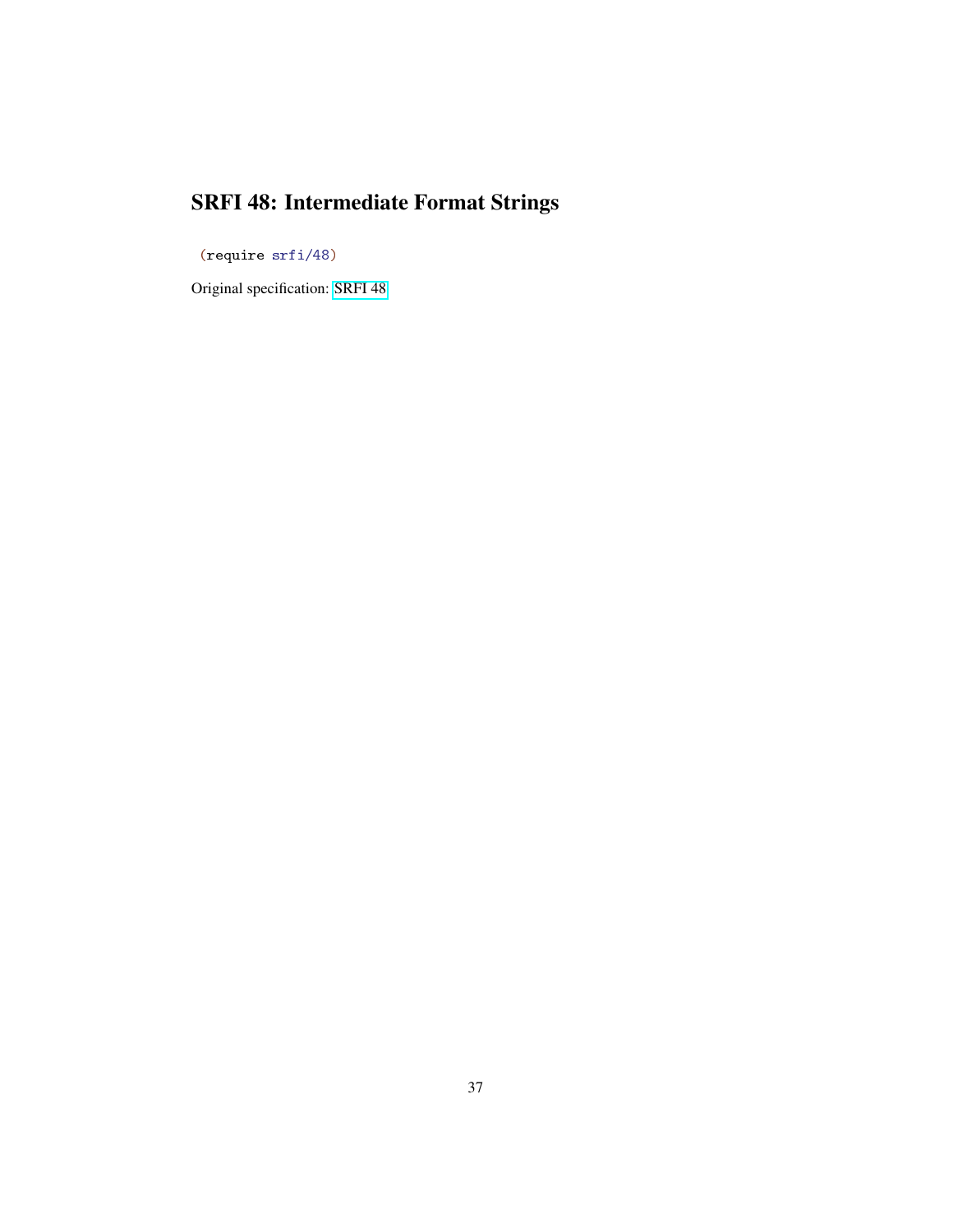# SRFI 54: Formatting

<span id="page-37-0"></span>(require srfi/54)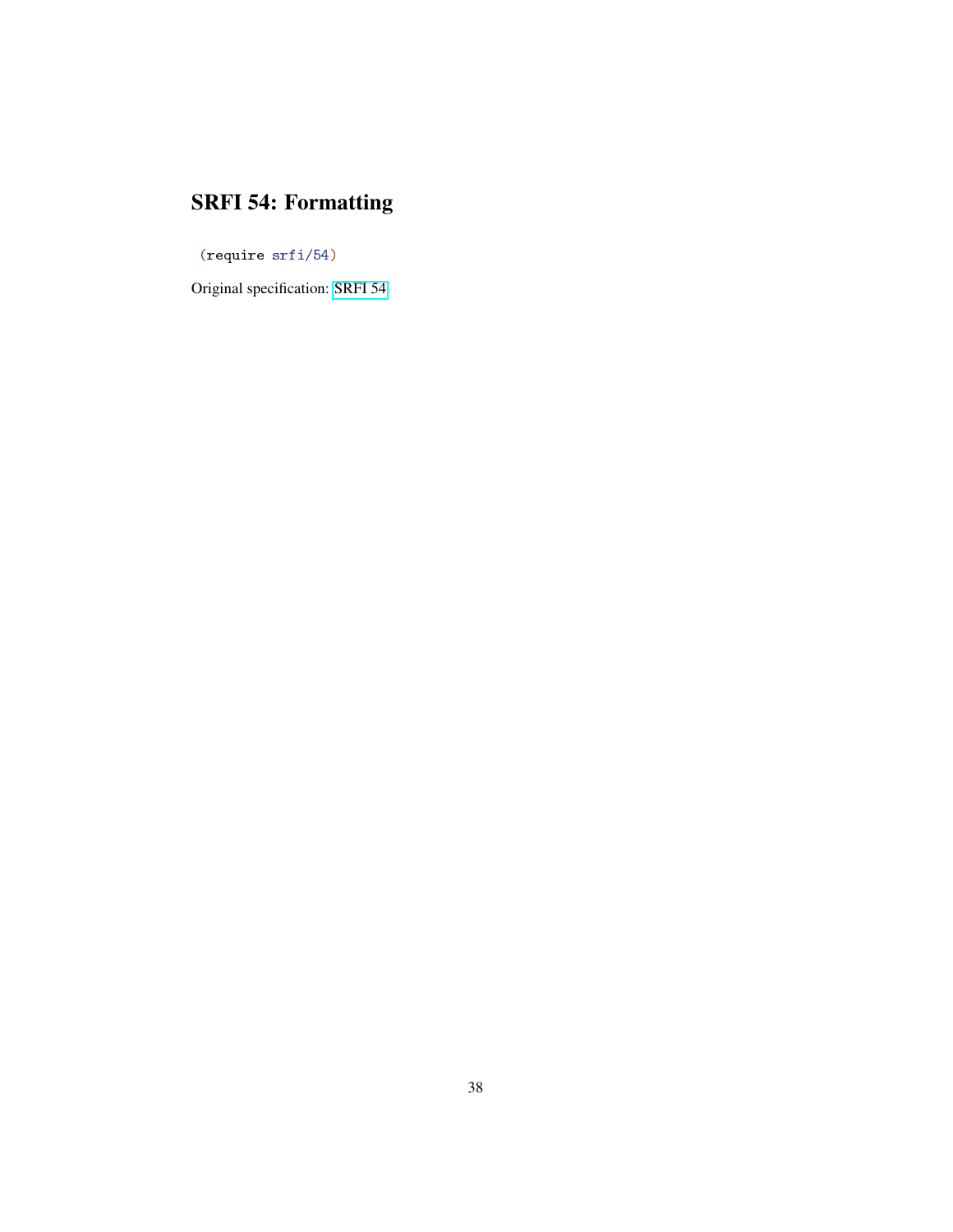#### SRFI 57: Records

<span id="page-38-0"></span>(require srfi/57)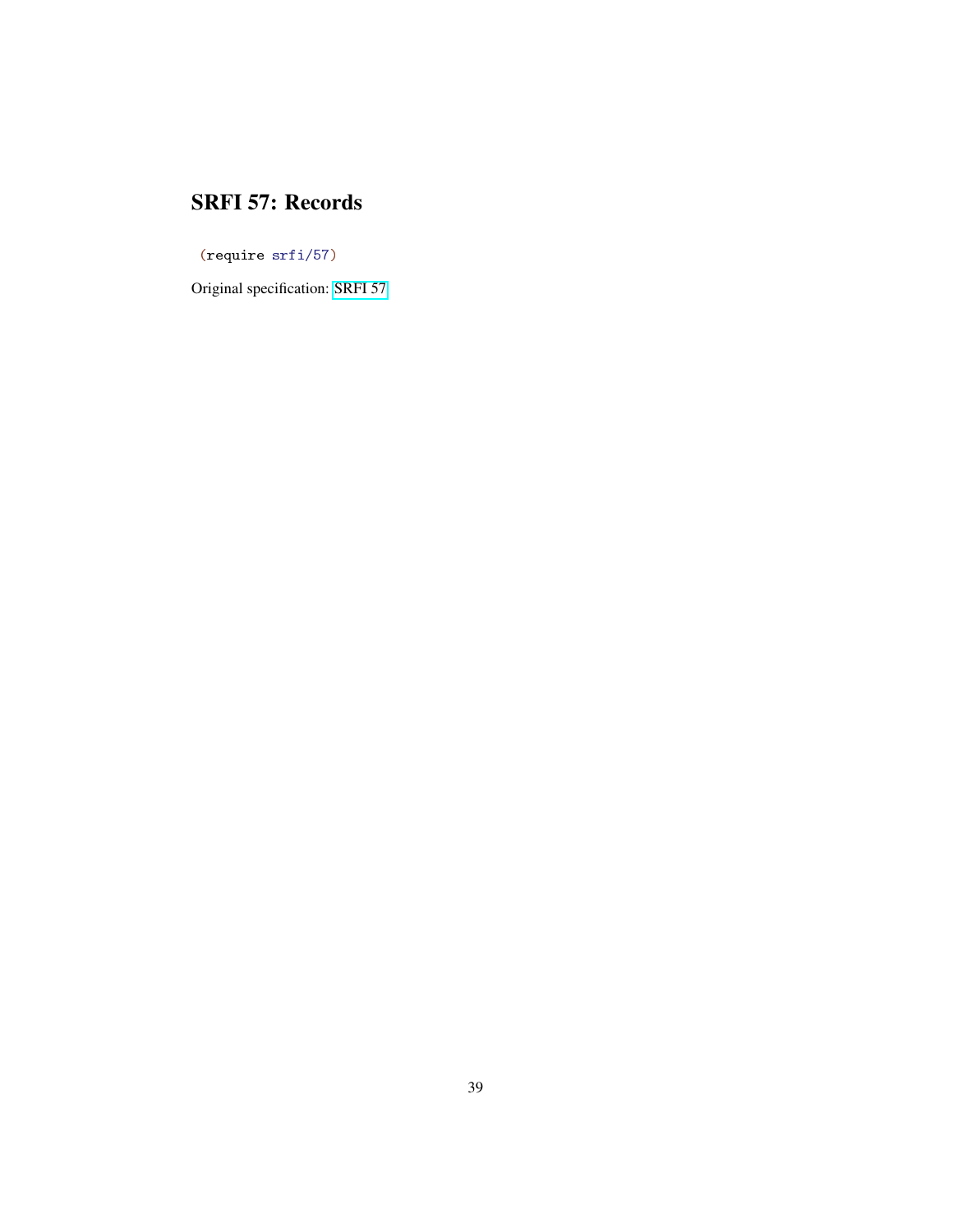# SRFI 59: Vicinity

<span id="page-39-0"></span>(require srfi/59)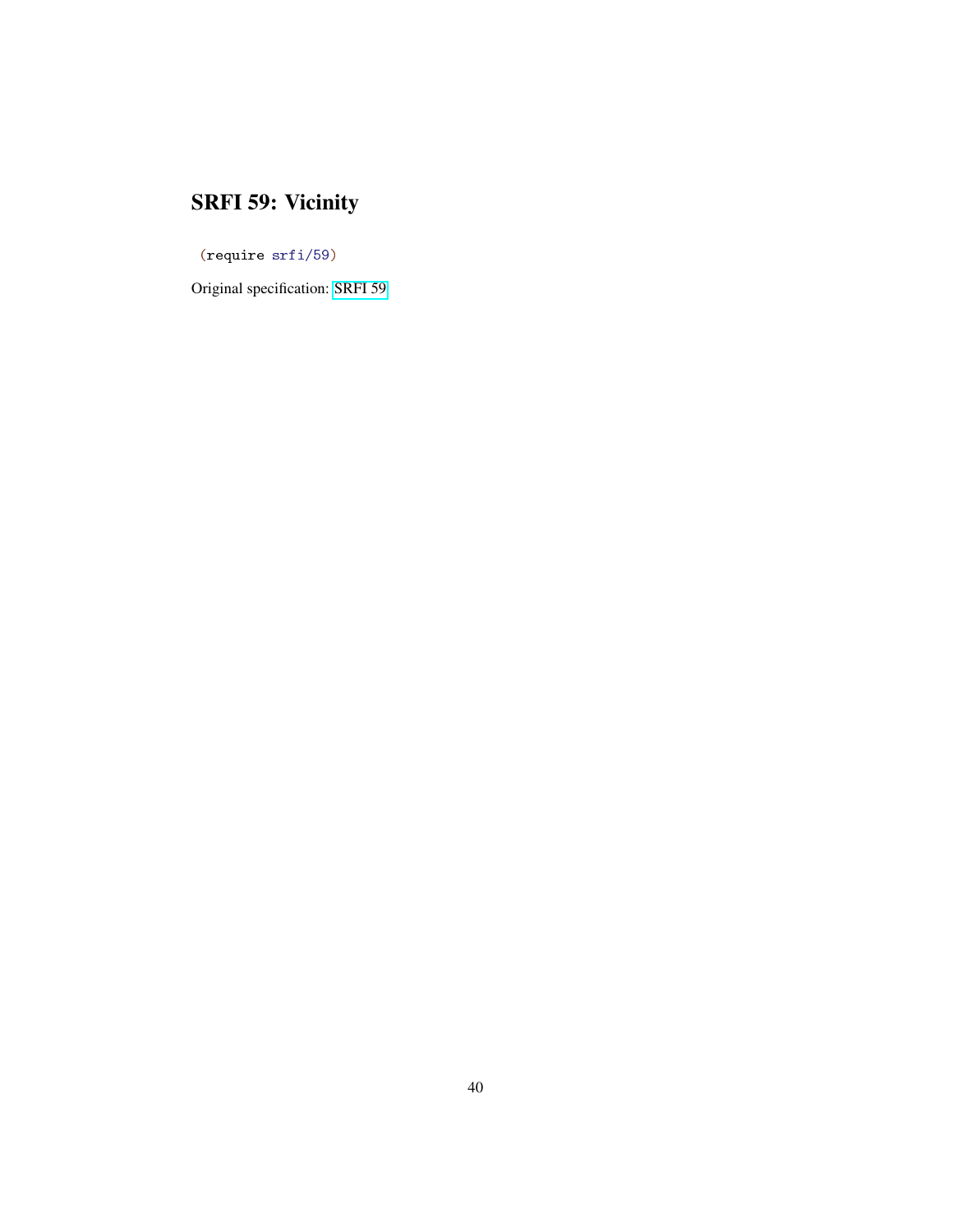# SRFI 60: Integers as Bits

<span id="page-40-0"></span>(require srfi/60)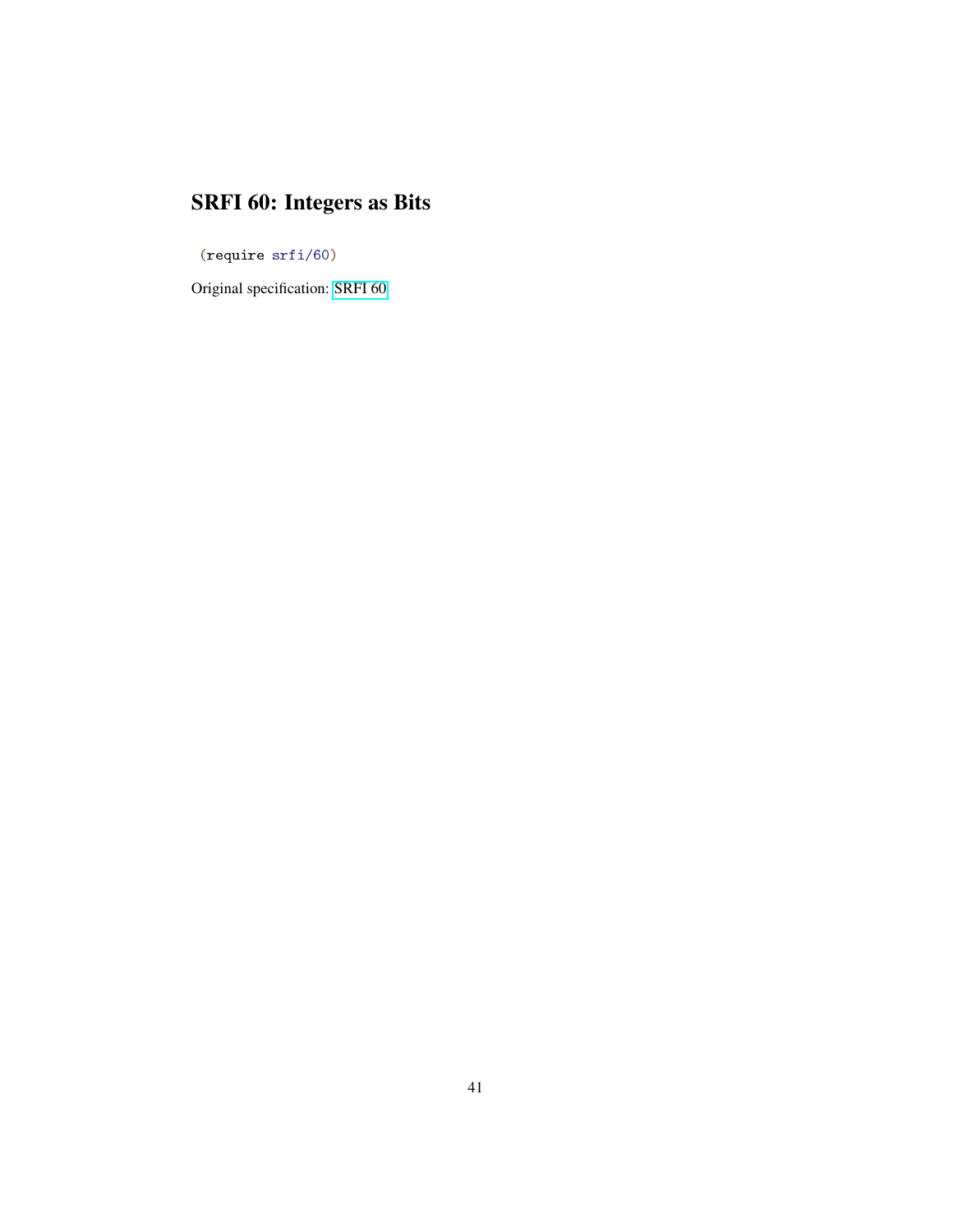# SRFI 61: A more general cond clause

<span id="page-41-0"></span>(require srfi/61)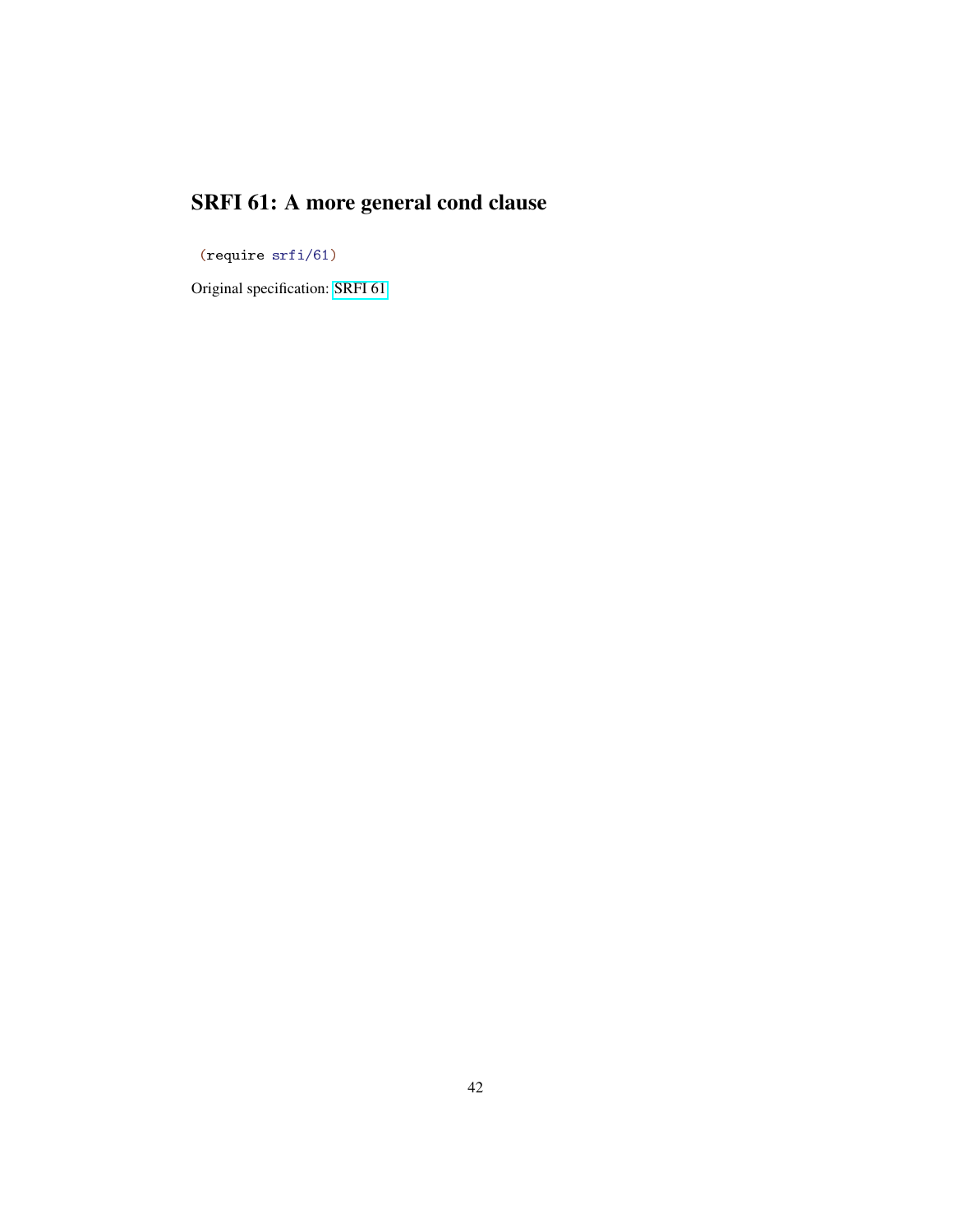# SRFI 62: S-expression comments

<span id="page-42-0"></span>Original specification: [SRFI 62](file:../srfi-std/srfi-62.html)

This SRFI's syntax is part of Racket's default reader (no require is needed).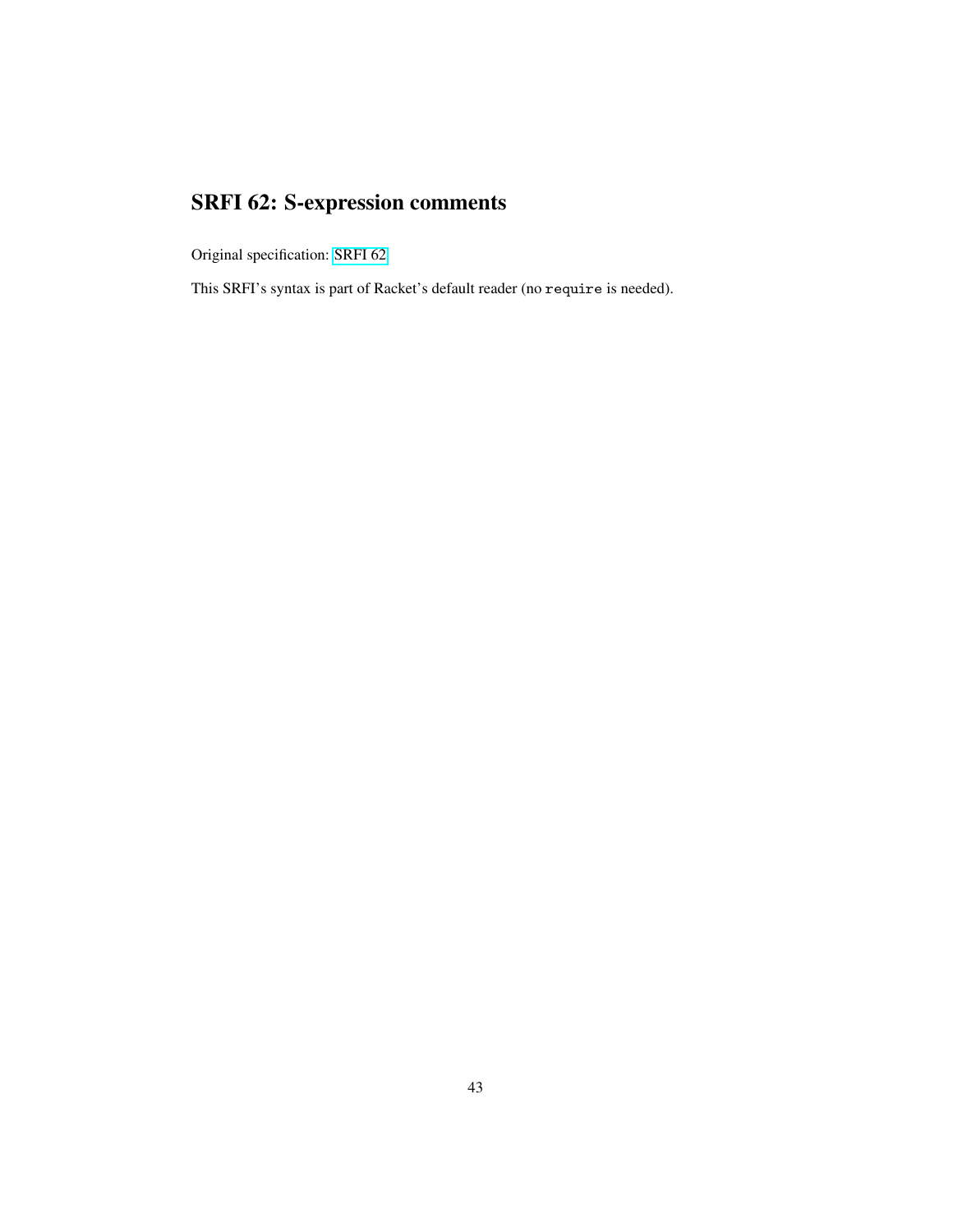# SRFI 63: Homogeneous and Heterogeneous Arrays

<span id="page-43-0"></span>(require srfi/63)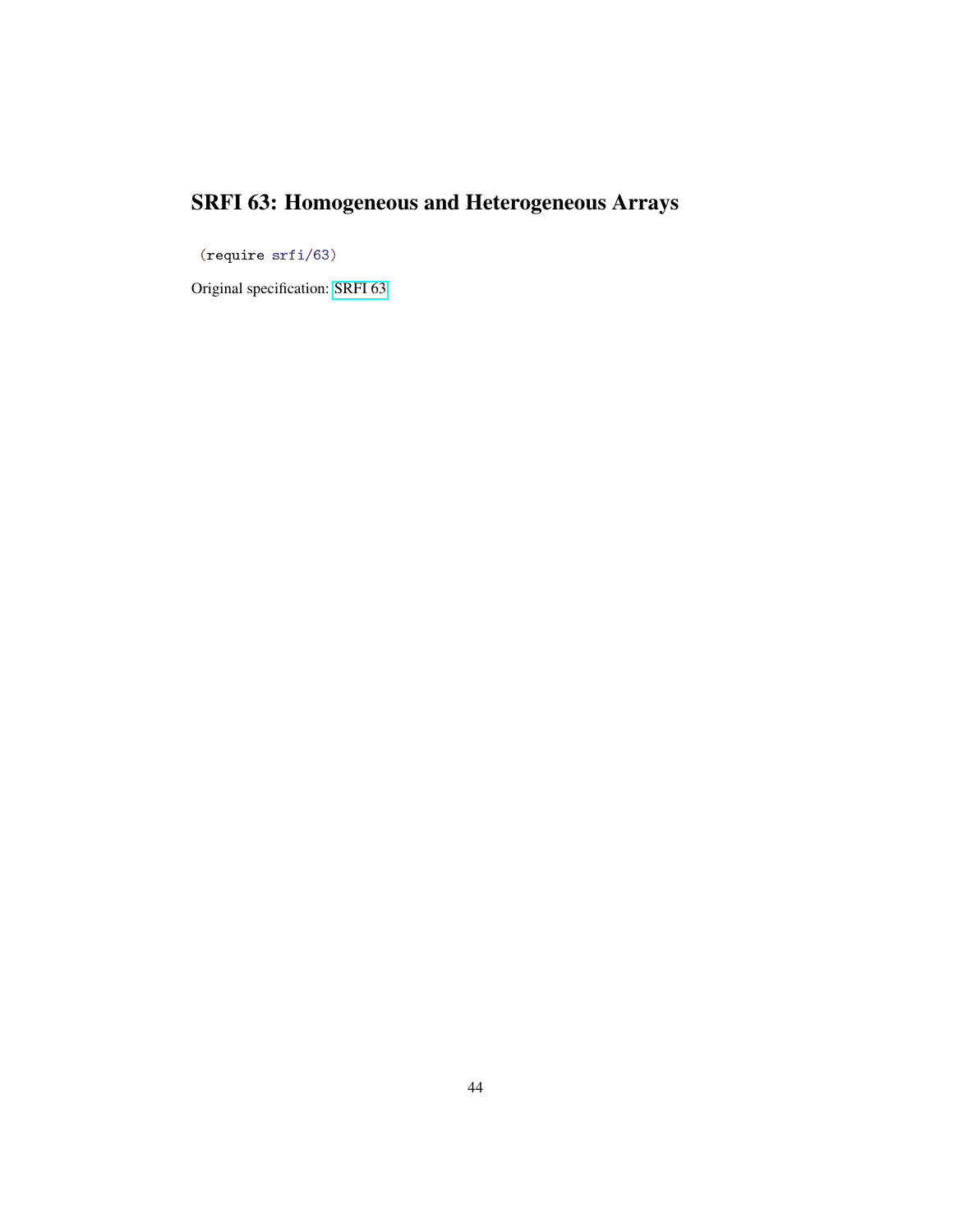### SRFI 64: A Scheme API for test suites

<span id="page-44-0"></span>(require srfi/64)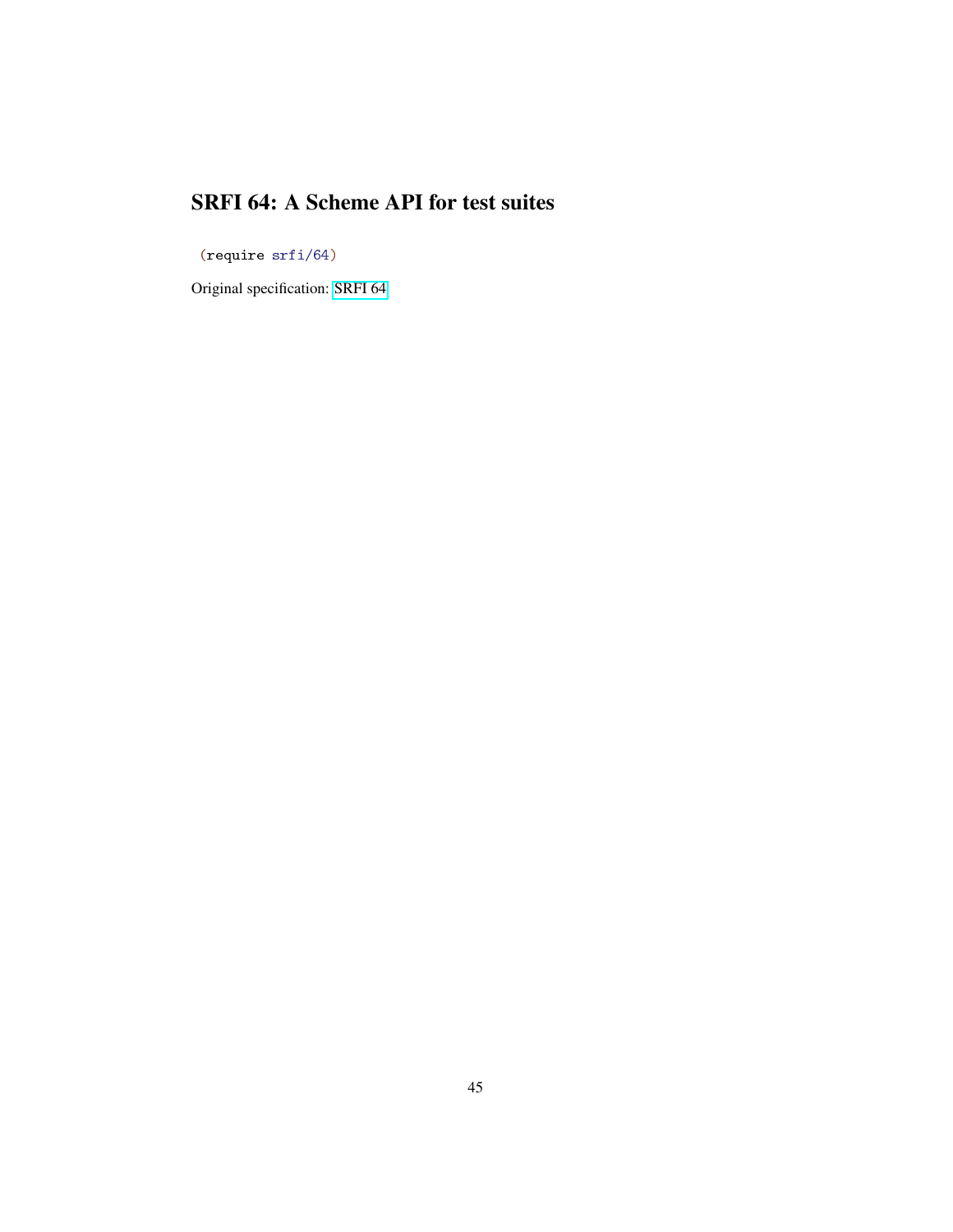#### SRFI 66: Octet Vectors

<span id="page-45-0"></span>(require srfi/66)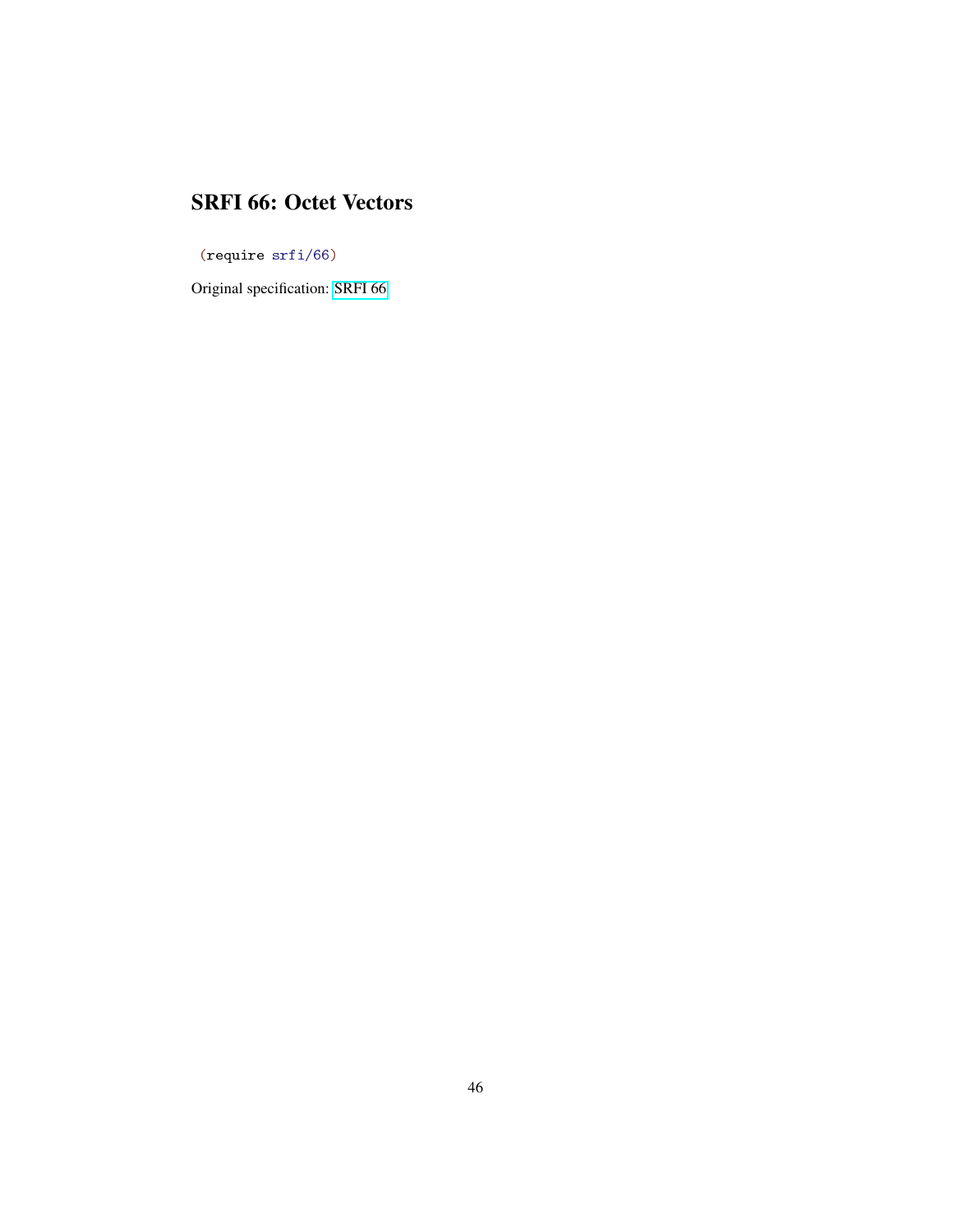# SRFI 67: Compare Procedures

<span id="page-46-0"></span>(require srfi/67)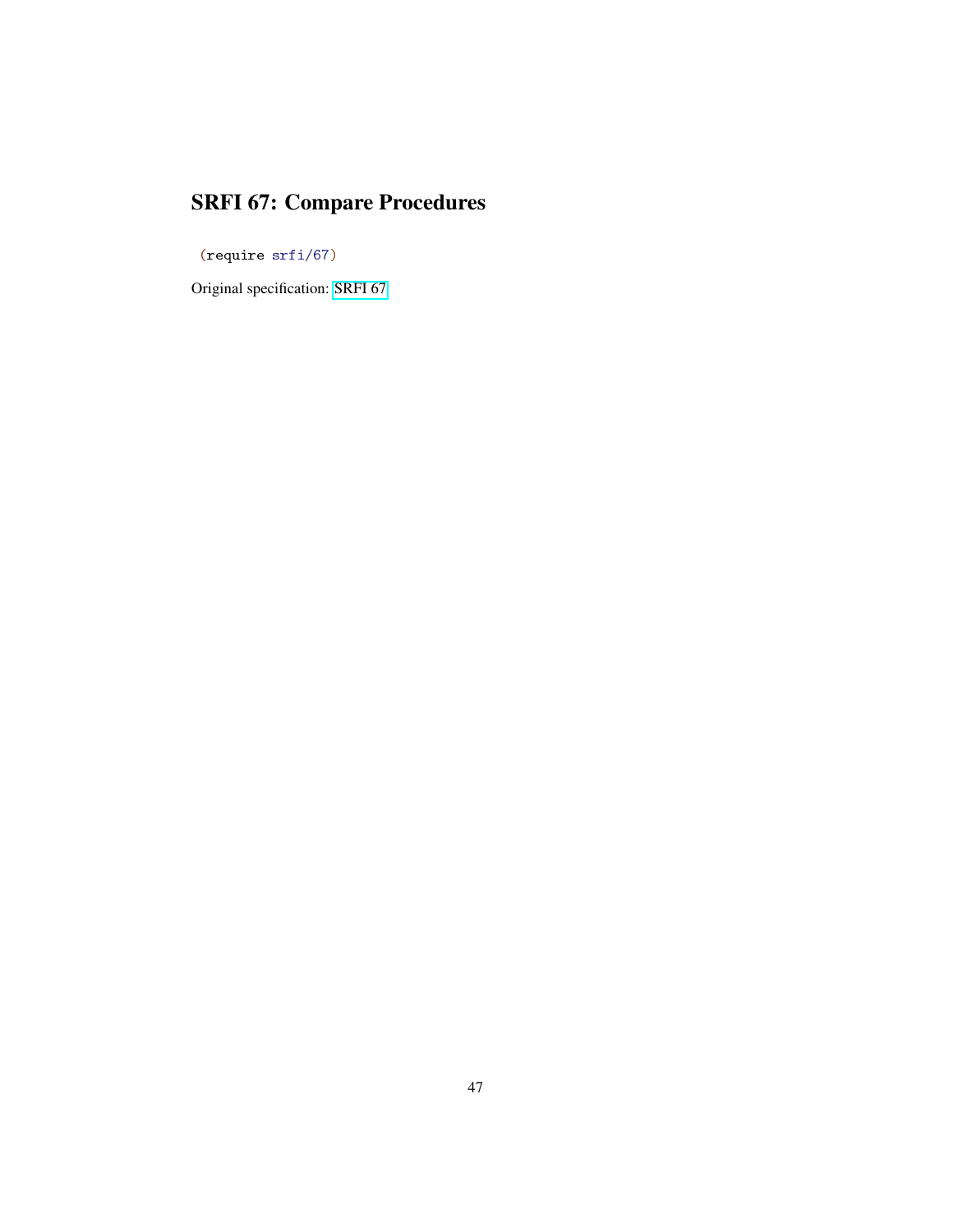#### SRFI 69: Basic hash tables

<span id="page-47-0"></span>(require srfi/69)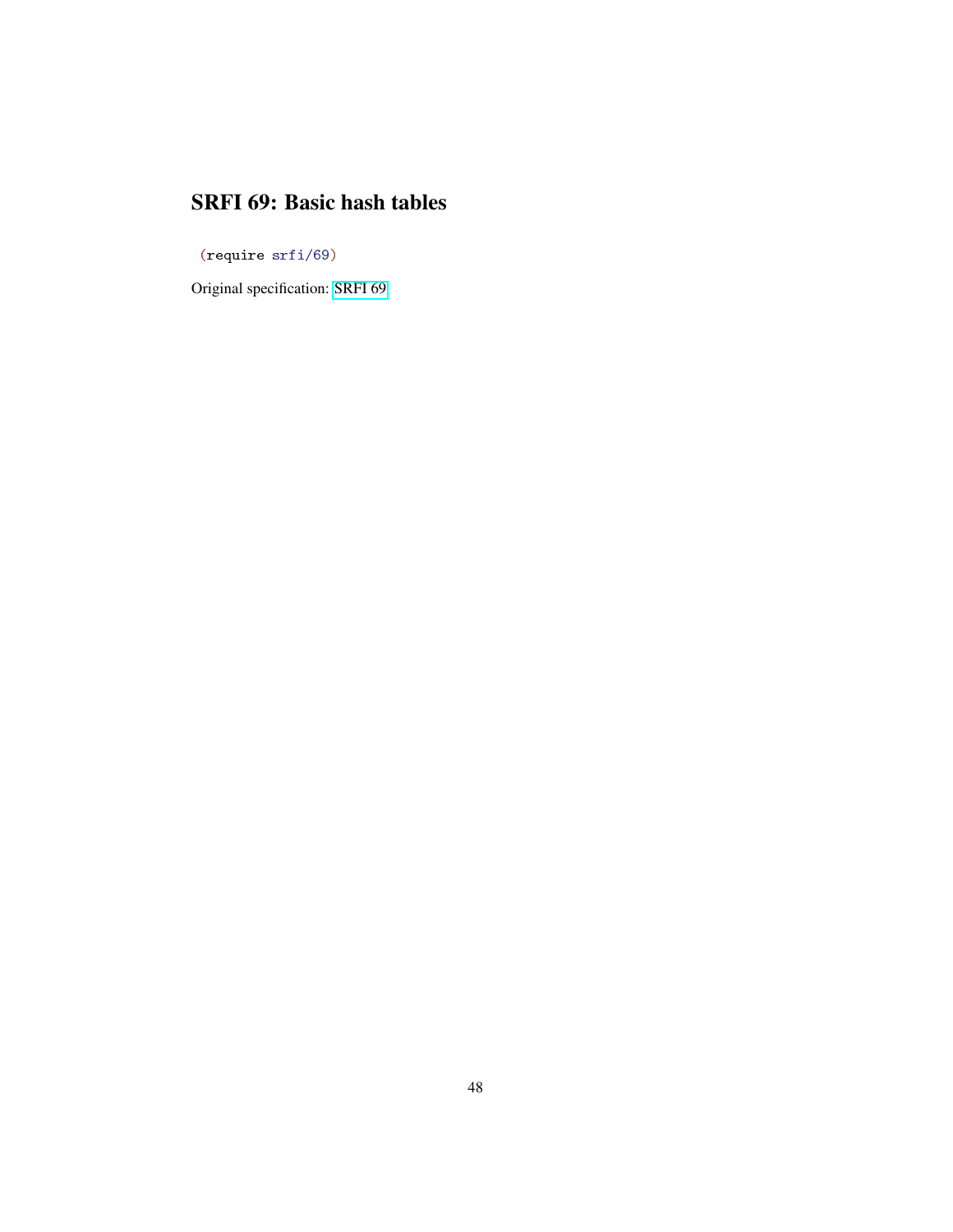# SRFI 71: Extended LET-syntax for multiple values

<span id="page-48-0"></span>(require srfi/71)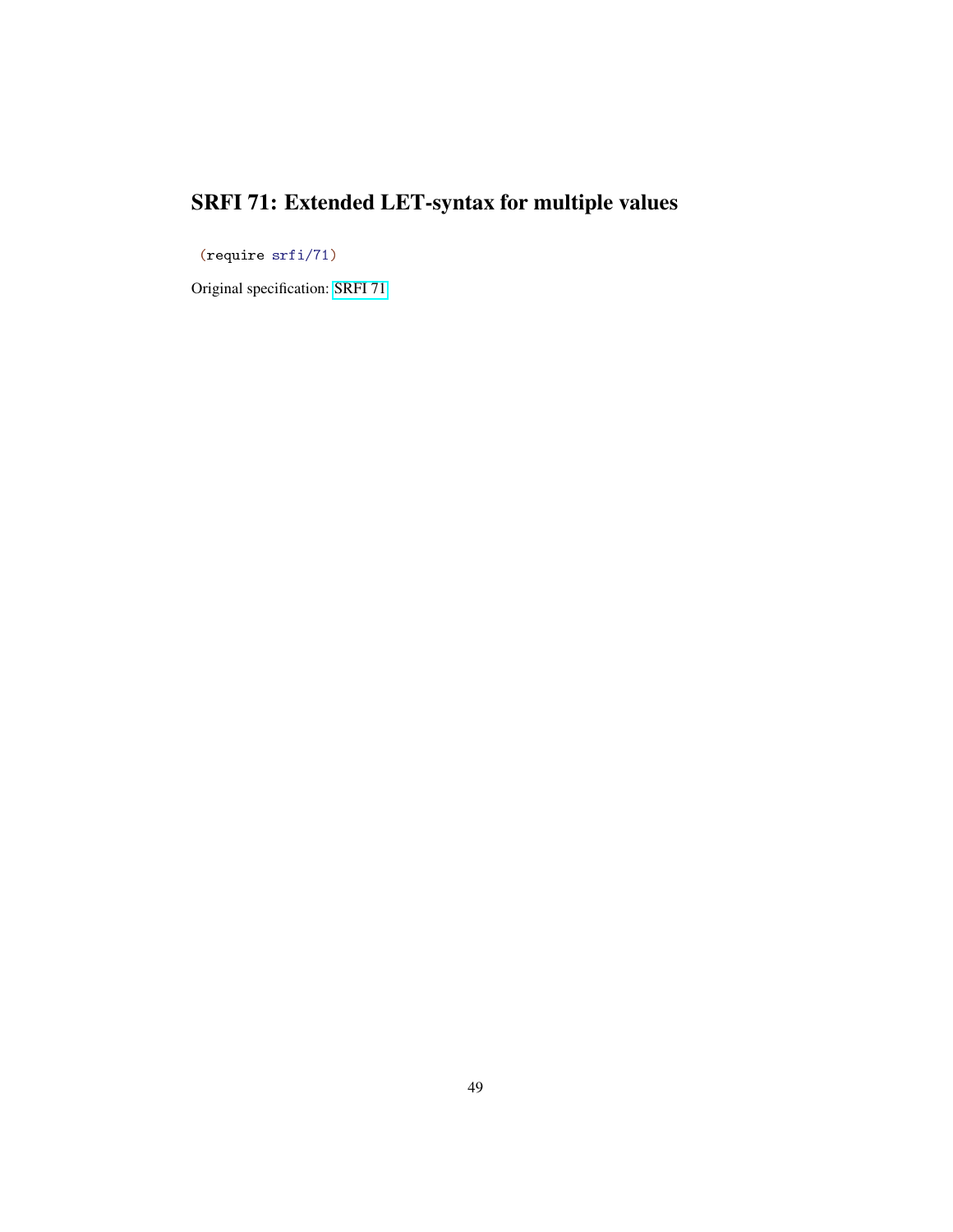# SRFI 74: Octet-Addressed Binary Blocks

<span id="page-49-0"></span>(require srfi/74)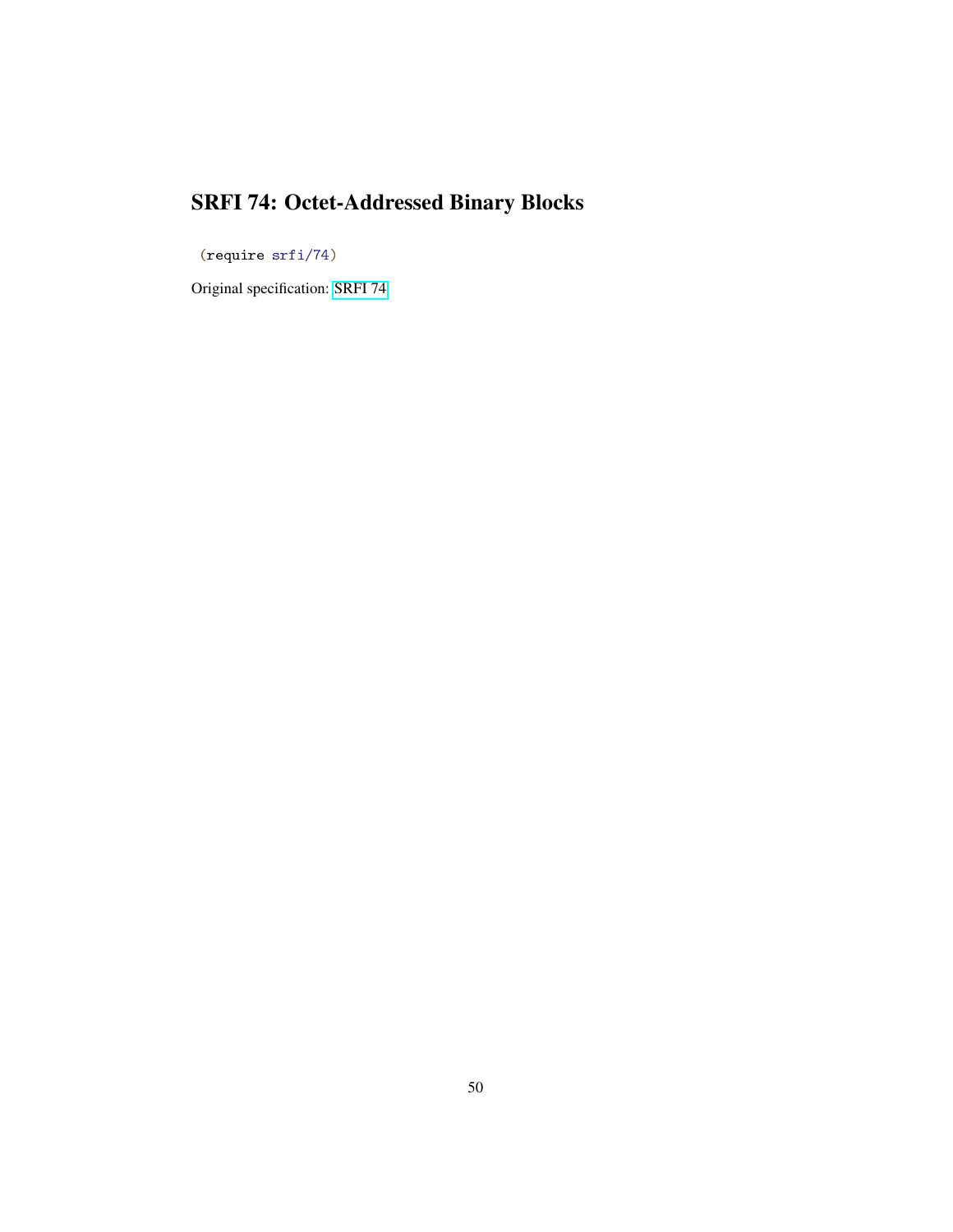# SRFI 78: Lightweight testing

<span id="page-50-0"></span>(require srfi/78)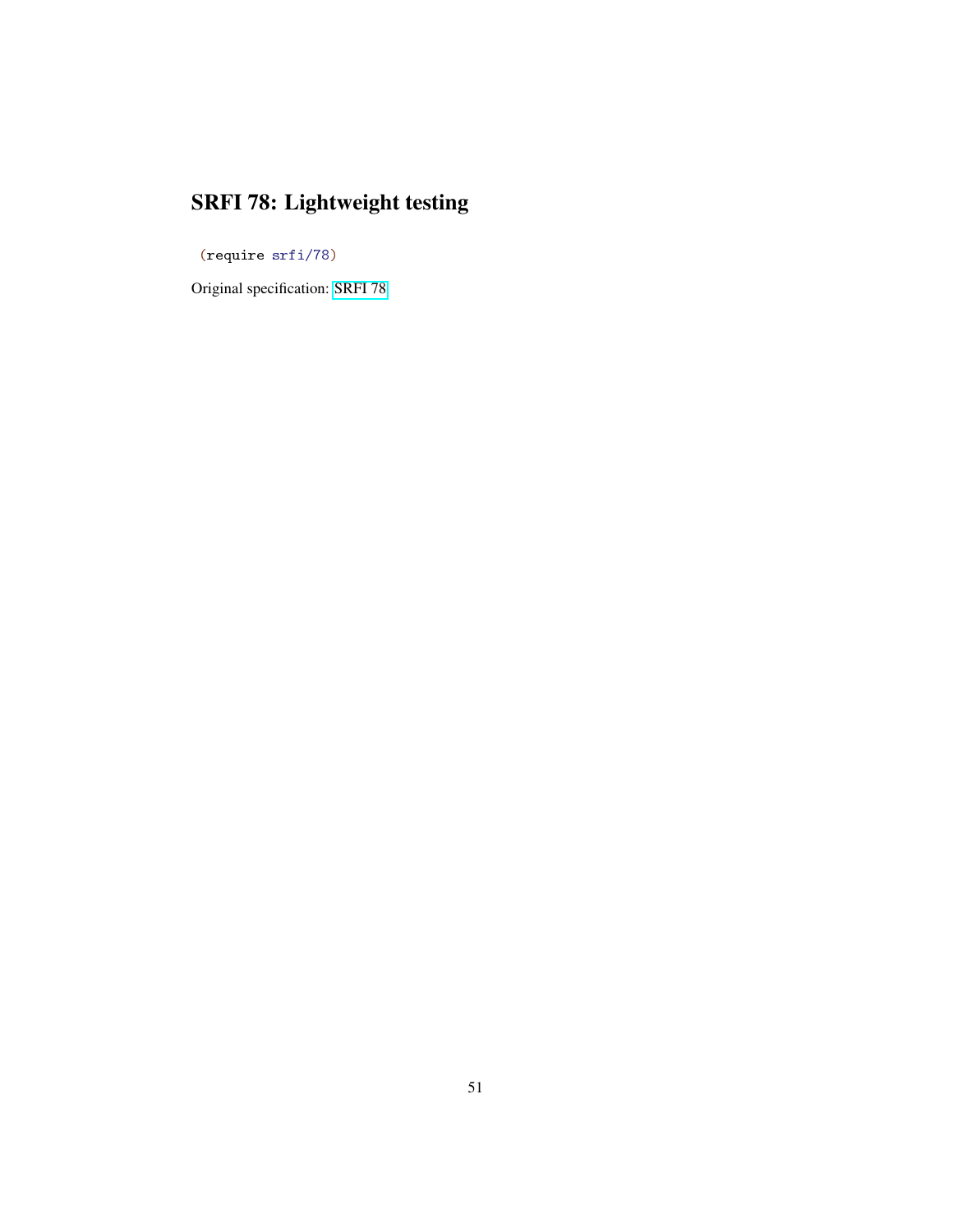### SRFI 86: MU & NU simulating VALUES & CALL-WITH-VALUES...

<span id="page-51-0"></span>(require srfi/86)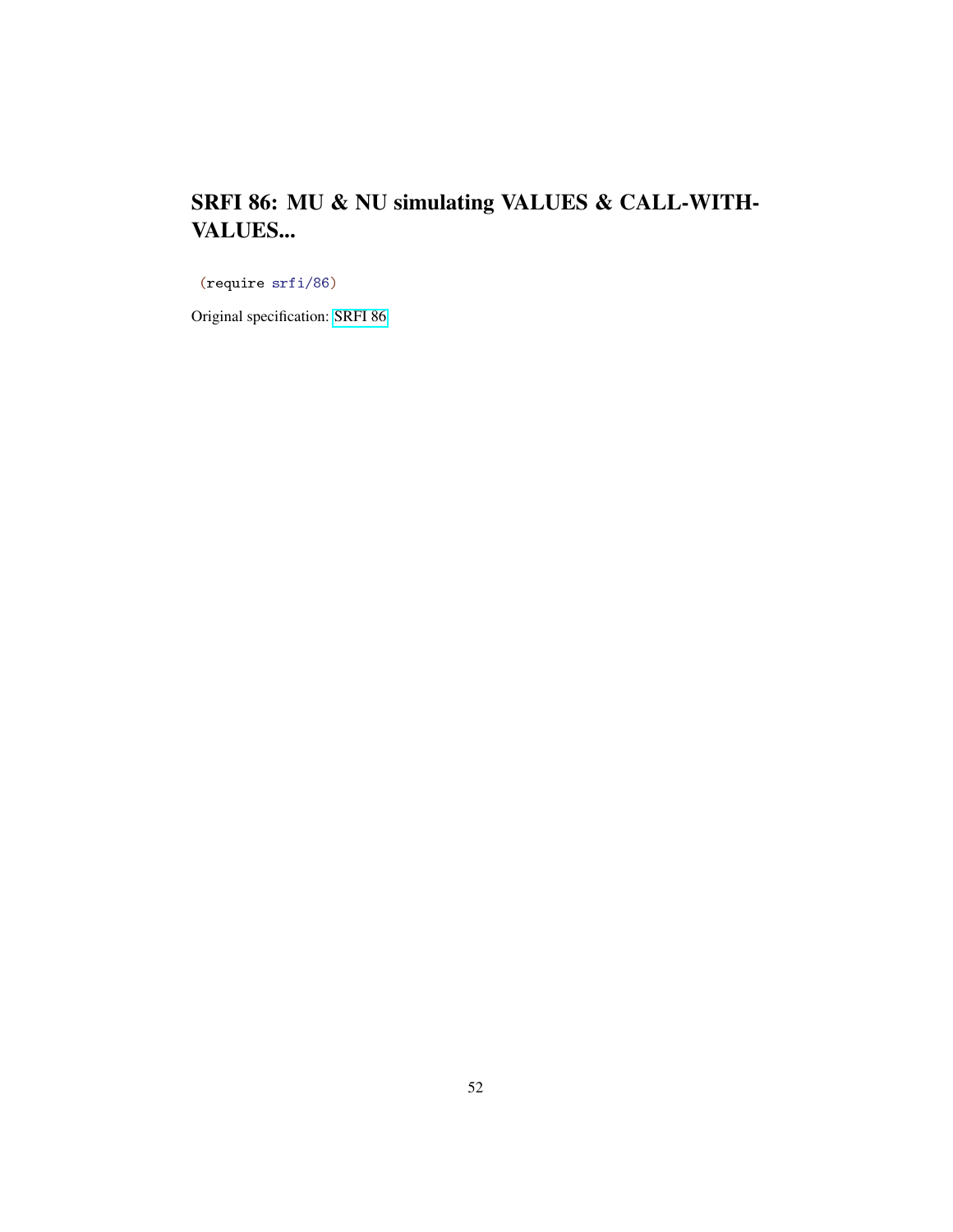### SRFI 87:  $\Rightarrow$  in case clauses

<span id="page-52-0"></span>(require srfi/87)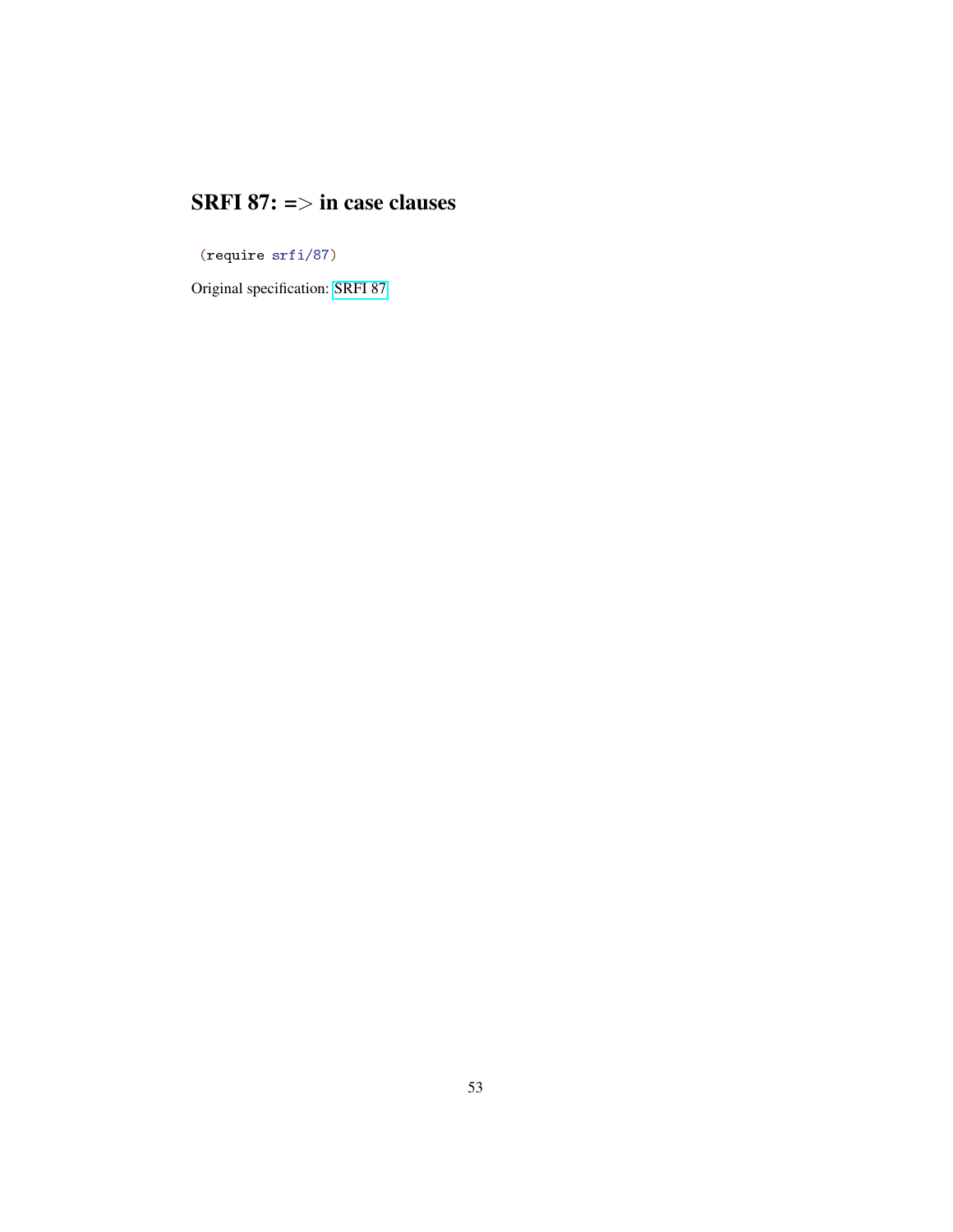### SRFI 98: An interface to access environment variables

<span id="page-53-0"></span>(require srfi/98)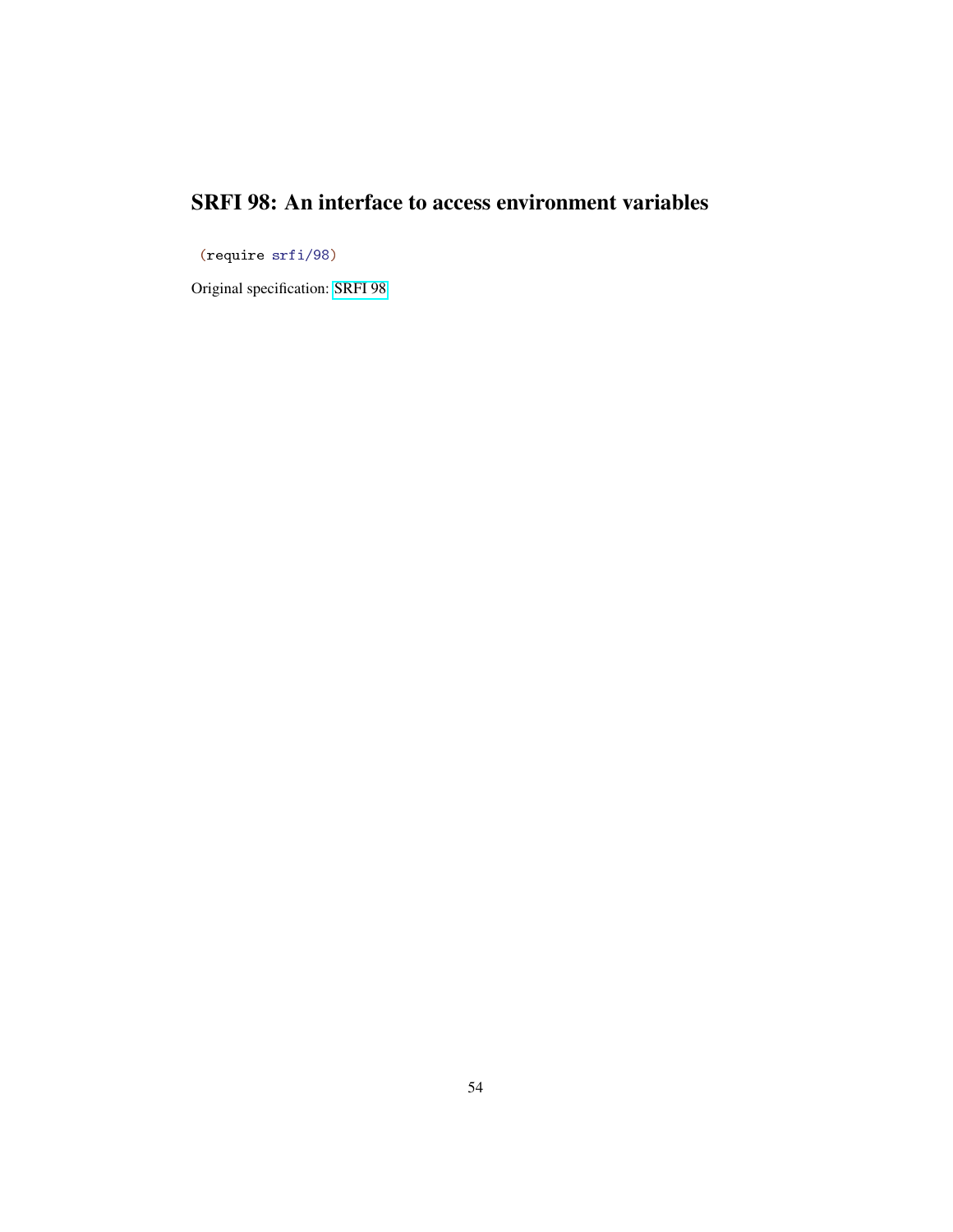#### Index

<span id="page-54-0"></span>->char-set, [16](#page-15-0) :, [34](#page-33-0) :char-range, [34](#page-33-0) :dispatched, [34](#page-33-0) :do, [34](#page-33-0) :generator-proc, [34](#page-33-0) :integers, [34](#page-33-0) :let, [34](#page-33-0) :list, [34](#page-33-0) :parallel, [34](#page-33-0) :port, [34](#page-33-0) :range, [34](#page-33-0) :real-range, [34](#page-33-0) :string, [34](#page-33-0) :until, [34](#page-33-0) :vector, [34](#page-33-0) :while, [34](#page-33-0) add-duration, [19](#page-18-0) add-duration!, [19](#page-18-0) alist-cons, [6](#page-5-0) alist-copy, [6](#page-5-0) alist-delete, [6](#page-5-0) alist-delete!, [6](#page-5-0) and, [34](#page-33-0) and-let\*, [7](#page-6-0) any, [6](#page-5-0) any?-ec, [34](#page-33-0) append, [6](#page-5-0) append!, [6](#page-5-0) append-ec, [34](#page-33-0) append-map, [6](#page-5-0) append-map!, [6](#page-5-0) append-reverse, [6](#page-5-0) append-reverse!, [6](#page-5-0) array, [21](#page-20-0) array-end, [21](#page-20-0) array-rank, [21](#page-20-0) array-ref, [21](#page-20-0) array-set!, [21](#page-20-0) array-start, [21](#page-20-0)

array?, [21](#page-20-0) assoc, [6](#page-5-0) assq, [6](#page-5-0) assv, [6](#page-5-0) begin, [34](#page-33-0) break, [6](#page-5-0) break!, [6](#page-5-0) car, [6](#page-5-0) car+cdr, [6](#page-5-0) case-lambda, [17](#page-16-0) cddadr, [6](#page-5-0) cddddr, [6](#page-5-0) cdr, [6](#page-5-0) char-set, [16](#page-15-0) char-set->list, [16](#page-15-0) char-set->string, [16](#page-15-0) char-set-adjoin, [16](#page-15-0) char-set-adjoin!, [16](#page-15-0) char-set-any, [16](#page-15-0) char-set-complement, [16](#page-15-0) char-set-complement!, [16](#page-15-0) char-set-contains?, [16](#page-15-0) char-set-copy, [16](#page-15-0) char-set-count, [16](#page-15-0) char-set-cursor, [16](#page-15-0) char-set-cursor-next, [16](#page-15-0) char-set-delete, [16](#page-15-0) char-set-delete!, [16](#page-15-0) char-set-diff+intersection, [16](#page-15-0) char-set-diff+intersection!, [16](#page-15-0) char-set-difference, [16](#page-15-0) char-set-difference!, [16](#page-15-0) char-set-every, [16](#page-15-0) char-set-filter, [16](#page-15-0) char-set-filter!, [16](#page-15-0) char-set-fold, [16](#page-15-0) char-set-for-each, [16](#page-15-0) char-set-hash, [16](#page-15-0) char-set-intersection, [16](#page-15-0) char-set-intersection!, [16](#page-15-0) char-set-map, [16](#page-15-0) char-set-ref, [16](#page-15-0)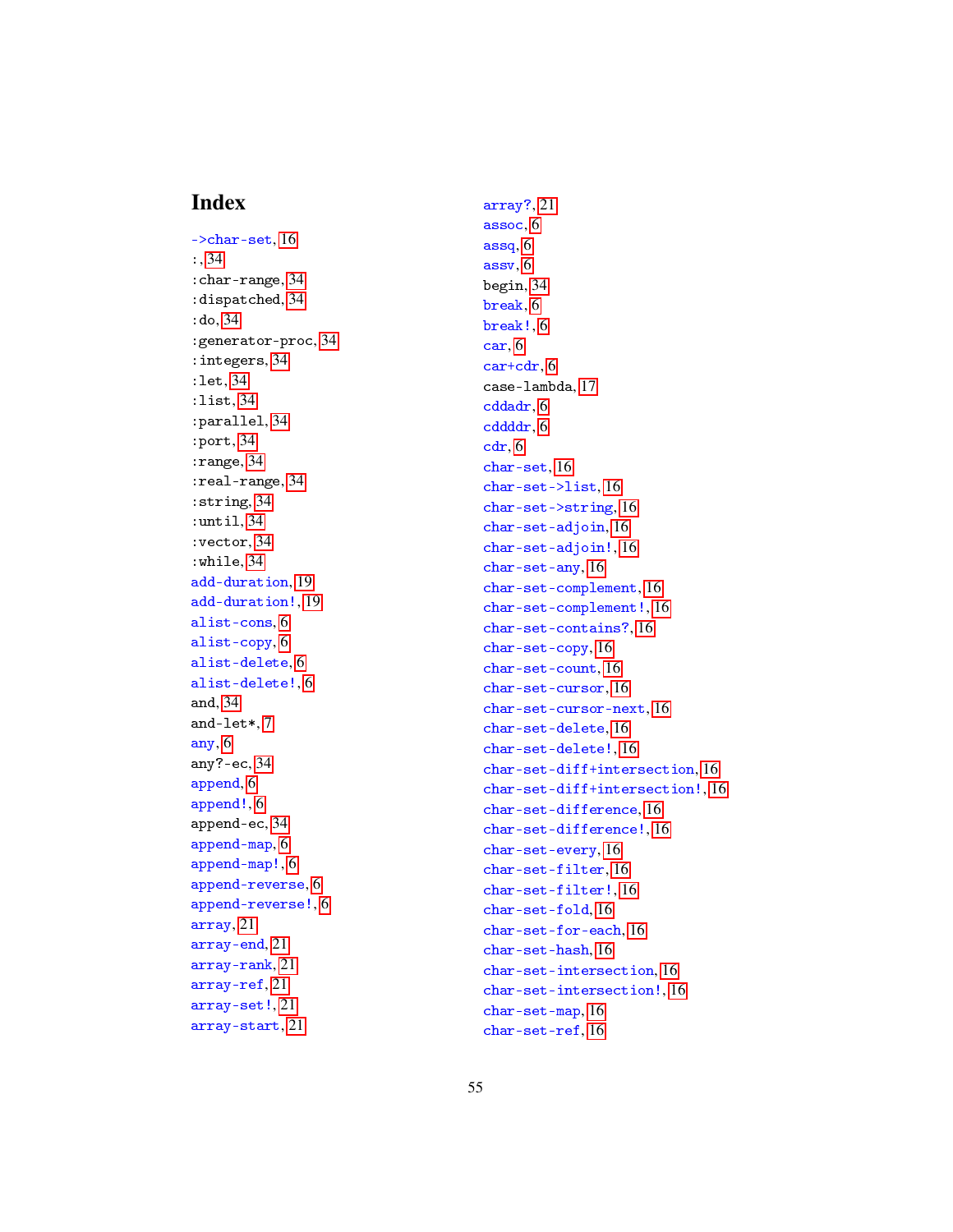char-set-unfold, [16](#page-15-0) char-set-unfold!, [16](#page-15-0) char-set-union, [16](#page-15-0) char-set-union!, [16](#page-15-0) char-set-xor, [16](#page-15-0) char-set-xor!, [16](#page-15-0) char-set:ascii, [16](#page-15-0) char-set:blank, [16](#page-15-0) char-set:digit, [16](#page-15-0) char-set:empty, [16](#page-15-0) char-set:full, [16](#page-15-0) char-set:graphic, [16](#page-15-0) char-set:hex-digit, [16](#page-15-0) char-set:iso-control, [16](#page-15-0) char-set:letter, [16](#page-15-0) char-set:letter+digit, [16](#page-15-0) char-set:lower-case, [16](#page-15-0) char-set:printing, [16](#page-15-0) char-set:punctuation, [16](#page-15-0) char-set:symbol, [16](#page-15-0) char-set:title-case, [16](#page-15-0) char-set:upper-case, [16](#page-15-0) char-set:whitespace, [16](#page-15-0) char-set $\leq$ , [16](#page-15-0) char-set=, [16](#page-15-0) char-set?, [16](#page-15-0) check-substring-spec, [15](#page-14-0) circular-list, [6](#page-5-0) circular-list?, [6](#page-5-0) concatenate, [6](#page-5-0) concatenate!, [6](#page-5-0) cons, [6](#page-5-0) cons\*, [6](#page-5-0) copy-time, [19](#page-18-0) count, [6](#page-5-0) current-country, [25](#page-24-0) current-date, [19](#page-18-0) current-julian-day, [19](#page-18-0) current-language, [25](#page-24-0) current-locale-details, [25](#page-24-0) current-modified-julian-day, [19](#page-18-0)

char-set-size, [16](#page-15-0)

current-time, [19](#page-18-0) cut, [22](#page-21-0) cute, [22](#page-21-0) date->julian-day, [19](#page-18-0) date->modified-julian-day, [19](#page-18-0) date->string, [19](#page-18-0) date->time-monotonic, [19](#page-18-0) date->time-tai, [19](#page-18-0) date->time-utc, [19](#page-18-0) date-day, [19](#page-18-0) date-hour, [19](#page-18-0) date-minute, [19](#page-18-0) date-month, [19](#page-18-0) date-nanosecond, [19](#page-18-0) date-second, [19](#page-18-0) date-week-day, [19](#page-18-0) date-week-number, [19](#page-18-0) date-year, [19](#page-18-0) date-year-day, [19](#page-18-0) date-zone-offset, [19](#page-18-0) date?, [19](#page-18-0) declare-bundle!, [25](#page-24-0) default-random-source, [23](#page-22-0) define-record-type, [13](#page-12-0) define-stream, [33](#page-32-0) delay, [36](#page-35-0) delete, [6](#page-5-0) delete!, [6](#page-5-0) delete-duplicates, [6](#page-5-0) delete-duplicates!, [6](#page-5-0) do-ec, [34](#page-33-0) dotted-list?, [6](#page-5-0) drop, [6](#page-5-0) drop-right, [6](#page-5-0) drop-right!, [6](#page-5-0) drop-while, [6](#page-5-0) eager, [36](#page-35-0) eighth, [6](#page-5-0) end-of-char-set?, [16](#page-15-0) error, [20](#page-19-0) every, [6](#page-5-0) every?-ec, [34](#page-33-0)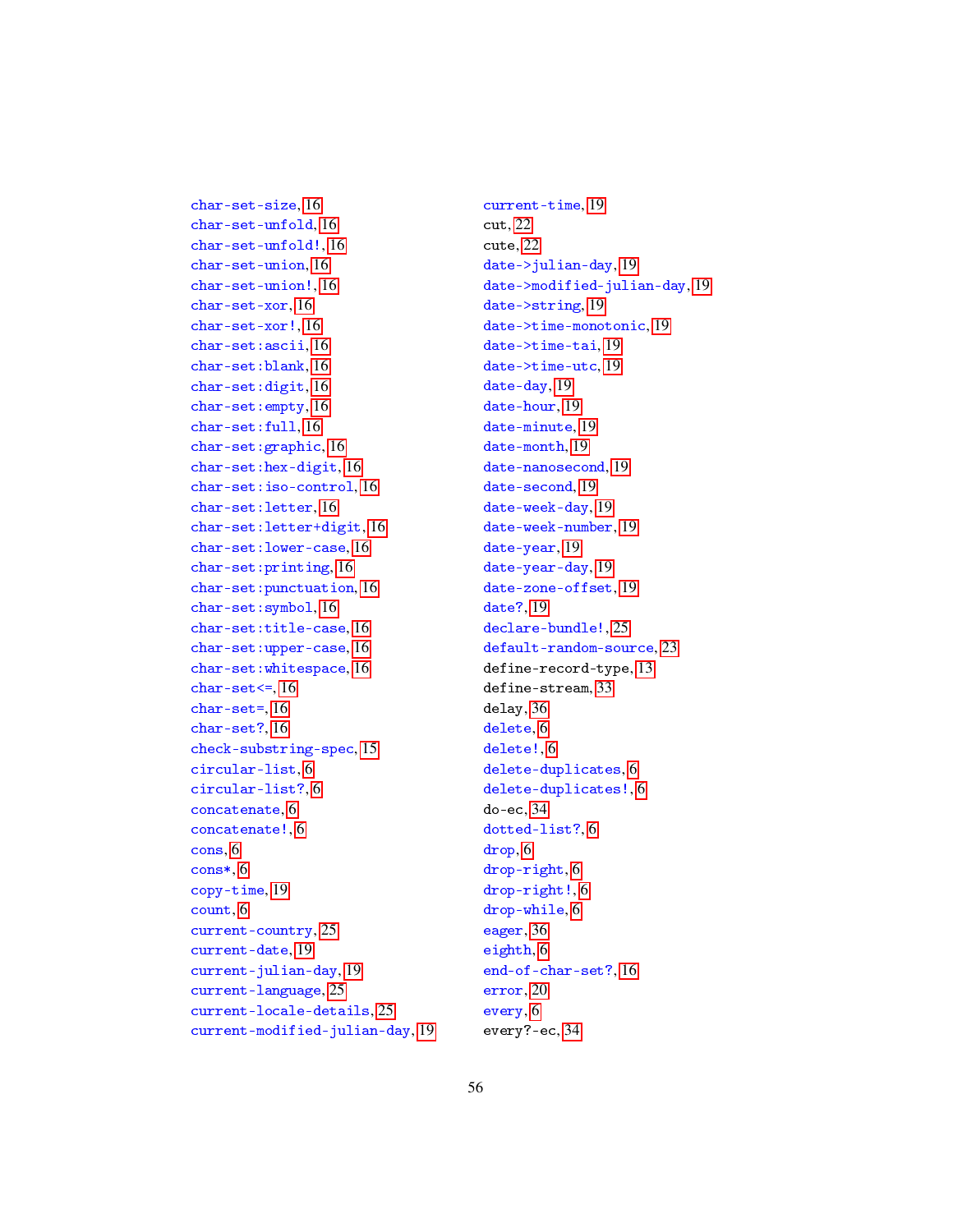f64vector, [8](#page-7-0) fifth, [6](#page-5-0) filter, [6](#page-5-0) filter!, [6](#page-5-0) filter-map, [6](#page-5-0) find, [6](#page-5-0) find-tail, [6](#page-5-0) first, [6](#page-5-0) first-ec, [34](#page-33-0) fold, [6](#page-5-0) fold-ec, [34](#page-33-0) fold-right, [6](#page-5-0) fold3-ec, [34](#page-33-0) for-each, [6](#page-5-0) force, [36](#page-35-0) format, [24](#page-23-0) format, [37](#page-36-0) fourth, [6](#page-5-0) generator, [34](#page-33-0) get-environment-variable, [54](#page-53-0) get-environment-variables, [54](#page-53-0) get-output-string, [10](#page-9-0) getter-with-setter, [18](#page-17-0) guard, [28](#page-27-0) home-vicinity, [40](#page-39-0) if, [34](#page-33-0) implementation-vicinity, [40](#page-39-0) in-vicinity, [40](#page-39-0) iota, [6](#page-5-0) julian-day->date, [19](#page-18-0) julian-day->time-monotonic, [19](#page-18-0) julian-day->time-tai, [19](#page-18-0) julian-day->time-utc, [19](#page-18-0) kmp-step, [15](#page-14-0) last, [6](#page-5-0) last-ec, [34](#page-33-0) last-pair, [6](#page-5-0) lax-date?, [19](#page-18-0) lazy, [36](#page-35-0) length, [6](#page-5-0) length+, [6](#page-5-0)

f32vector, [8](#page-7-0)

let, [9](#page-8-0) let\*-values, [14](#page-13-0) let-string-start+end, [15](#page-14-0) let-values, [14](#page-13-0) library-vicinity, [40](#page-39-0) list, [6](#page-5-0) list->char-set, [16](#page-15-0) list->char-set!, [16](#page-15-0) list->stream, [33](#page-32-0) list->string, [15](#page-14-0) list->vector, [35](#page-34-0) list-copy, [6](#page-5-0) list-ec, [34](#page-33-0) list-index, [6](#page-5-0) list-ref, [6](#page-5-0) list-tabulate, [6](#page-5-0) load-bundle!, [25](#page-24-0) localized-template, [25](#page-24-0) lset, [6](#page-5-0) lset-adjoin, [6](#page-5-0) lset-diff+intersection, [6](#page-5-0) lset-diff+intersection!, [6](#page-5-0) lset-difference, [6](#page-5-0) lset-difference!, [6](#page-5-0) lset-intersection, [6](#page-5-0) lset-intersection!, [6](#page-5-0) lset-union, [6](#page-5-0) lset-union!, [6](#page-5-0) lset-xor, [6](#page-5-0) lset-xor!, [6](#page-5-0)  $lset=$ ,  $6$ make-array, [21](#page-20-0) make-date, [19](#page-18-0) make-kmp-restart-vector, [15](#page-14-0) make-list, [6](#page-5-0) make-parameter, [31](#page-30-0) make-random-source, [23](#page-22-0) make-string, [15](#page-14-0) make-time, [19](#page-18-0) make-vector, [35](#page-34-0) make-vicinity, [40](#page-39-0) map, [6](#page-5-0)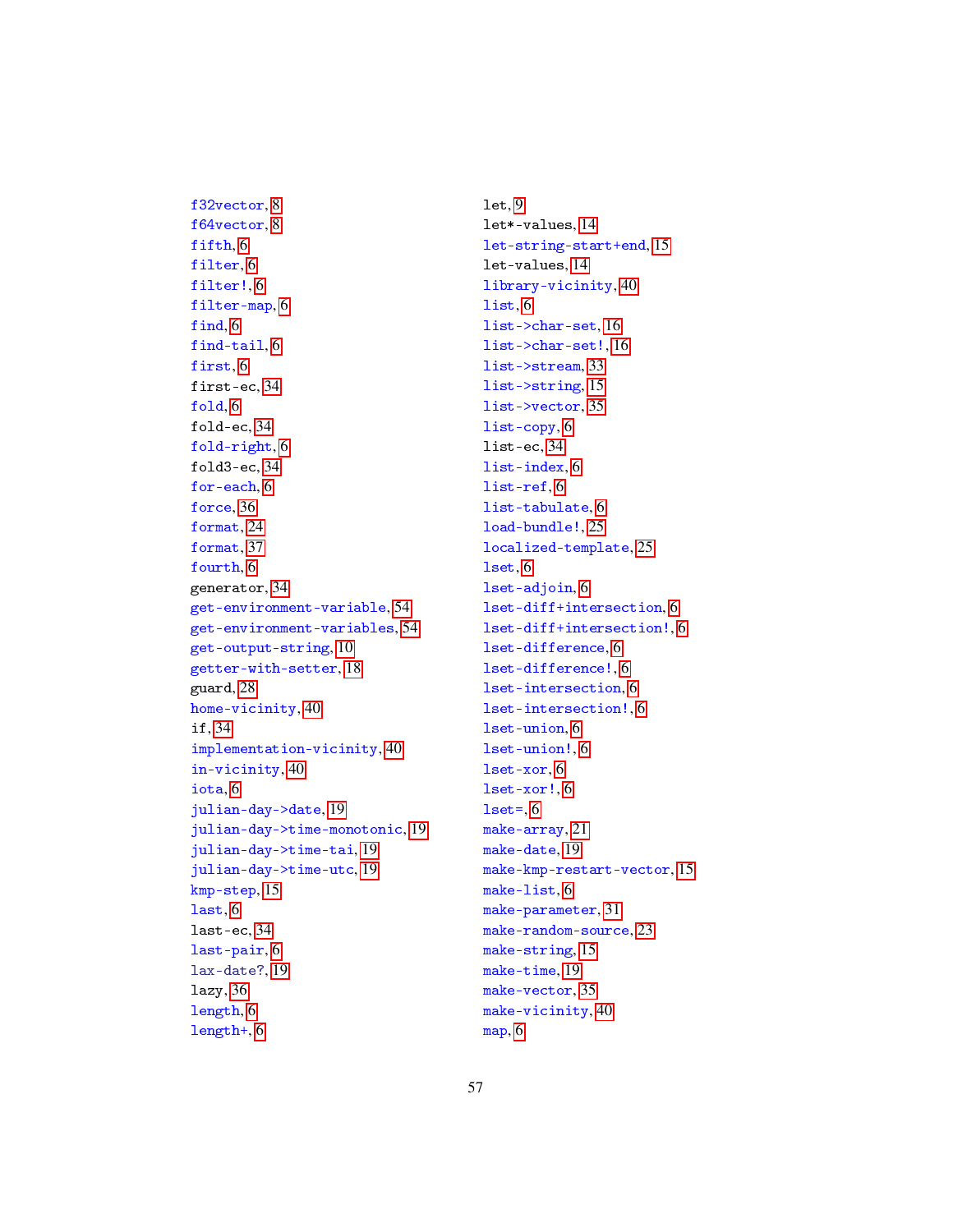```
map!, 6
map-in-order, 6
max-ec, 34
member, 6
memq, 6
memv, 6
min-ec, 34
modified-julian-day->date, 19
modified-julian-day->time-
 monotonic, 19
modified-julian-day->time-tai, 19
modified-julian-day->time-utc, 19
nested, 34
ninth, 6
not, 34
not-pair?, 6
null-list?, 6
null?, 6
open-input-string, 10
open-output-string, 10
or, 34
pair-fold, 6
pair-fold-right, 6
pair-for-each, 6
pair?, 6
parameterize, 31
partition, 6
partition!, 6
pathname->vicinity, 40
port->stream, 33
product-ec, 34
program, 11
program-vicinity, 40
promise?, 36
proper-list?, 6
raise, 28
random-integer, 23
random-real, 23
random-source-make-integers, 23
random-source-make-reals, 23
random-source-pseudo-randomize!, 23
random-source-randomize!, 23
```
random-source-state-ref, [23](#page-22-0) random-source-state-ref!, [23](#page-22-0) random-source?, [23](#page-22-0) read-with-shared-structure, [30](#page-29-0) rec, [27](#page-26-0) receive, [12](#page-11-0) reduce, [6](#page-5-0) reduce-right, [6](#page-5-0) remove, [6](#page-5-0) remove!, [6](#page-5-0) reverse, [6](#page-5-0) reverse!, [6](#page-5-0) reverse-list->string, [15](#page-14-0) reverse-list->vector, [35](#page-34-0) reverse-vector->list, [35](#page-34-0) s16vector, [8](#page-7-0) s32vector, [8](#page-7-0) s64vector, [8](#page-7-0) s8vector, [8](#page-7-0) second, [6](#page-5-0) set!, [18](#page-17-0) set-time-nanosecond!, [19](#page-18-0) set-time-second!, [19](#page-18-0) set-time-type!, [19](#page-18-0) seventh, [6](#page-5-0) shape, [21](#page-20-0) share-array, [21](#page-20-0) sixth, [6](#page-5-0) span, [6](#page-5-0) span!, [6](#page-5-0) split-at, [6](#page-5-0) split-at!, [6](#page-5-0) *SRFI*, [1](#page-0-0) SRFI 11: Syntax for receiving multiple values, [14](#page-13-0) SRFI 13: String Libraries, [15](#page-14-0) SRFI 14: Character-set Library, [16](#page-15-0) SRFI 16: Syntax for procedures of variable arity, [17](#page-16-0) SRFI 17: Generalized set!, [18](#page-17-0) SRFI 19: Time Data Types and Procedures, [19](#page-18-0)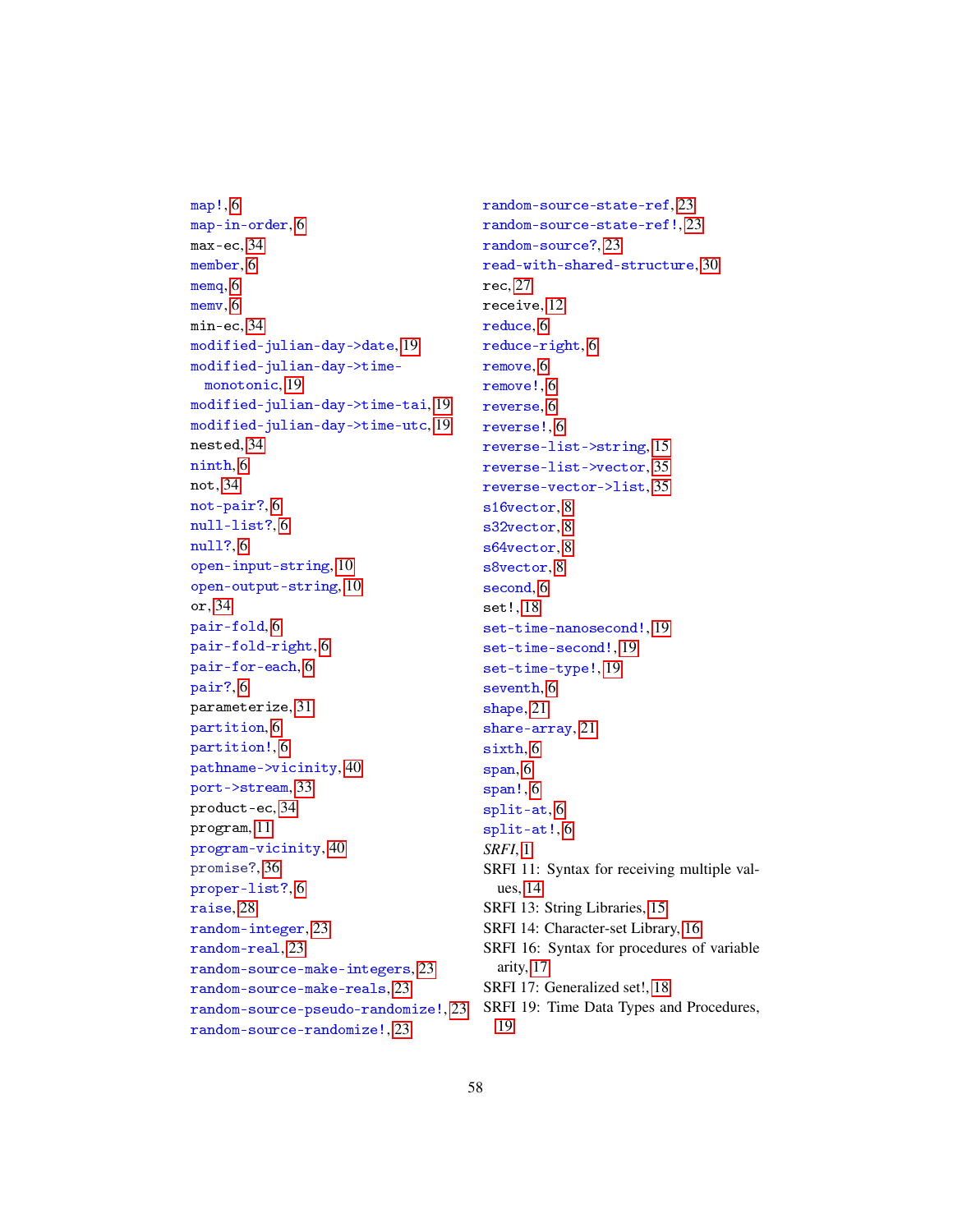| SRFI 1: List Library, 6                      | SRFI 6: Basio      |
|----------------------------------------------|--------------------|
| SRFI 23: Error reporting mechanism, 20       | SRFI 71: Ext       |
| SRFI 25: Multi-dimensional Array Primi-      | values, 49         |
| tives, 21                                    | SRFI 74: O         |
| SRFI 26: Notation for Specializing Parame-   | 50                 |
| ters without Currying, 22                    | SRFI 78: Lig       |
| SRFI 27: Sources of Random Bits, 23          | SRFI 7: Fea        |
| SRFI 28: Basic Format Strings, 24            | tion langua        |
| SRFI 29: Localization, 25                    | SRFI 86: MU        |
| SRFI 2: AND-LET*: an AND with local          | CALL-WIT           |
| bindings, 7                                  | SRFI 87: $=$ >     |
| SRFI 30: Nested Multi-line Comments, 26      | <b>SRFI 8: REC</b> |
| SRFI 31: A special form rec for recursive    | ues, $12$          |
| evaluation, 27                               | SRFI 98: An        |
| SRFI 34: Exception Handling for Programs,    | variables, 5       |
| 28                                           | SRFI 9: Defin      |
| SRFI 35: Conditions, 29                      | srfi/1,6           |
| SRFI 38: External Representation for Data    | srfi/11, 14        |
| With Shared Structure, 30                    | srfi/13, 15        |
| SRFI 39: Parameter objects, 31               | srfi/14, 16        |
| SRFI 40: A Library of Streams, 32            | srfi/16, 17        |
| SRFI 41: Streams, 33                         | srfi/17, 18        |
| SRFI 42: Eager Comprehensions, 34            | srfi/19, 19        |
| SRFI 43: Vector Library, 35                  | srfi/2,7           |
| SRFI 45: Primitives for Expressing Iterative | srfi/23, 20        |
| Lazy Algorithms, 36                          | srfi/25, 21        |
| SRFI 48: Intermediate Format Strings, 37     | srfi/26, 22        |
| Homogeneous numeric vector<br>SRFI 4:        | srfi/27,23         |
| datatypes, 8                                 | srfi/28, 24        |
| SRFI 54: Formatting, 38                      | srfi/29,25         |
| SRFI 57: Records, 39                         | srfi/30, 26        |
| SRFI 59: Vicinity, 40                        | srfi/31, 27        |
| SRFI 5: A compatible let form with signa-    | srfi/34,28         |
| tures and rest arguments, 9                  | srfi/35,29         |
| SRFI 60: Integers as Bits, 41                | srfi/38, 30        |
| SRFI 61: A more general cond clause, 42      | srfi/39, 31        |
| SRFI 62: S-expression comments, 43           | srfi/4,8           |
| SRFI 63: Homogeneous and Heterogeneous       | srfi/40, 32        |
| Arrays, 44                                   | srfi/41, 33        |
| SRFI 64: A Scheme API for test suites, 45    | srfi/42, 34        |
| SRFI 66: Octet Vectors, 46                   | srfi/43, 35        |
| SRFI 67: Compare Procedures, 47              | srfi/45, 36        |
| SRFI 69: Basic hash tables, 48               |                    |
|                                              | srfi/48, 37        |

- SRFI 6: Basic String Ports, [10](#page-9-0)
- 71: Extended LET-syntax for multiple  $i$ es, [49](#page-48-0)
- 74: Octet-Addressed Binary Blocks,
- 78: Lightweight testing, [51](#page-50-0)
- 7: Feature-based program configura-language, [11](#page-10-0)
- 86: MU & NU simulating VALUES & LL-WITH-VALUES..., [52](#page-51-0)
- $87: \Rightarrow$  in case clauses, [53](#page-52-0)
- 8: RECEIVE: Binding to multiple val-12
- 98: An interface to access environment ables, [54](#page-53-0)
- 9: Defining Record Types, [13](#page-12-0)

- - 59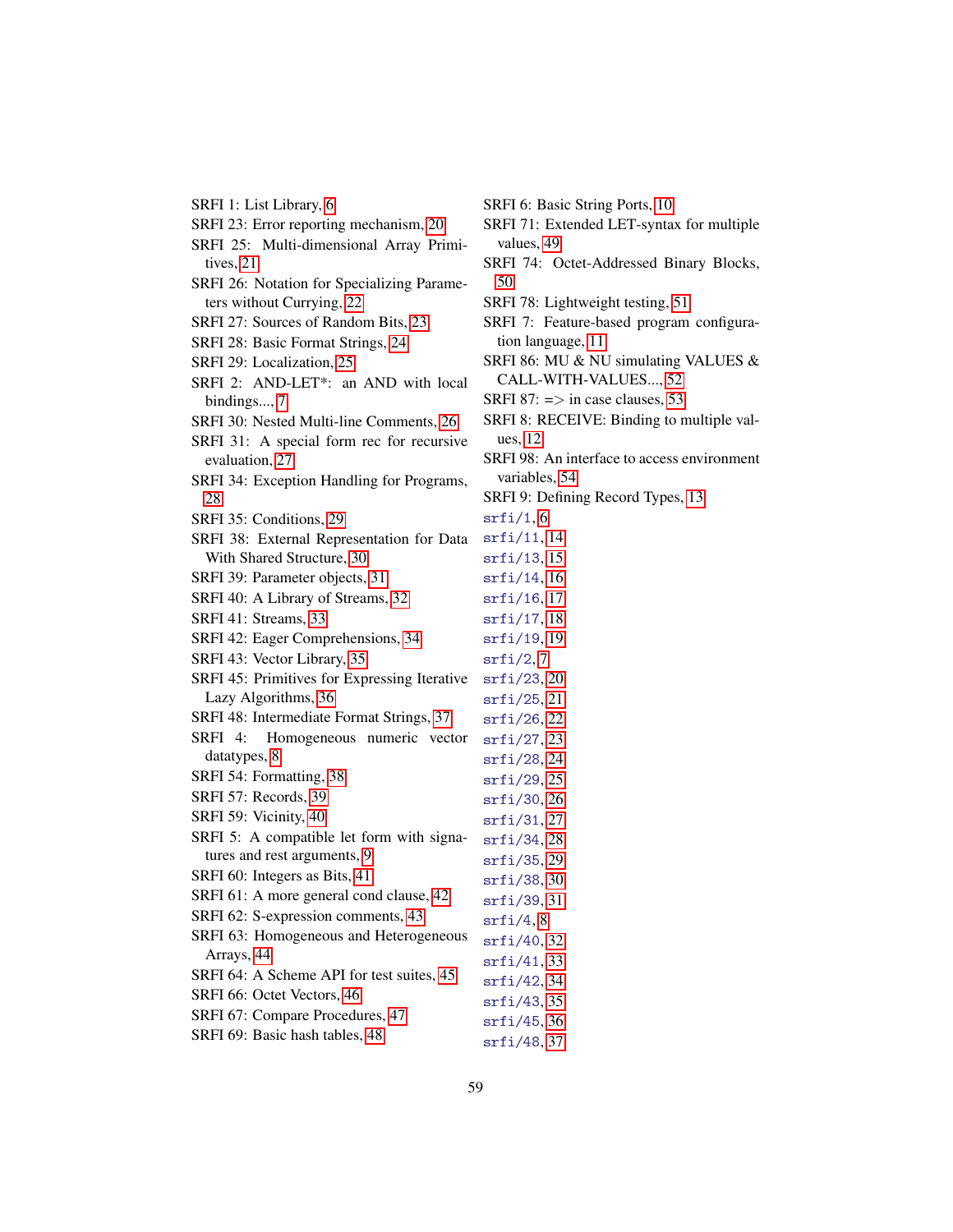srfi/54, [38](#page-37-0) srfi/57, [39](#page-38-0) srfi/59, [40](#page-39-0) srfi/6, [10](#page-9-0) srfi/60, [41](#page-40-0) srfi/61, [42](#page-41-0) srfi/63, [44](#page-43-0) srfi/64, [45](#page-44-0) srfi/66, [46](#page-45-0) srfi/67, [47](#page-46-0) srfi/69, [48](#page-47-0) srfi/7, [11](#page-10-0) srfi/71, [49](#page-48-0) srfi/74, [50](#page-49-0) srfi/78, [51](#page-50-0) srfi/8, [12](#page-11-0) srfi/86, [52](#page-51-0) srfi/87, [53](#page-52-0) srfi/9, [13](#page-12-0) srfi/98, [54](#page-53-0) SRFIs: Libraries, [1](#page-0-0) store-bundle, [25](#page-24-0) stream, [32](#page-31-0) stream, [33](#page-32-0) stream->list, [33](#page-32-0) stream-append, [33](#page-32-0) stream-car, [32](#page-31-0) stream-car, [33](#page-32-0) stream-cdr, [32](#page-31-0) stream-cdr, [33](#page-32-0) stream-concat, [33](#page-32-0) stream-cons, [32](#page-31-0) stream-cons, [33](#page-32-0) stream-constant, [33](#page-32-0) stream-delay, [32](#page-31-0) stream-drop, [33](#page-32-0) stream-drop-while, [33](#page-32-0) stream-filter, [32](#page-31-0) stream-filter, [33](#page-32-0) stream-fold, [33](#page-32-0) stream-for-each, [32](#page-31-0)

 $srfi/5, 9$  $srfi/5, 9$ 

stream-for-each, [33](#page-32-0) stream-from, [33](#page-32-0) stream-iterate, [33](#page-32-0) stream-lambda, [33](#page-32-0) stream-length, [33](#page-32-0) stream-let, [33](#page-32-0) stream-map, [32](#page-31-0) stream-map, [33](#page-32-0) stream-match, [33](#page-32-0) stream-null, [32](#page-31-0) stream-null, [33](#page-32-0) stream-null?, [32](#page-31-0) stream-null?, [33](#page-32-0) stream-of, [33](#page-32-0) stream-pair?, [33](#page-32-0) stream-range, [33](#page-32-0) stream-ref, [33](#page-32-0) stream-reverse, [33](#page-32-0) stream-scan, [33](#page-32-0) stream-take, [33](#page-32-0) stream-take-while, [33](#page-32-0) stream-unfold, [33](#page-32-0) stream-unfoldn, [32](#page-31-0) stream-zip, [33](#page-32-0) stream?, [32](#page-31-0) stream?, [33](#page-32-0) string, [15](#page-14-0) string->char-set, [16](#page-15-0) string->char-set!, [16](#page-15-0) string->date, [19](#page-18-0) string->list, [15](#page-14-0) string-any, [15](#page-14-0) string-append, [15](#page-14-0) string-append-ec, [34](#page-33-0) string-append/shared, [15](#page-14-0) string-ci<, [15](#page-14-0) string-ci<=, [15](#page-14-0) string-ci<>, [15](#page-14-0) string-ci=, [15](#page-14-0) string-ci>, [15](#page-14-0) string-ci>=, [15](#page-14-0) string-compare, [15](#page-14-0)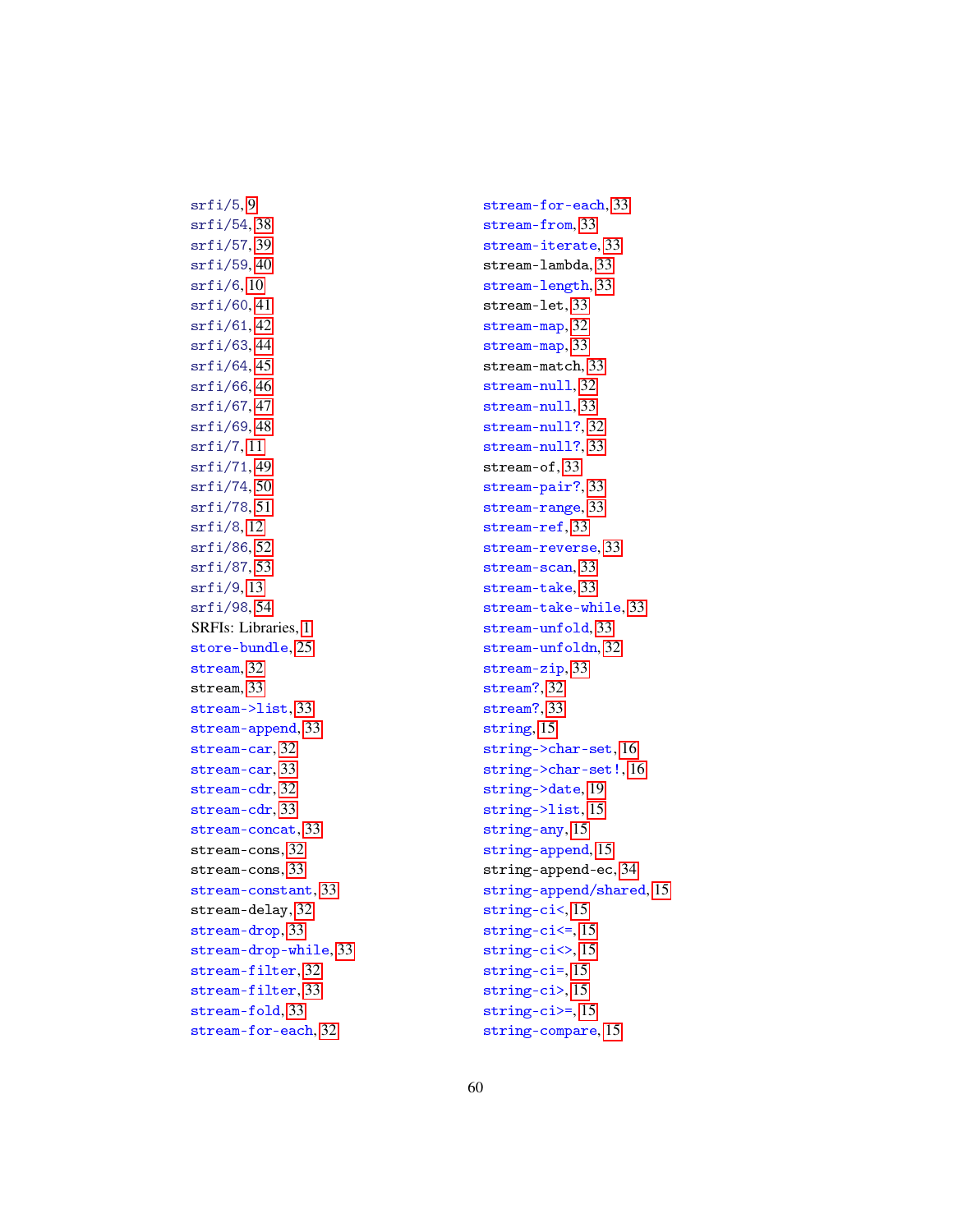```
string-compare-ci, 15
string-concatenate, 15
string-concatenate-reverse, 15
string-concatenate-reverse/shared,
 15
string-concatenate/shared, 15
string-contains, 15
string-contains-ci, 15
string-copy, 15
string-copy!, 15
string-count, 15
string-delete, 15
string-downcase, 15
string-downcase!, 15
string-drop, 15
string-drop-right, 15
string-ec, 34
string-every, 15
string-fill!, 15
string-filter, 15
string-fold, 15
string-fold-right, 15
string-for-each, 15
string-for-each-index, 15
string-hash, 15
string-hash-ci, 15
string-index, 15
string-index-right, 15
 15
string-kmp-partial-search, 15
string-length, 15
string-map, 15
string-map!, 15
string-null?, 15
string-pad, 15
string-pad-right, 15
string-parse-final-start+end, 15
string-parse-start+end, 15
string-prefix-ci?, 15
string-prefix-length, 15
string-prefix-length-ci, 15
string-prefix?, 15
```
string-ref, [15](#page-14-0) string-replace, [15](#page-14-0) string-reverse, [15](#page-14-0) string-reverse!, [15](#page-14-0) string-set!, [15](#page-14-0) string-skip, [15](#page-14-0) string-skip-right, [15](#page-14-0) string-suffix-ci?, [15](#page-14-0) string-suffix-length, [15](#page-14-0) string-suffix-length-ci, [15](#page-14-0) string-suffix?, [15](#page-14-0) string-tabulate, [15](#page-14-0) string-take, [15](#page-14-0) string-take-right, [15](#page-14-0) string-titlecase, [15](#page-14-0) string-titlecase!, [15](#page-14-0) string-tokenize, [15](#page-14-0) string-trim, [15](#page-14-0) string-trim-both, [15](#page-14-0) string-trim-right, [15](#page-14-0) string-unfold, [15](#page-14-0) string-unfold-right, [15](#page-14-0) string-upcase, [15](#page-14-0) string-upcase!, [15](#page-14-0) string-xcopy!, [15](#page-14-0) string<, [15](#page-14-0) string<=, [15](#page-14-0) string<>, [15](#page-14-0) string=, [15](#page-14-0) string>, [15](#page-14-0) string>=, [15](#page-14-0) string?, [15](#page-14-0) sub-vicinity, [40](#page-39-0) substring-spec-ok?, [15](#page-14-0) substring/shared, [15](#page-14-0) subtract-duration, [19](#page-18-0) subtract-duration!, [19](#page-18-0) sum-ec, [34](#page-33-0) take, [6](#page-5-0) take!, [6](#page-5-0) take-right, [6](#page-5-0) take-while, [6](#page-5-0)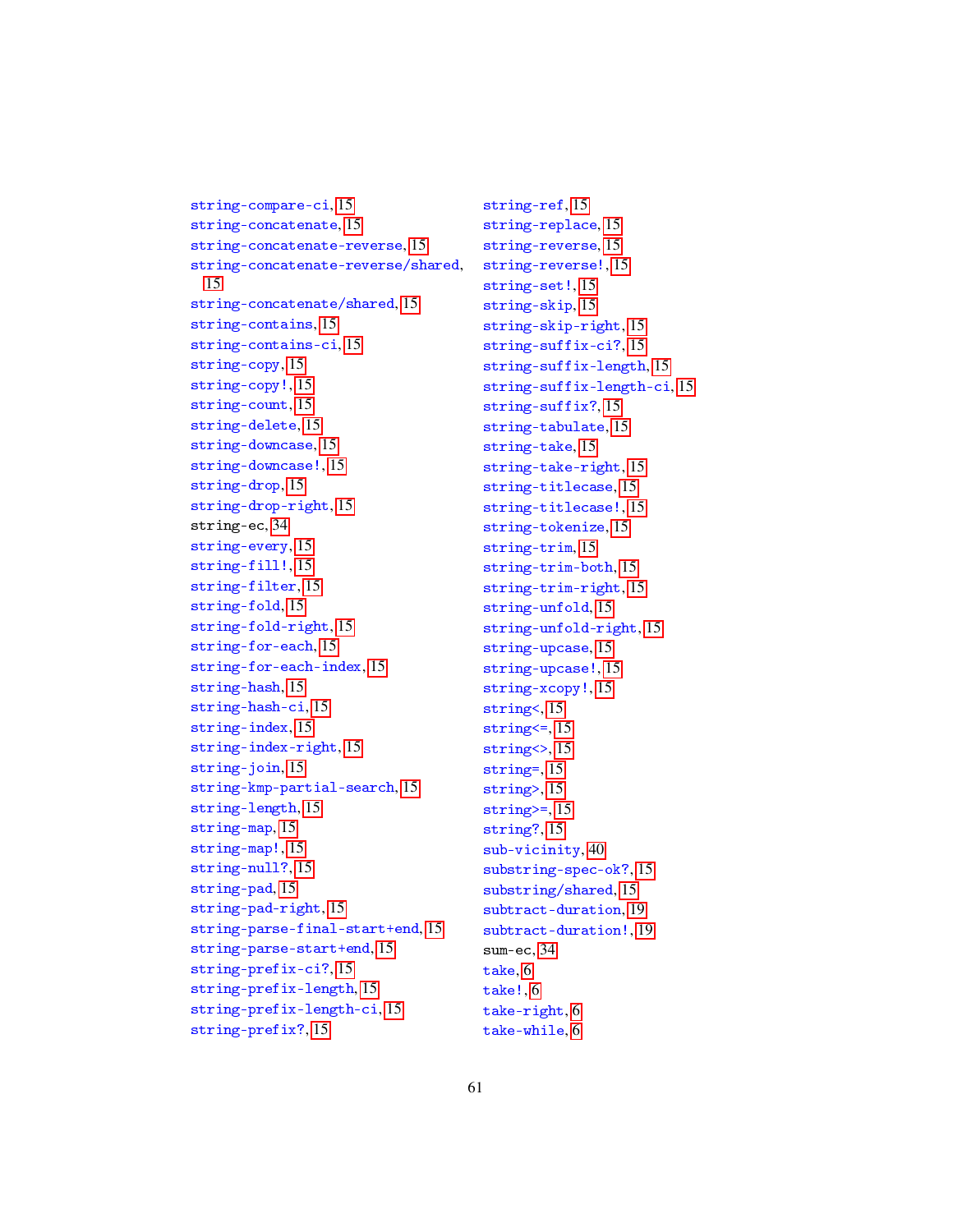take-while!, [6](#page-5-0) tenth, [6](#page-5-0) third, [6](#page-5-0) time-difference, [19](#page-18-0) time-difference!, [19](#page-18-0) time-duration, [19](#page-18-0) time-monotonic, [19](#page-18-0) time-monotonic->date, [19](#page-18-0) time-monotonic->julian-day, [19](#page-18-0) time-monotonic->modified-julianday, [19](#page-18-0) time-monotonic->time-tai, [19](#page-18-0) time-monotonic->time-tai!, [19](#page-18-0) time-monotonic->time-utc, [19](#page-18-0) time-monotonic->time-utc!, [19](#page-18-0) time-nanosecond, [19](#page-18-0) time-process, [19](#page-18-0) time-resolution, [19](#page-18-0) time-second, [19](#page-18-0) time-tai, [19](#page-18-0) time-tai->date, [19](#page-18-0) time-tai->julian-day, [19](#page-18-0) time-tai->modified-julian-day, [19](#page-18-0) time-tai->time-monotonic, [19](#page-18-0) time-tai->time-monotonic!, [19](#page-18-0) time-tai->time-utc, [19](#page-18-0) time-tai->time-utc!, [19](#page-18-0) time-thread, [19](#page-18-0) time-type, [19](#page-18-0) time-utc, [19](#page-18-0) time-utc->date, [19](#page-18-0) time-utc->julian-day, [19](#page-18-0) time-utc->modified-julian-day, [19](#page-18-0) time-utc->time-monotonic, [19](#page-18-0) time-utc->time-monotonic!, [19](#page-18-0) time-utc->time-tai, [19](#page-18-0) time-utc->time-tai!, [19](#page-18-0) time<=?, [19](#page-18-0) time<?, [19](#page-18-0) time=?, [19](#page-18-0) time>=?, [19](#page-18-0) time>?, [19](#page-18-0)

time?, [19](#page-18-0) u16vector, [8](#page-7-0) u32vector, [8](#page-7-0) u64vector, [8](#page-7-0) u8vector, [8](#page-7-0) ucs-range->char-set, [16](#page-15-0) ucs-range->char-set!, [16](#page-15-0) unfold, [6](#page-5-0) unfold-right, [6](#page-5-0) unzip1, [6](#page-5-0) unzip2, [6](#page-5-0) unzip3, [6](#page-5-0) unzip4, [6](#page-5-0) unzip5, [6](#page-5-0) user-vicinity, [40](#page-39-0) vector, [35](#page-34-0) vector->list, [35](#page-34-0) vector-any, [35](#page-34-0) vector-append, [35](#page-34-0) vector-binary-search, [35](#page-34-0) vector-concatenate, [35](#page-34-0) vector-copy, [35](#page-34-0) vector-copy!, [35](#page-34-0) vector-count, [35](#page-34-0) vector-ec, [34](#page-33-0) vector-empty?, [35](#page-34-0) vector-every, [35](#page-34-0) vector-fill!, [35](#page-34-0) vector-fold, [35](#page-34-0) vector-fold-right, [35](#page-34-0) vector-for-each, [35](#page-34-0) vector-index, [35](#page-34-0) vector-index-right, [35](#page-34-0) vector-length, [35](#page-34-0) vector-map, [35](#page-34-0) vector-map!, [35](#page-34-0) vector-of-length-ec, [34](#page-33-0) vector-ref, [35](#page-34-0) vector-reverse!, [35](#page-34-0) vector-reverse-copy, [35](#page-34-0) vector-reverse-copy!, [35](#page-34-0) vector-set!, [35](#page-34-0)